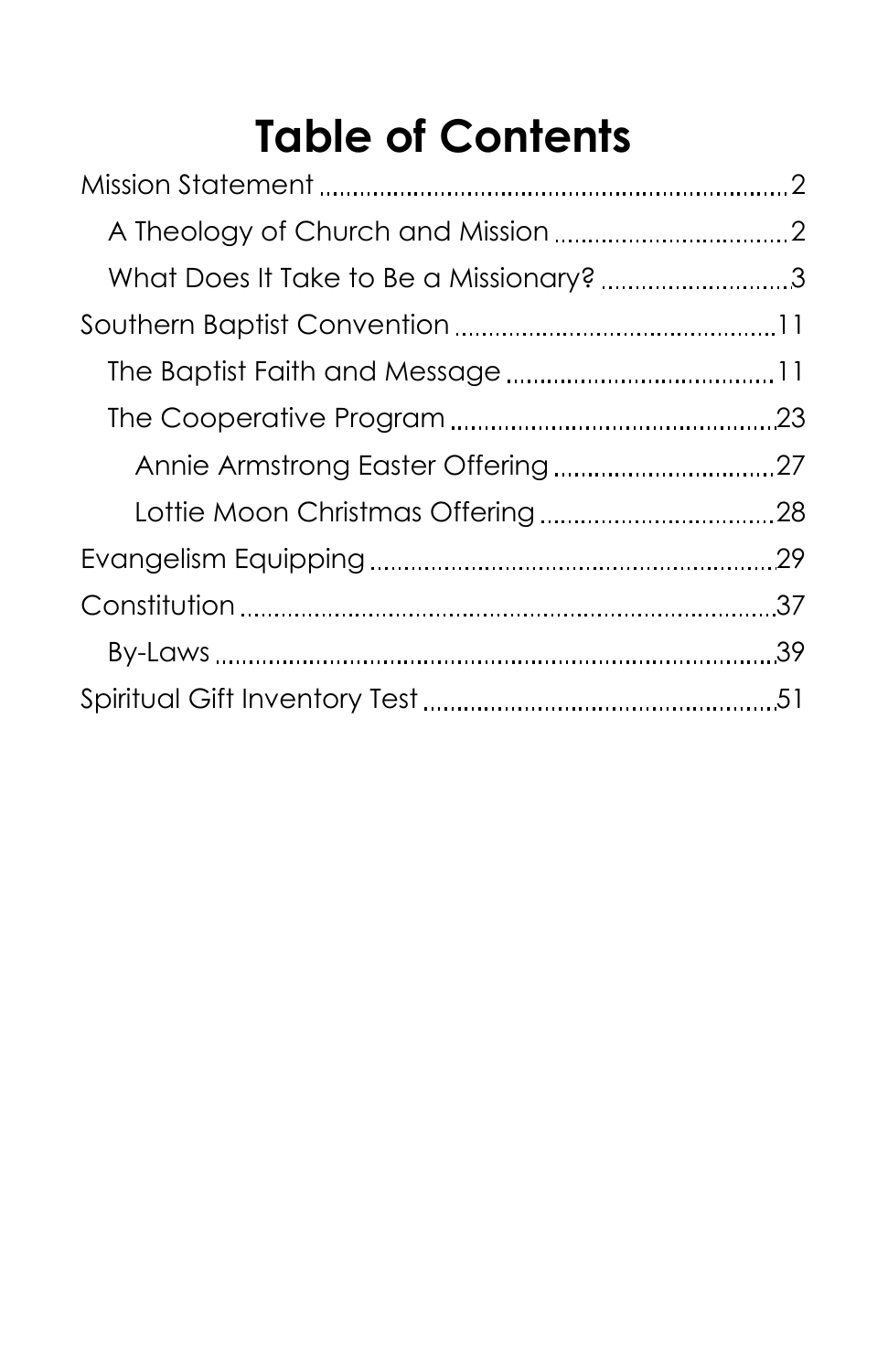

# **Mission Statement**

*"Where Members Become Missionaries"*

At Beaverdam, we aim to examine every expression of our church against the biblical mandate to go and make disciples of all nations, baptizing them in the name of the Father, the Son, and the Holy Spirit, and teaching them to observe all that Jesus commanded. We think that the greatest obstacle to obeying the great commission is assigning our highest priority to "doing church better" in hopes of attracting an increasingly de-churched and unchurched population that will not attend church no matter "how good it is."

However, we think that the greatest catalyst to obeying the great commission is assigning our highest priority to discipling our members to share the love and message of Jesus Christ authentically in ways meaningful to their family members, friends, neighbors, classmates, coworkers, and others beyond. What this means for us is that membership can no longer be viewed only as the entryway to voting or church leadership but also as submitting oneself to the journey of being a missionary.

# **A Theology of Church and Mission**

3/2/16 Membership Booklet The church is not a provider of a range of services, from fellowship options to travel opportunities for members. In this view, other churches become competitors. The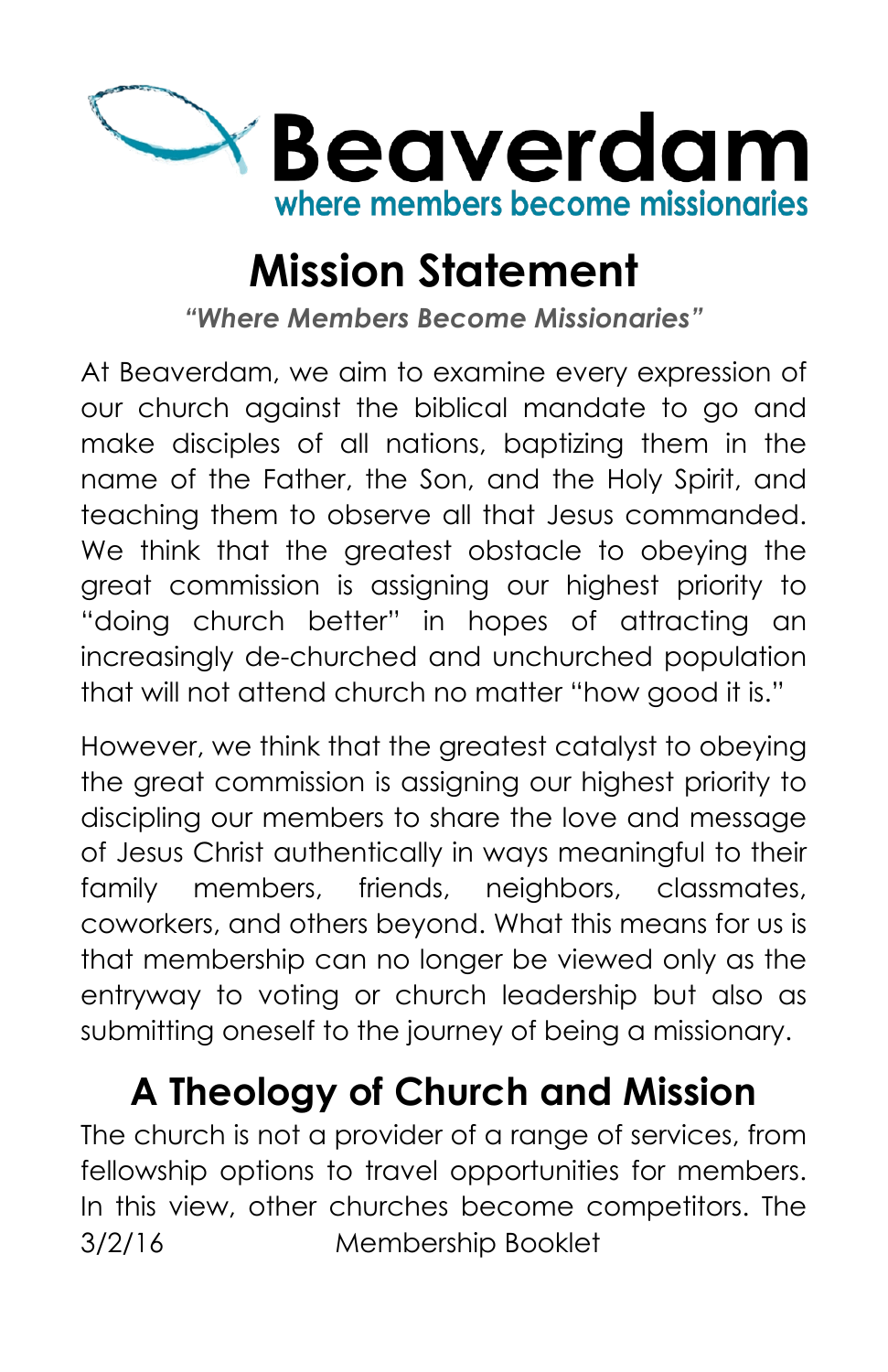<span id="page-2-0"></span>Bible describes the church in terms of people. This means that wherever followers of Jesus are, the church is there—at home, at work, at school, in the neighborhood, at the ballpark, in the theater, in the homeless shelter. This is what it means to be a missionary. This is not something that is done in addition to daily life, something outside the typical range of activity. It is a way of seeing oneself as glorifying God in everyday life, intentionally blessing people, and sharing the gospel with them.

Being a missionary is not attracting people to church and socializing them into a church home. This kind of outreach leads Christians to feel no responsibility to have spiritual conversations. The idea is to live your life as you are on a mission trip. On mission trips, people focus on the work of God around them, alert to the Spirit's prompting, usually serving people in very tangible ways, often in ways that involve some sacrifice or even discomfort. While the concerns of life (family, work, leisure) are pursued, they are part of a larger picture of being a missionary.

# **What Does It Take to Be a Missionary?**

Being a missionary is about seizing everyday opportunities to demonstrate God's grace and communicate your stories of the gospel. If you have not noticed already, we believe that the person that you see in the mirror is exactly the kind of person God wants to use.

<span id="page-2-1"></span>3/2/16 Membership Booklet 3 Moreover, for those who are parents and particularly fathers, you are the greatest influencers in the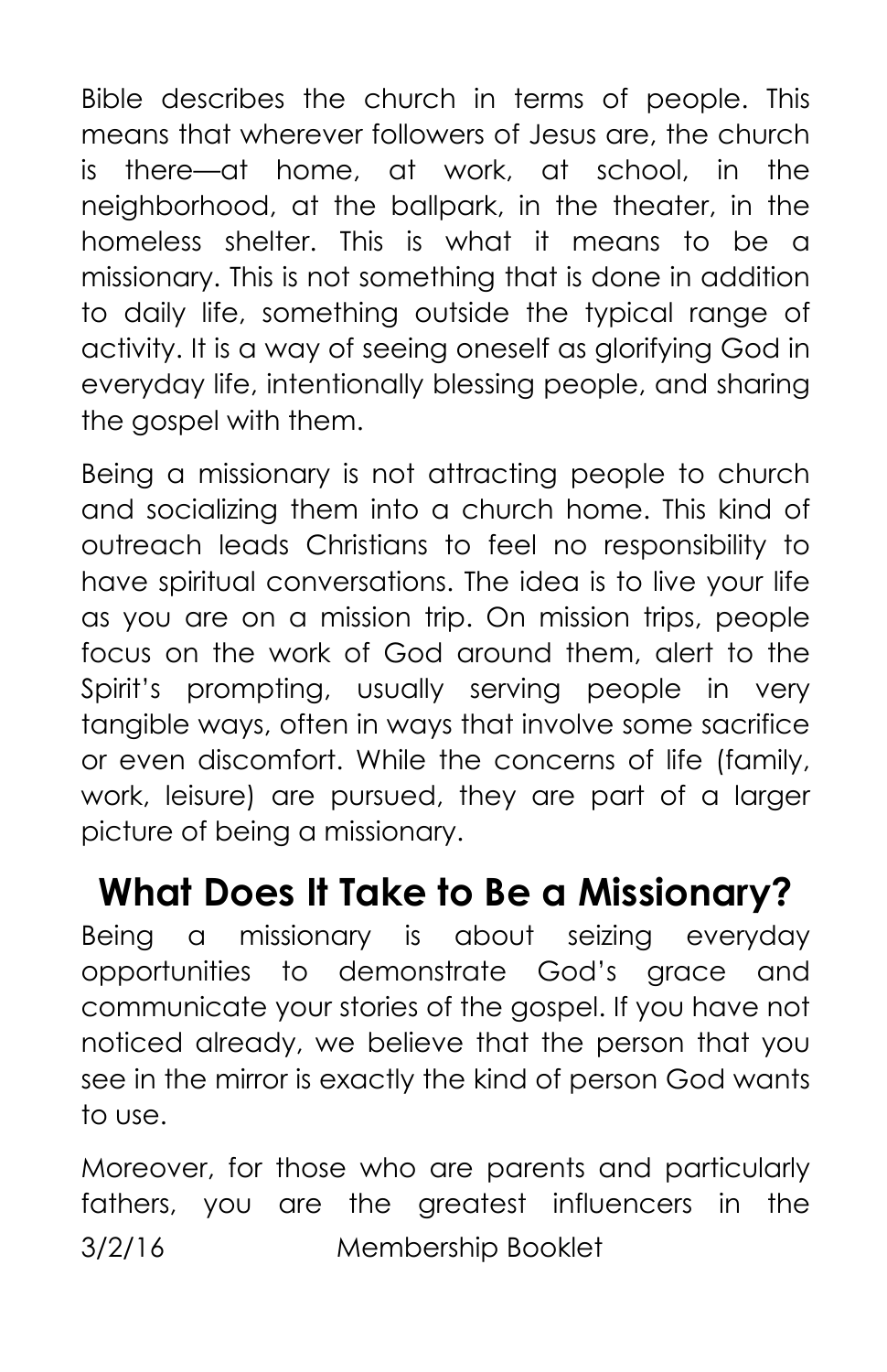evangelism and discipleship of your children. In fact, your household, workplace, and schoolhouse, not the church building, should serve as the context for the majority of evangelism and discipleship. We are here to equip you and encourage you on your missionary journey.

# **The first thing required to be a missionary is worship.**

Biblical worship is not confined to here at Beaverdam but is available in all places at all times. Jesus declared that forms do not matter to the Father. He must be worshiped with the heart. When we direct our attention toward God and release our affection for Him by the assistance of His Spirit, our praise, prayers, and preaching receive His acceptance.

Also, when we love something, we talk about it. We encourage others to experience it. We want them to share in our joy. Without a heart deeply in love with God, every strategy, system, program, or presentation is useless.

### <span id="page-3-0"></span>**Get involved!**

 Take time to join one of our Sunday Morning worship services at 8:45 am or 11 am. We believe singing, giving, and preaching work together to lift up our hearts in worship to God. We aim to edify believers and evangelize unbelievers in these services. (We provide children's programming and nursery for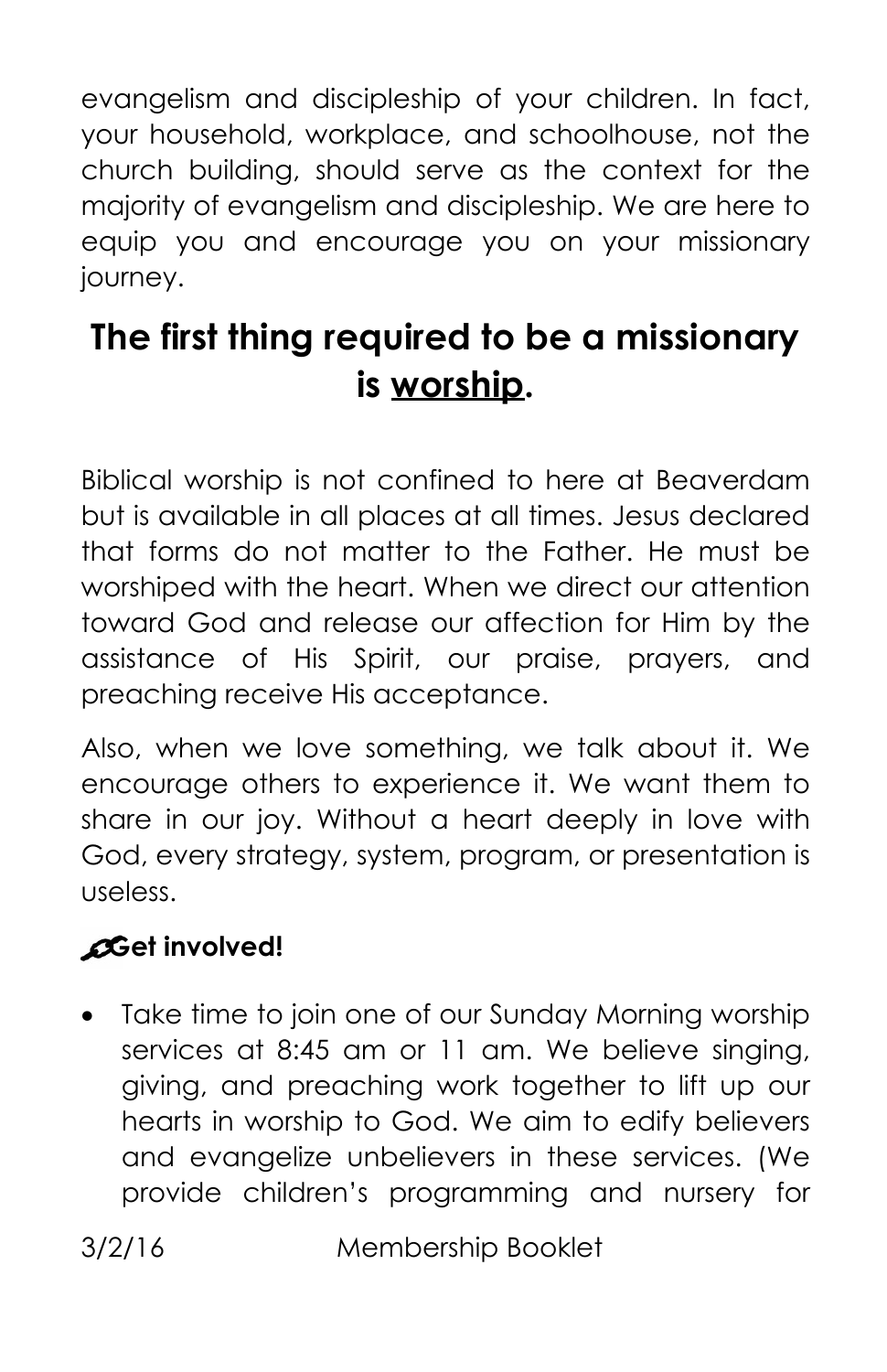every service.)

 Take time to join our choir. Choir practice starts at 5 pm on Sunday. For more information, contact James Arcuri at 864-529-8127.

# **Ideas!**

- Pray this simple prayer: "God, help me realize Your love."
- Cultivate a private worship life. Get in the habit of praising God around your family, on your way to or from home, school, or work, doing your housework, schoolwork, or job, or performing an errand, chore, or activity.
- When driving to Beaverdam, pray for God to speak to you and your family in corporate worship. On your way home, ask and share about what they and you learned in worship.
- In service if kids are making noise or if someone up front is stumbling over their words, pray a blessing on them.



# **The second thing required to be a missionary is compassion.**

**Hand** Many people will never reach out and take our hand no matter how much they might need to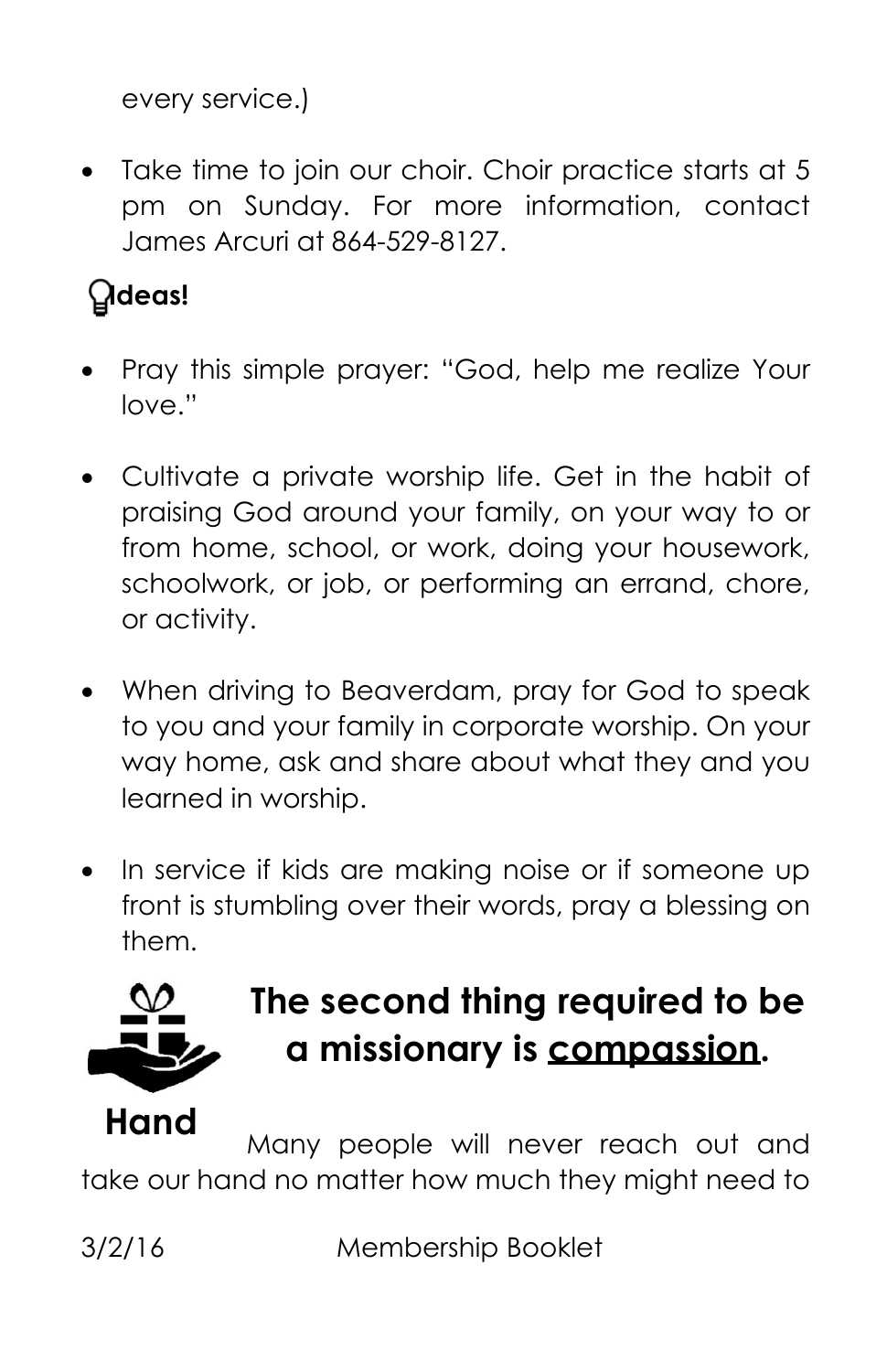or even want to. They need us to stop and extend a hand to them. Jesus saw people as far from God and attempted to care for them. As followers of Jesus, we should have eyes ready to see the needs of those around us and hands to extend mercy and service.

At the same time, do not view your family member, friend, neighbor, classmate, or coworker as a project or duty. If evangelism is nothing more than a religious homework assignment to you, then they will sense your lack of sincerity, and your efforts will become counterproductive. Develop a discipline of genuinely seeing the sick, stopping for the broken, making space for children, and authentically spending time with the lonely and marginalized, even by other Christians.

### **Get involved!**

- Take time to have your children (preschool through 5th grade) join Mission Friends, G.A.'s, and R.A.'s on Wednesdays at 7 pm. These groups learn about missionaries and participate in mission projects. For more information, contact Michelle Middleton at 864-940-3846.
- Take time to join the Men's Brotherhood. The Brotherhood carries out mission projects throughout the year. This ministry meets on the Wednesday night after the first Sunday of each month. For more information, contact Preacher Chris.
- 3/2/16 Membership Booklet 6 Take time to join the Woman's Missionary Union. The WMU carries on mission projects throughout the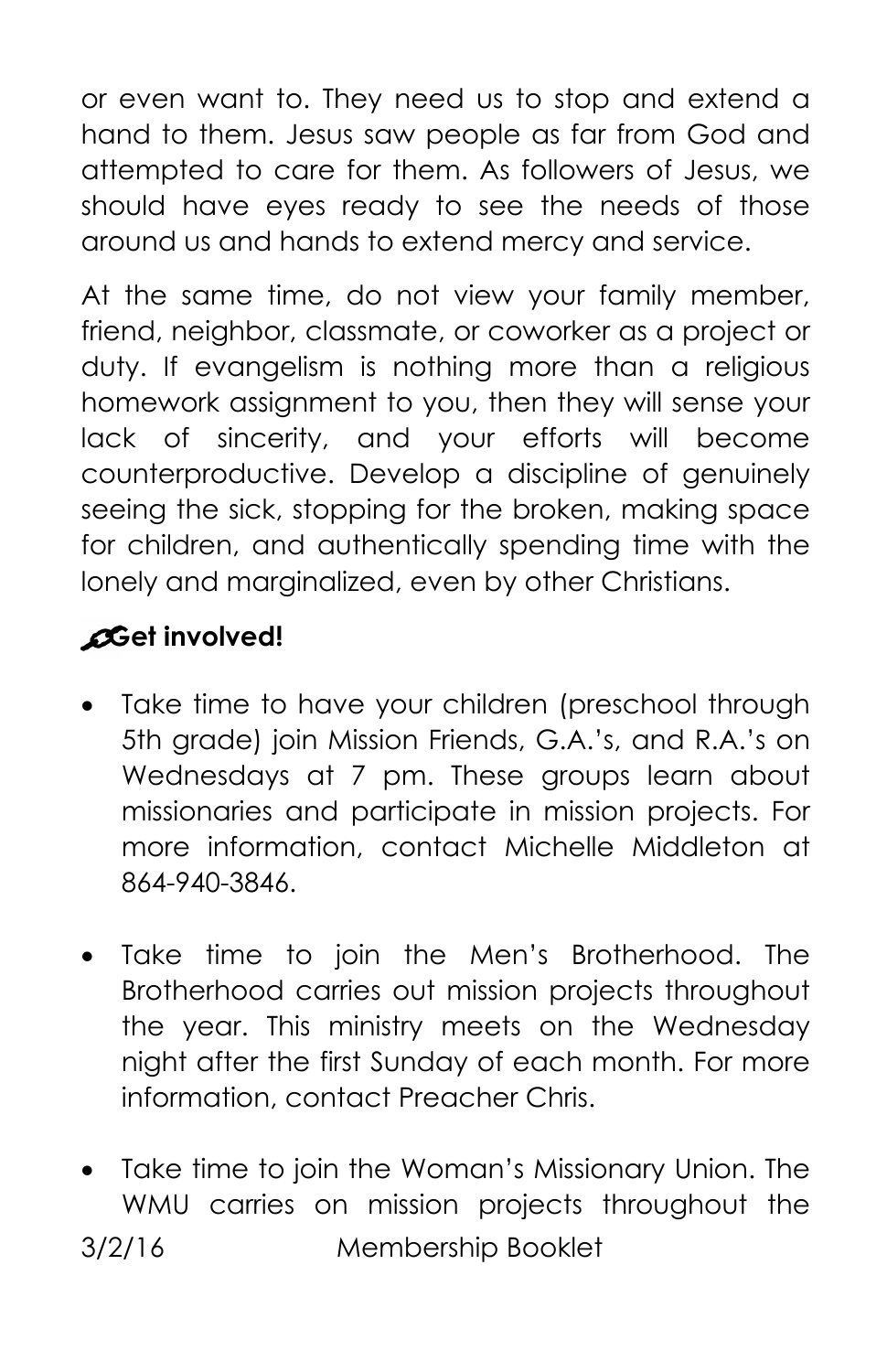year. This ministry meets on the Wednesday night after the first Sunday of each month. For more information, contact Catherine Weaver at 864-224- 5771.

- Take time to join BLOOM, a group of young women who are on mission for Christ. For more information, contact Amy Weaver at 864-940-1405 or Brandee Lewis at 864-314-0200.
- Take time to join the Good News Club. The Good News Club is a weekly Bible club for Palmetto Elementary students. The club meets one hour per week during the school year. Our church members teach it. If you would like to be involved, contact Sandra Tucker at 864-221-2031.

### **Ideas!**

- Identify one person you know who is far from God. Commit to pray for this person for the next week.
- Seize opportunities to converse about the presence and power of God. Also, be willing to admit your pain and uncertainty with life. This helps others see that we do not need to have everything figured out before believing in Jesus.
- When someone asks you, "What did you do this weekend?" Share with them one or more elements of Sunday worship that affected you, like a lesson learned from the sermon or an encouragement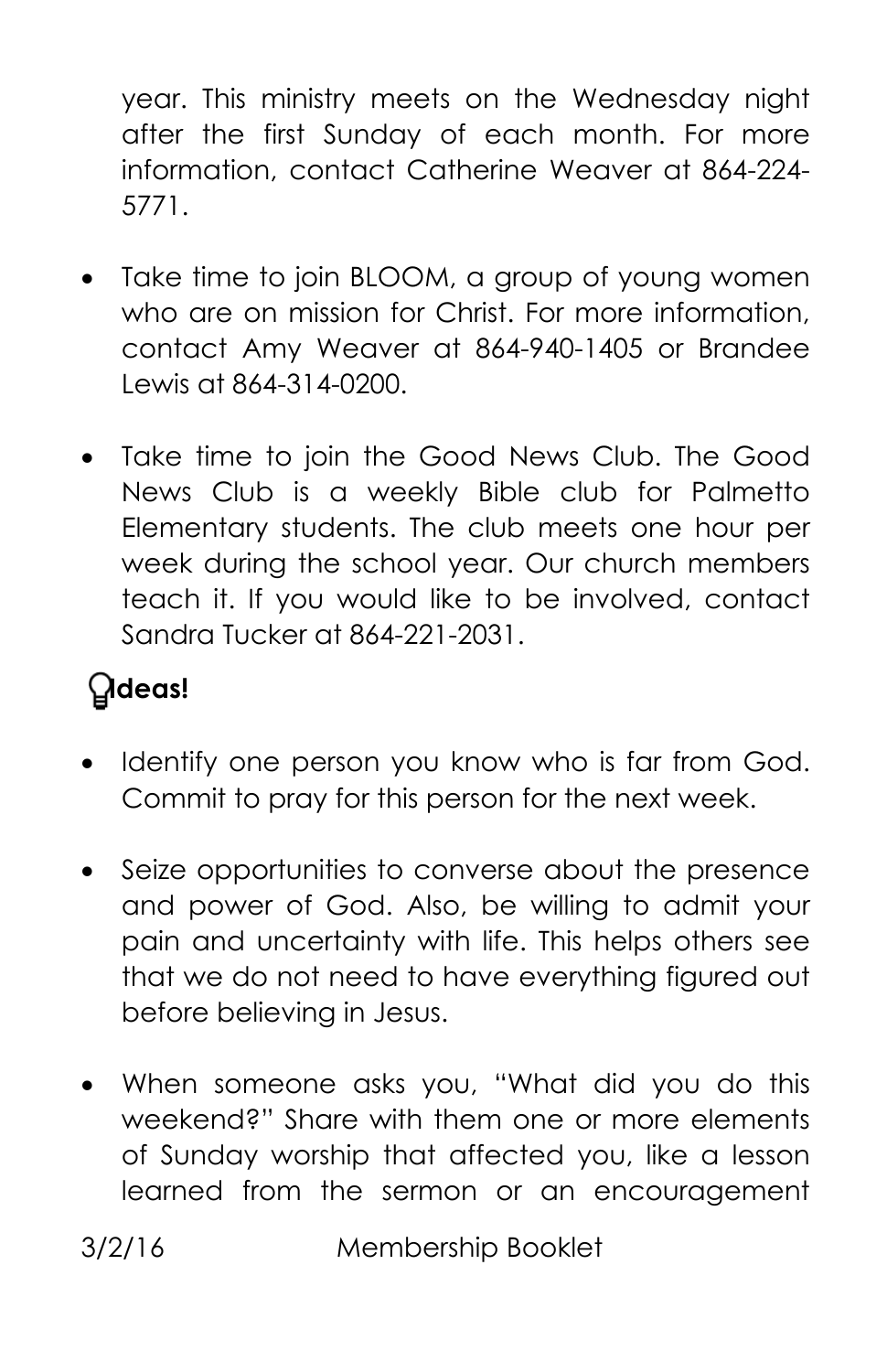received from a member.

- Look at your schedule for the next week and make sure you have some time blocked out for contacting people who are not believers. If you do not have any time to block out, adjust your schedule.
- If you live in a place where you have neighbors, spend at least fifteen minutes sitting in front of your house or apartment this week. As you sit, ask God to help you begin conversations and contact new people.
- Invite someone to go with you as you carry out some responsibility or activity in the coming week.
- In the coming week, take time to listen to people who are not believers. What are their everyday worries? What are their common dreams?
- Think of one extreme and undeserved act of compassion you can offer to a person in your life who is not a believer. Offer it prayerfully and with no strings attached. If they ask you why you did what you did, tell them about the love and message of Jesus Christ.
- 3/2/16 Membership Booklet • People who are not believers probably will not want to sit and study with you but will be open to listening to a CD, visiting a website, or reading a book. Christians should possess and provide reliable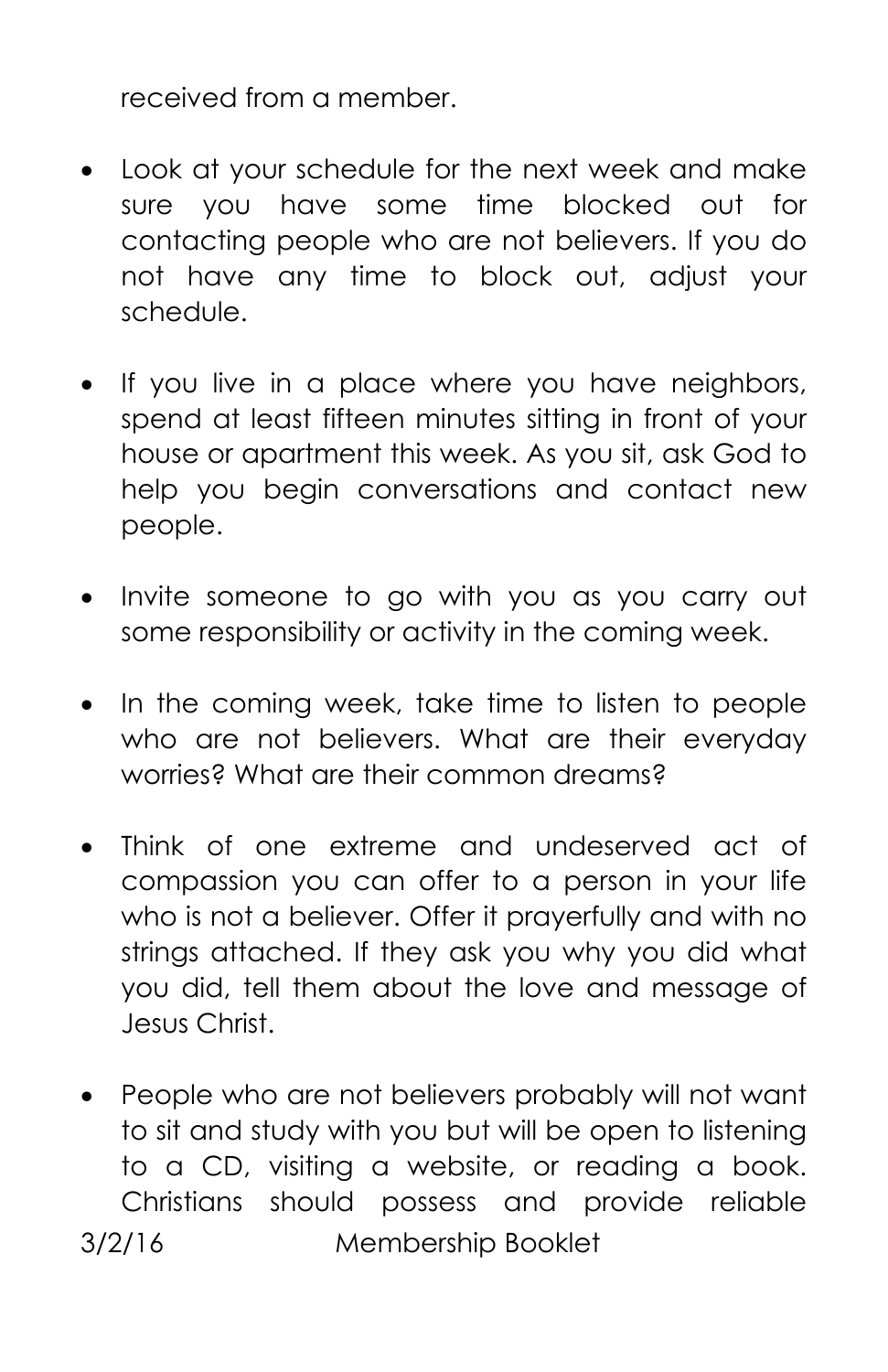resources to keep the door open for conversations.

 Make plans in the coming month to get a group of friends who are not believers together for a meal, a barbecue, a game night, or just a hangout time outside of church!



# **The third thing required to be a missionary is doctrine.**

The discipline of studying the Word of God continually shapes our theology and understanding of truth. God's Word is truth. Our understanding of reality should be developed by the authoritative teachings of Scripture.

When Christians start to compromise the truth, their passion for evangelism wanes and they quickly lose focus of their commission.

#### **Get involved!**

- Take time to join a Sunday School Class at 10 am. We practice open enrollment. While lessons build from week to week, no topic is longer than twelve weeks. This gives members a chance to enroll in other classes to explore different subjects in diverse settings. (We provide classes that teach Scripture to children from Preschool to 5th grade and teenagers.)
- 3/2/16 Membership Booklet • Take time to have your children (preschool through 5th grade) join "Bible Skills, Drills, and Thrills" on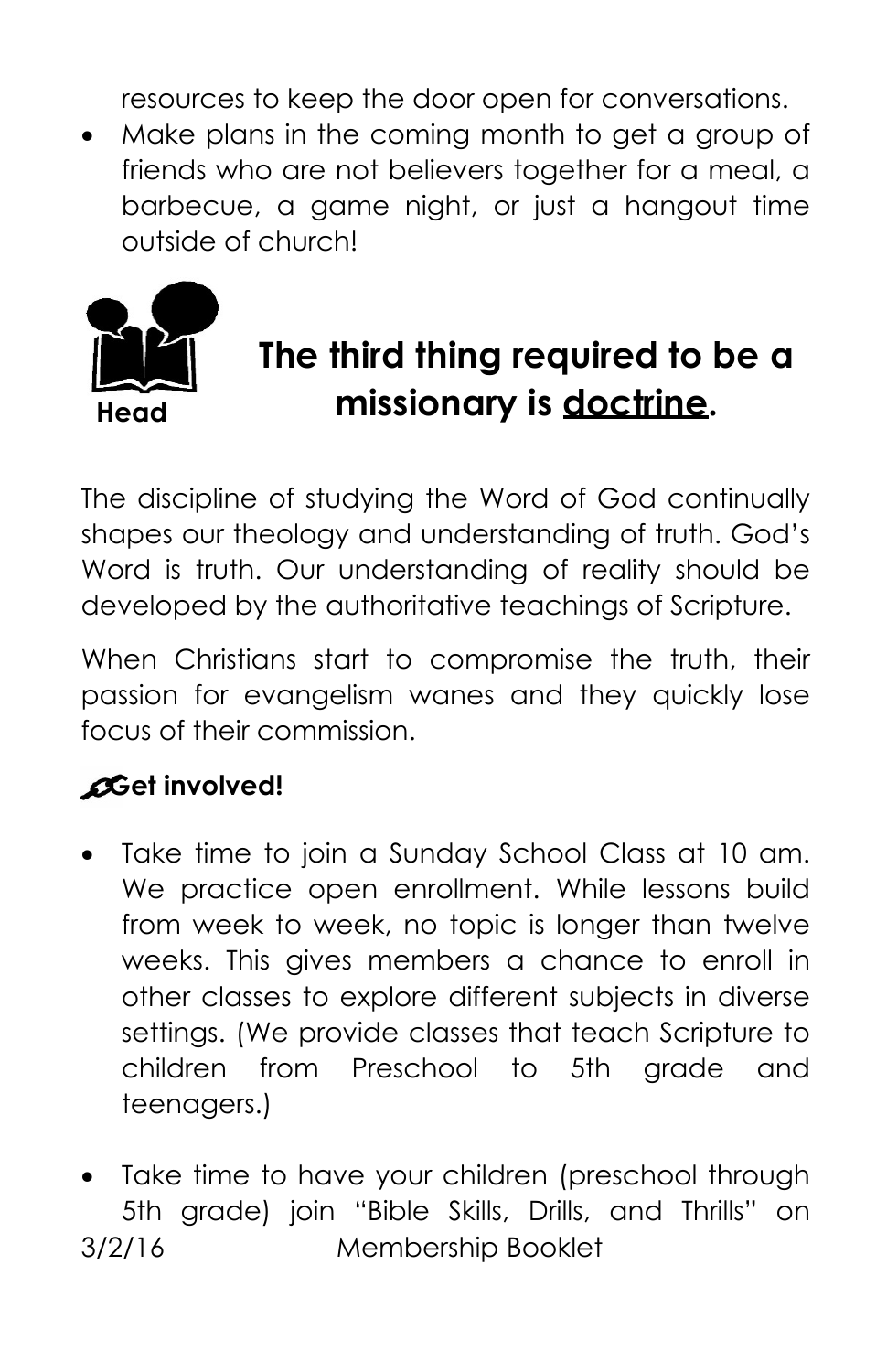Sundays at 6 pm. Here children learn about the Bible and how to use it effectively. For more information, contact Michelle Middleton at 864-940-3856.

 Take time to join our Wednesday Evening Service at 7 pm. This time is a more intimate opportunity for people to ask questions that arise from their observations of Scripture and wrestle through them with our pastors. (Our students have own their unique service to equip them.)

### **Ideas!**

- Read and study the Bible in private and with your family.
- Read and study the Sermon on the Mount (Matthew 5-7).
- Read the Gospels, repeatedly.
- When you read the Gospels, note Jesus' attitude toward the Pharisees, the Samaritan woman, the woman caught in adultery, the blind and the crippled, and Pilate. Write down your insights.
- When you read the Gospels, take note of how Jesus responded to interruptions in the busyness of life.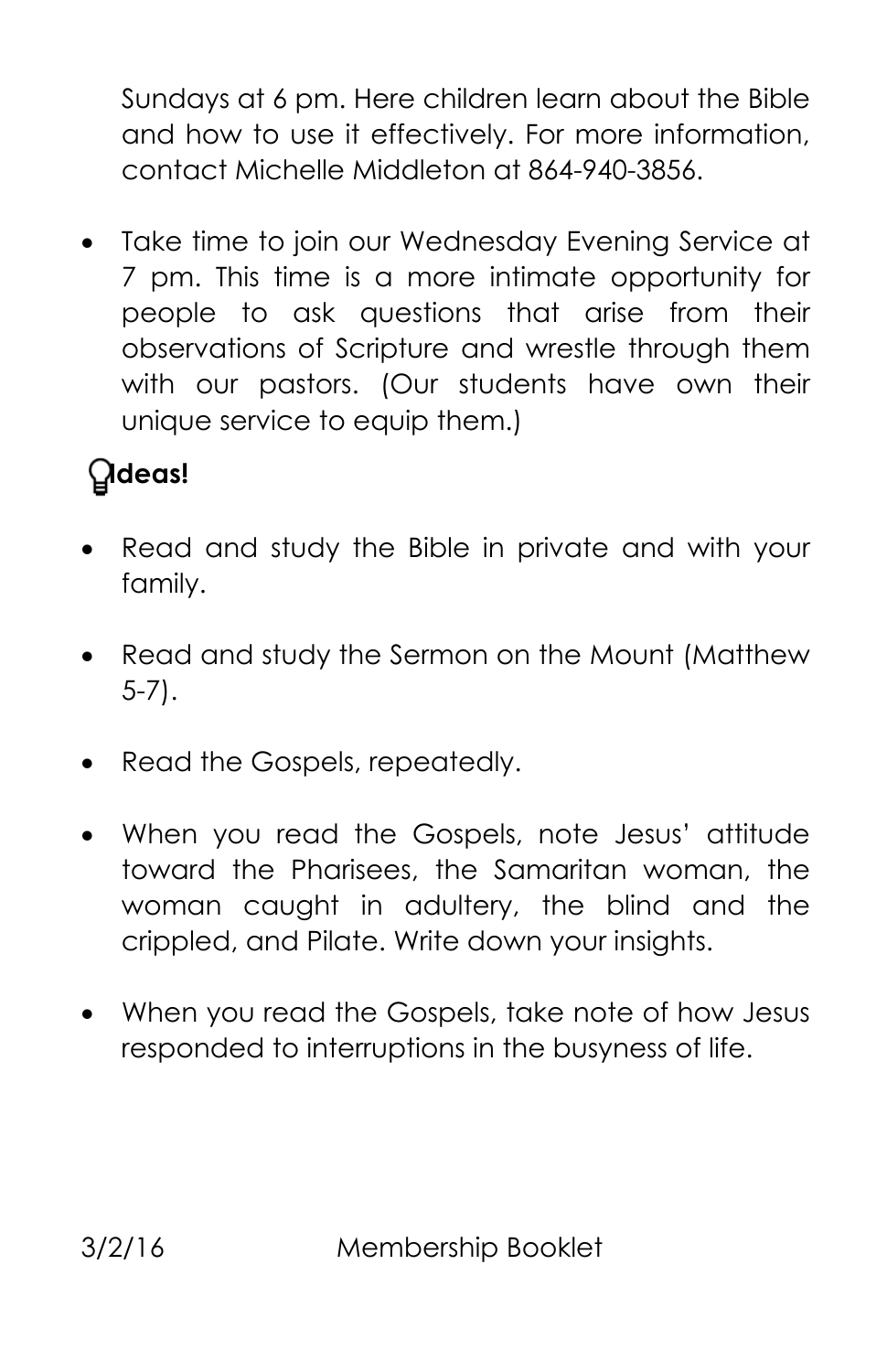# **Southern Baptist Convention**

You become a Southern Baptist by uniting with a Southern Baptist church, one in friendly cooperation with the general Southern Baptist enterprise of reaching the world for Christ. Typically church membership is a matter of receiving Jesus as your Savior and Lord and experiencing believer's baptism by immersion.

Southern Baptists have prepared a statement of generally held convictions called **The Baptist Faith and Message**. It serves as a guide to understanding who we are. The topics here provide a brief summary.

# **The Baptist Faith and Message**

### **I. The Scriptures**

The Holy Bible was written by men divinely inspired and is God's revelation of Himself to man. It is a perfect treasure of divine instruction. It has God for its author, salvation for its end, and truth, without any mixture of error, for its matter. Therefore, all Scripture is totally true and trustworthy. It reveals the principles by which God judges us, and therefore is, and will remain to the end of the world, the true center of Christian union, and the supreme standard by which all human conduct, creeds, and religious opinions should be tried. All Scripture is a testimony to Christ, who is Himself the focus of divine revelation.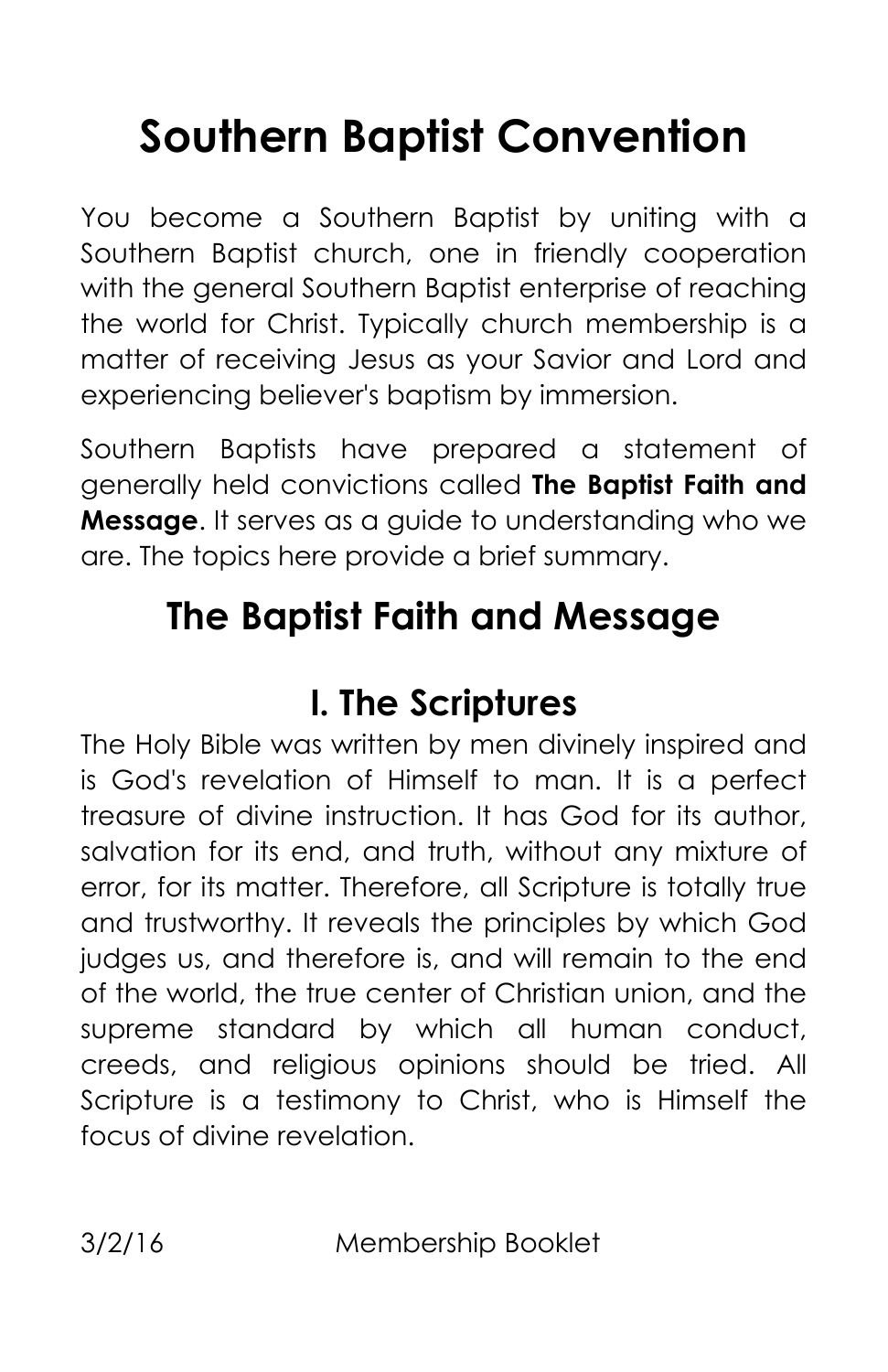### **II. God**

<span id="page-11-0"></span>There is one and only one living and true God. He is an intelligent, spiritual, and personal Being, the Creator, Redeemer, Preserver, and Ruler of the universe. God is infinite in holiness and all other perfections. God is all powerful and all knowing; and His perfect knowledge extends to all things, past, present, and future, including the future decisions of His free creatures. To Him we owe the highest love, reverence, and obedience. The eternal triune God reveals Himself to us as Father, Son, and Holy Spirit, with distinct personal attributes, but without division of nature, essence, or being.

### **A. God the Father**

<span id="page-11-1"></span>God as Father reigns with providential care over His universe, His creatures, and the flow of the stream of human history according to the purposes of His grace. He is all powerful, all knowing, all loving, and all wise. God is Father in truth to those who become children of God through faith in Jesus Christ. He is fatherly in His attitude toward all men.

#### **B. God the Son**

Christ is the eternal Son of God. In His incarnation as Jesus Christ He was conceived of the Holy Spirit and born of the virgin Mary. Jesus perfectly revealed and did the will of God, taking upon Himself human nature with its demands and necessities and identifying Himself completely with mankind yet without sin. He honored the divine law by His personal obedience, and in His substitutionary death on the cross He made provision for the redemption of men from sin. He was raised from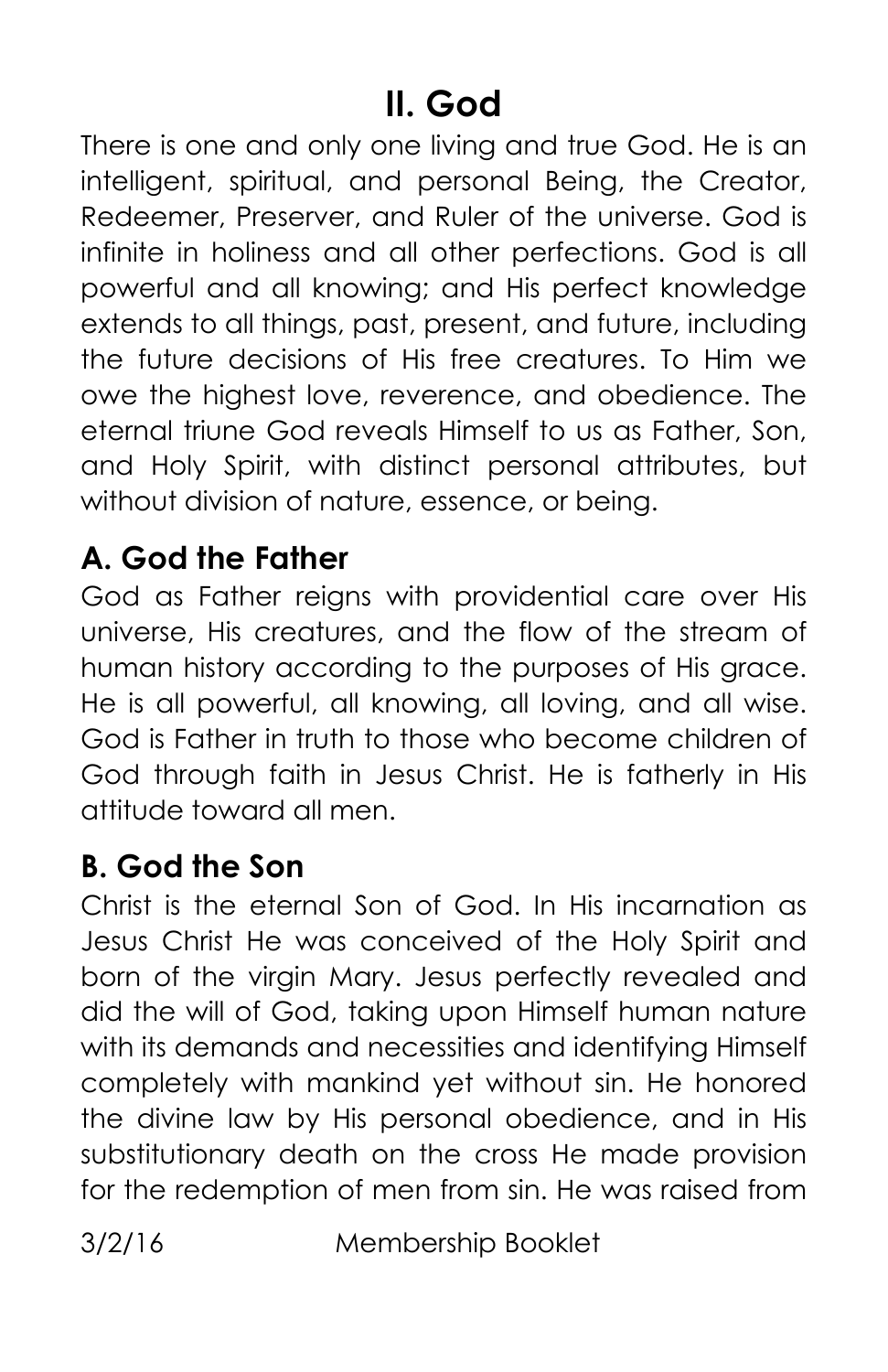the dead with a glorified body and appeared to His disciples as the person who was with them before His crucifixion. He ascended into heaven and is now exalted at the right hand of God where He is the One Mediator, fully God, fully man, in whose Person is effected the reconciliation between God and man. He will return in power and glory to judge the world and to consummate His redemptive mission. He now dwells in all believers as the living and ever present Lord.

### **C. God the Holy Spirit**

The Holy Spirit is the Spirit of God, fully divine. He inspired holy men of old to write the Scriptures. Through illumination He enables men to understand truth. He exalts Christ. He convicts men of sin, of righteousness, and of judgment. He calls men to the Savior, and effects regeneration. At the moment of regeneration He baptizes every believer into the Body of Christ. He cultivates Christian character, comforts believers, and bestows the spiritual gifts by which they serve God through His church. He seals the believer unto the day of final redemption. His presence in the Christian is the guarantee that God will bring the believer into the fullness of the stature of Christ. He enlightens and empowers the believer and the church in worship, evangelism, and service.

### **III. Man**

Man is the special creation of God, made in His own image. He created them male and female as the crowning work of His creation. The gift of gender is thus part of the goodness of God's creation. In the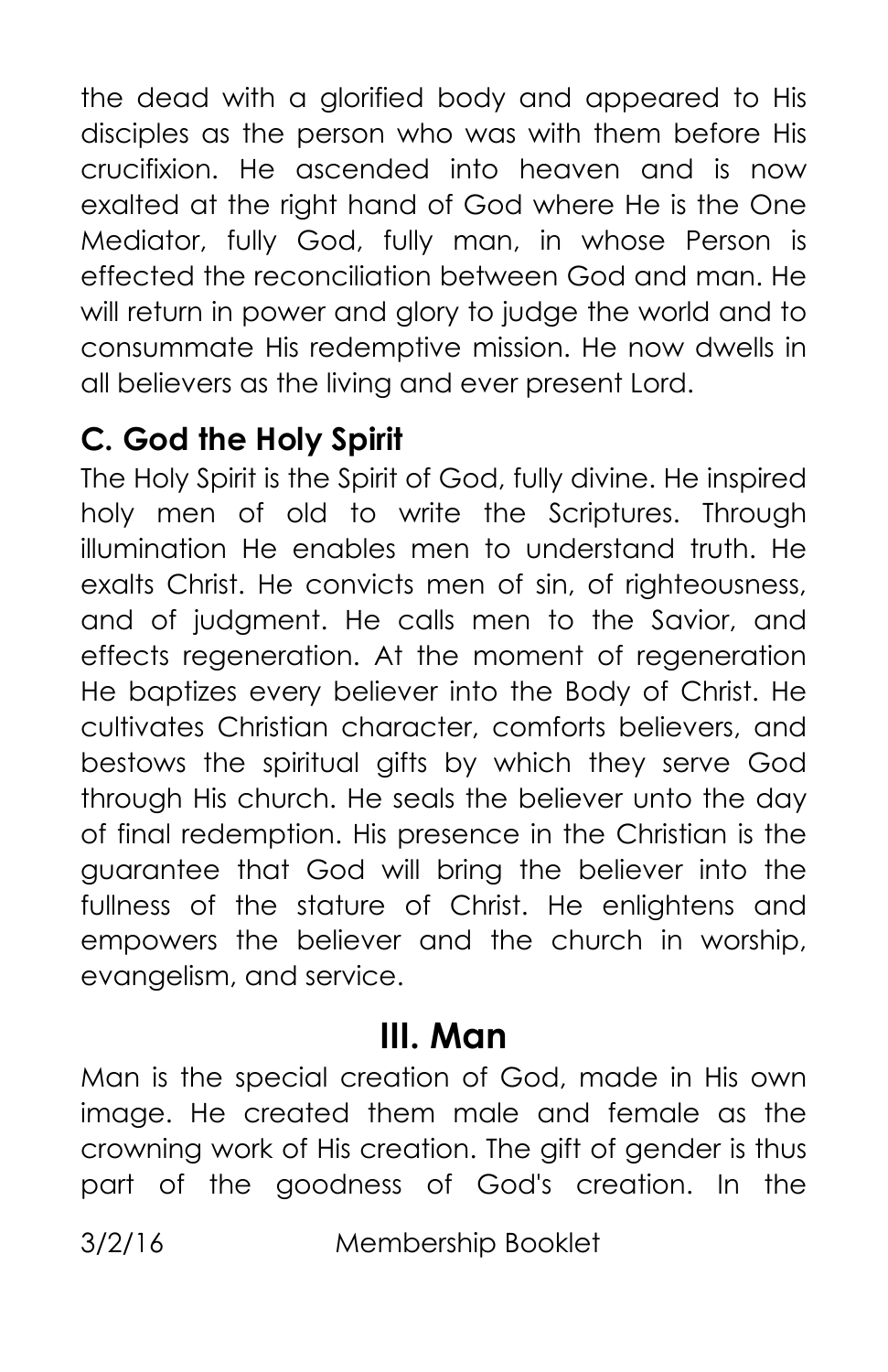beginning man was innocent of sin and was endowed by his Creator with freedom of choice. By his free choice man sinned against God and brought sin into the human race. Through the temptation of Satan man transgressed the command of God, and fell from his original innocence whereby his posterity inherit a nature and an environment inclined toward sin. Therefore, as soon as they are capable of moral action, they become transgressors and are under condemnation. Only the grace of God can bring man into His holy fellowship and enable man to fulfill the creative purpose of God. The sacredness of human personality is evident in that God created man in His own image, and in that Christ died for man; therefore, every person of every race possesses full dignity and is worthy of respect and Christian love.

## **IV. Salvation**

Salvation involves the redemption of the whole man, and is offered freely to all who accept Jesus Christ as Lord and Savior, who by His own blood obtained eternal redemption for the believer. In its broadest sense salvation includes regeneration, justification, sanctification, and glorification. There is no salvation apart from personal faith in Jesus Christ as Lord.

**A.** Regeneration, or the new birth, is a work of God's grace whereby believers become new creatures in Christ Jesus. It is a change of heart wrought by the Holy Spirit through conviction of sin, to which the sinner responds in repentance toward God and faith in the Lord Jesus Christ. Repentance and faith are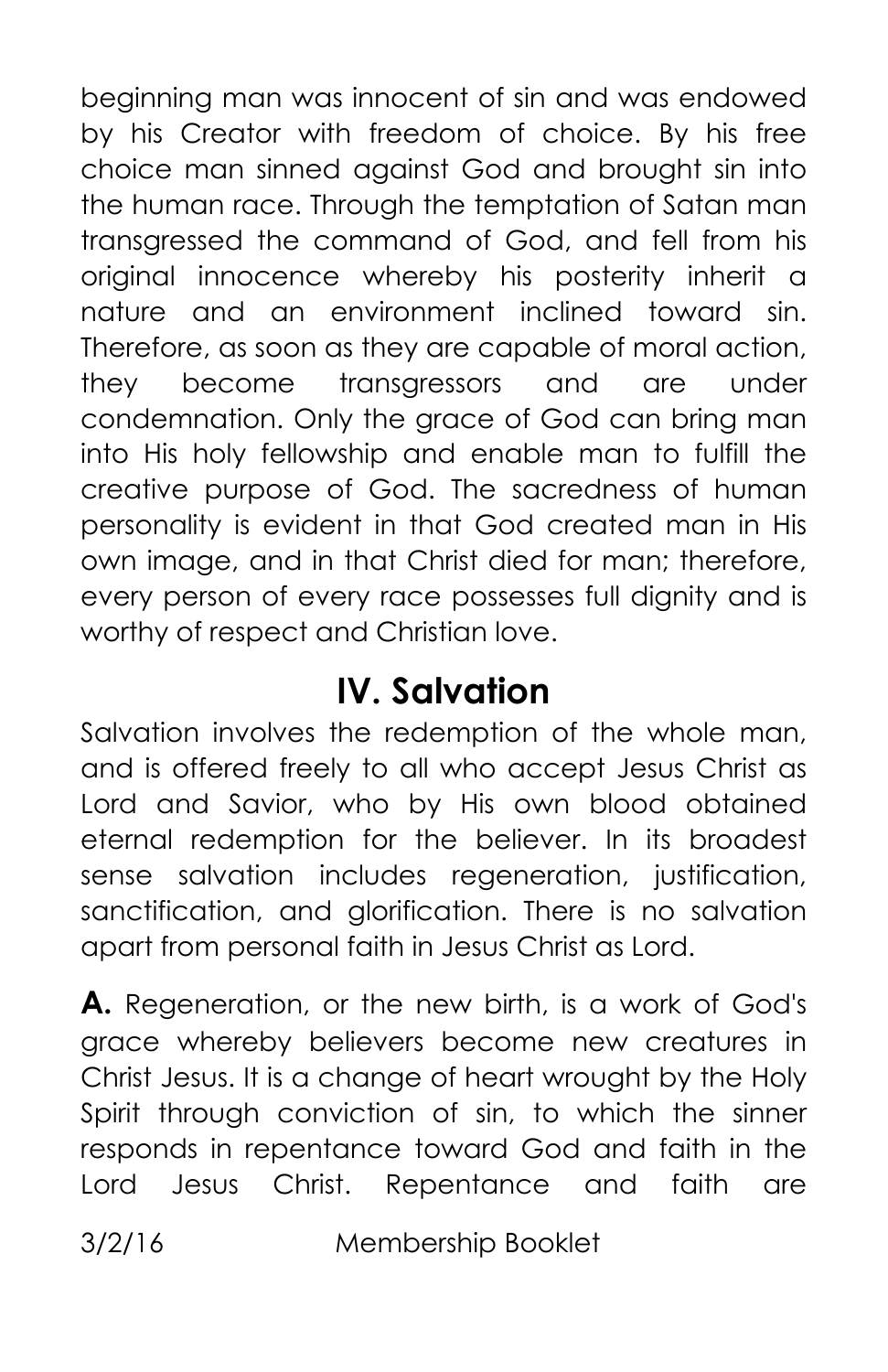inseparable experiences of grace.

Repentance is a genuine turning from sin toward God. Faith is the acceptance of Jesus Christ and commitment of the entire personality to Him as Lord and Savior.

**B.** Justification is God's gracious and full acquittal upon principles of His righteousness of all sinners who repent and believe in Christ. Justification brings the believer unto a relationship of peace and favor with God.

**C.** Sanctification is the experience, beginning in regeneration, by which the believer is set apart to God's purposes, and is enabled to progress toward moral and spiritual maturity through the presence and power of the Holy Spirit dwelling in him. Growth in grace should continue throughout the regenerate person's life.

**D.** Glorification is the culmination of salvation and is the final blessed and abiding state of the redeemed.

### **V. God's Purpose of Grace**

Election is the gracious purpose of God, according to which He regenerates, justifies, sanctifies, and glorifies sinners. It is consistent with the free agency of man, and comprehends all the means in connection with the end. It is the glorious display of God's sovereign goodness, and is infinitely wise, holy, and unchangeable. It excludes boasting and promotes humility.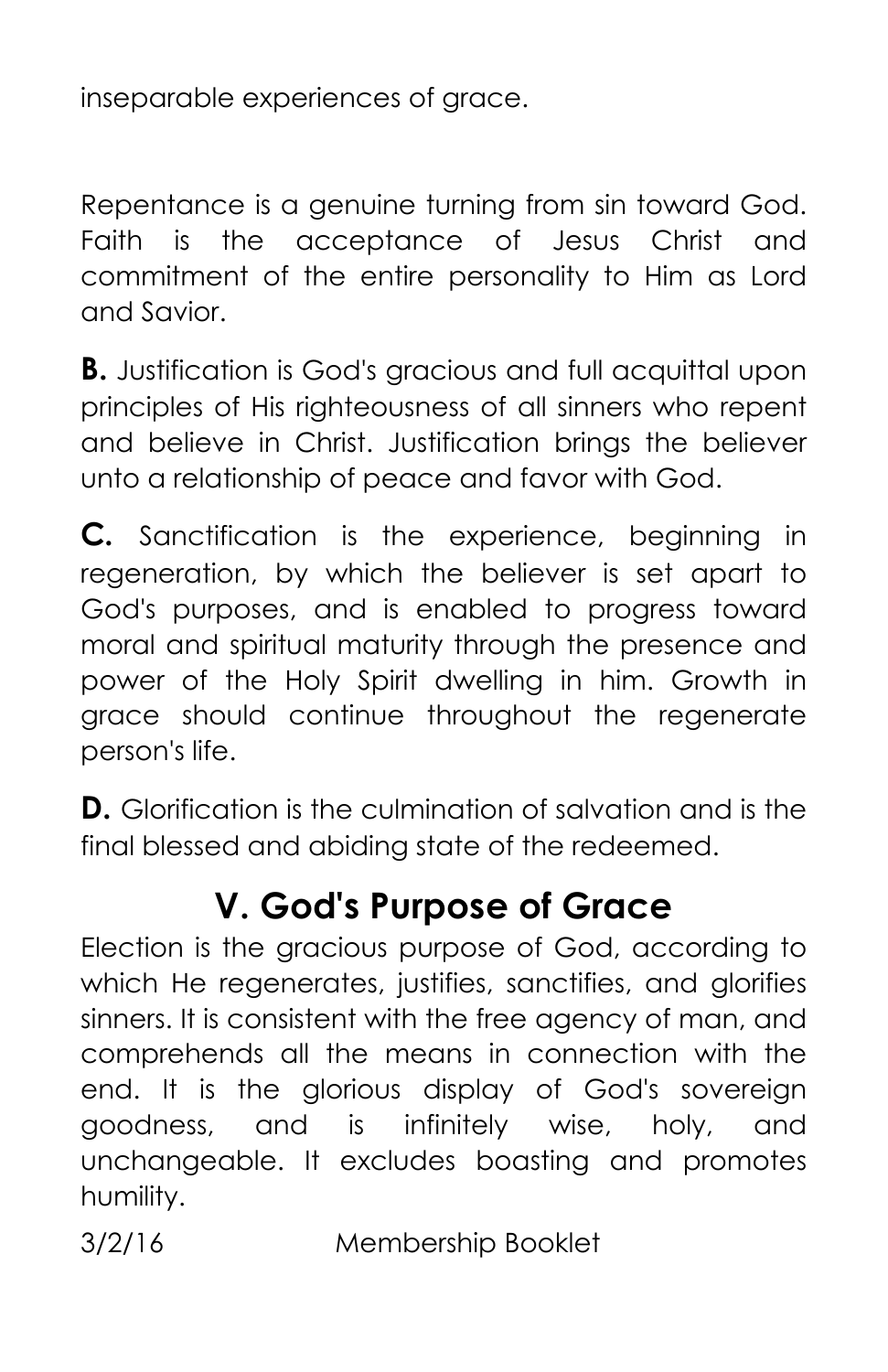All true believers endure to the end. Those whom God has accepted in Christ, and sanctified by His Spirit, will never fall away from the state of grace, but shall persevere to the end. Believers may fall into sin through neglect and temptation, whereby they grieve the Spirit, impair their graces and comforts, and bring reproach on the cause of Christ and temporal judgments on themselves; yet they shall be kept by the power of God through faith unto salvation.

## **VI. The Church**

A New Testament church of the Lord Jesus Christ is an autonomous local congregation of baptized believers, associated by covenant in the faith and fellowship of the gospel; observing the two ordinances of Christ, governed by His laws, exercising the gifts, rights, and privileges invested in them by His Word, and seeking to extend the gospel to the ends of the earth. Each congregation operates under the Lordship of Christ through democratic processes. In such a congregation each member is responsible and accountable to Christ as Lord. Its scriptural officers are pastors and deacons. While both men and women are gifted for service in the church, the office of pastor is limited to men as qualified by Scripture.

The New Testament speaks also of the church as the Body of Christ which includes all of the redeemed of all the ages, believers from every tribe, and tongue, and people, and nation.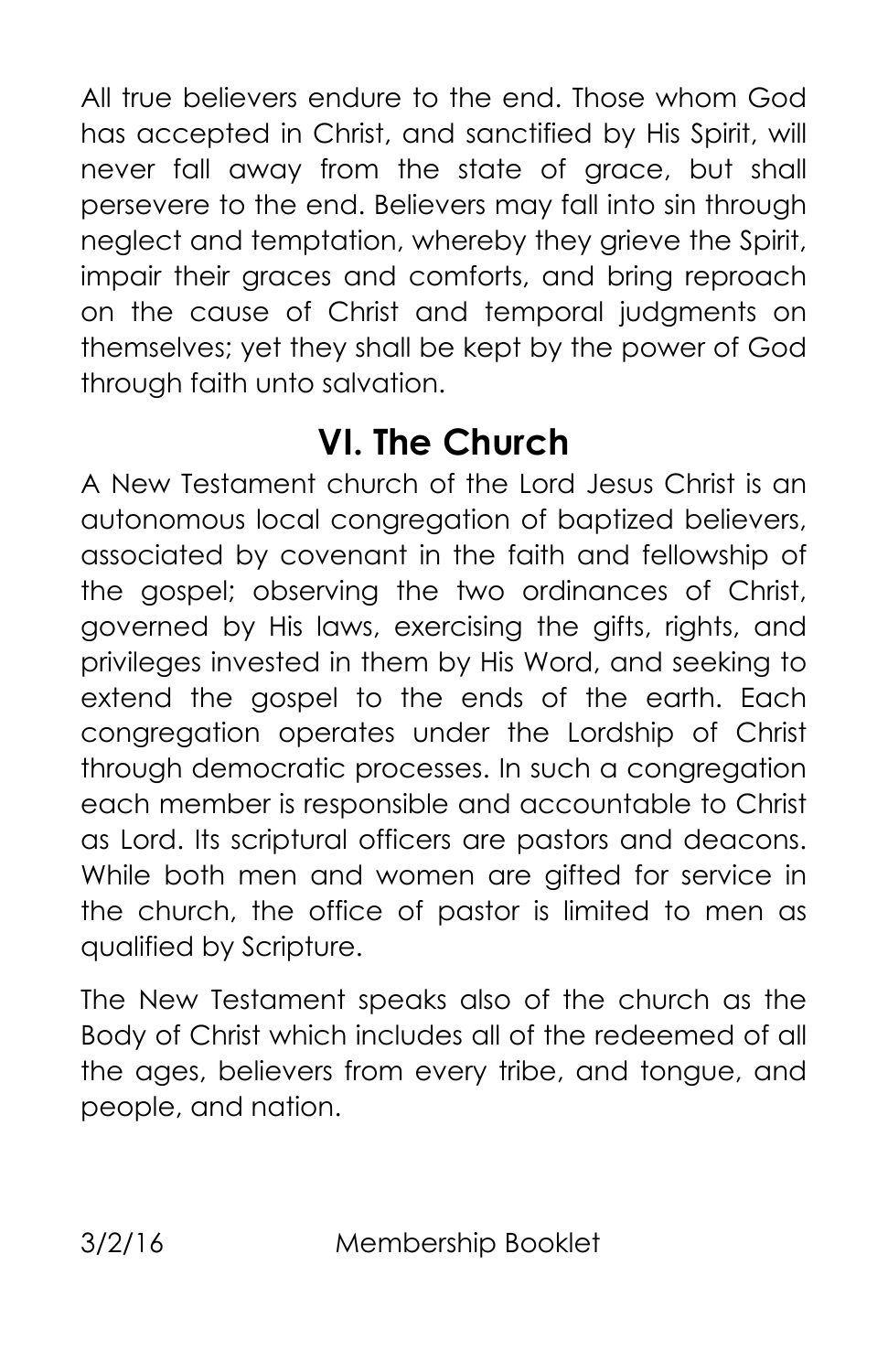## **VII. Baptism and the Lord's Supper**

Christian baptism is the immersion of a believer in water in the name of the Father, the Son, and the Holy Spirit. It is an act of obedience symbolizing the believer's faith in a crucified, buried, and risen Savior, the believer's death to sin, the burial of the old life, and the resurrection to walk in newness of life in Christ Jesus. It is a testimony to his faith in the final resurrection of the dead. Being a church ordinance, it is prerequisite to the privileges of church membership and to the Lord's Supper.

The Lord's Supper is a symbolic act of obedience whereby members of the church, through partaking of the bread and the fruit of the vine, memorialize the death of the Redeemer and anticipate His second coming.

## **VIII. The Lord's Day**

The first day of the week is the Lord's Day. It is a Christian institution for regular observance. It commemorates the resurrection of Christ from the dead and should include exercises of worship and spiritual devotion, both public and private. Activities on the Lord's Day should be commensurate with the Christian's conscience under the Lordship of Jesus Christ.

## **IX. The Kingdom**

The Kingdom of God includes both His general sovereignty over the universe and His particular kingship over men who willfully acknowledge Him as King.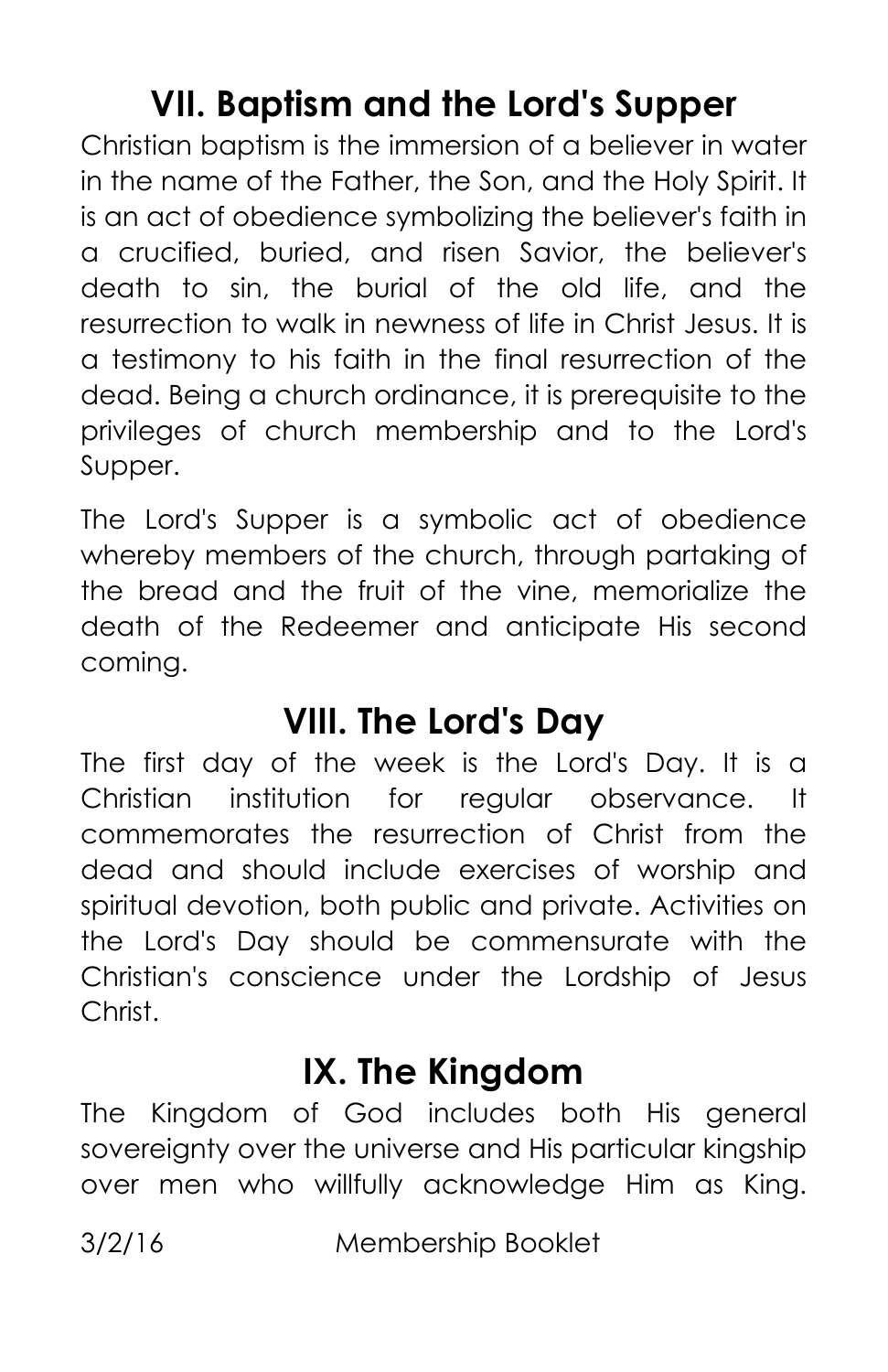Particularly the Kingdom is the realm of salvation into which men enter by trustful, childlike commitment to Jesus Christ. Christians ought to pray and to labor that the Kingdom may come and God's will be done on earth. The full consummation of the Kingdom awaits the return of Jesus Christ and the end of this age.

# **X. Last Things**

God, in His own time and in His own way, will bring the world to its appropriate end. According to His promise, Jesus Christ will return personally and visibly in glory to the earth; the dead will be raised; and Christ will judge all men in righteousness. The unrighteous will be consigned to Hell, the place of everlasting punishment. The righteous in their resurrected and glorified bodies will receive their reward and will dwell forever in Heaven with the Lord.

## **XI. Evangelism and Missions**

It is the duty and privilege of every follower of Christ and of every church of the Lord Jesus Christ to endeavor to make disciples of all nations. The new birth of man's spirit by God's Holy Spirit means the birth of love for others. Missionary effort on the part of all rests thus upon a spiritual necessity of the regenerate life, and is expressly and repeatedly commanded in the teachings of Christ. The Lord Jesus Christ has commanded the preaching of the gospel to all nations. It is the duty of every child of God to seek constantly to win the lost to Christ by verbal witness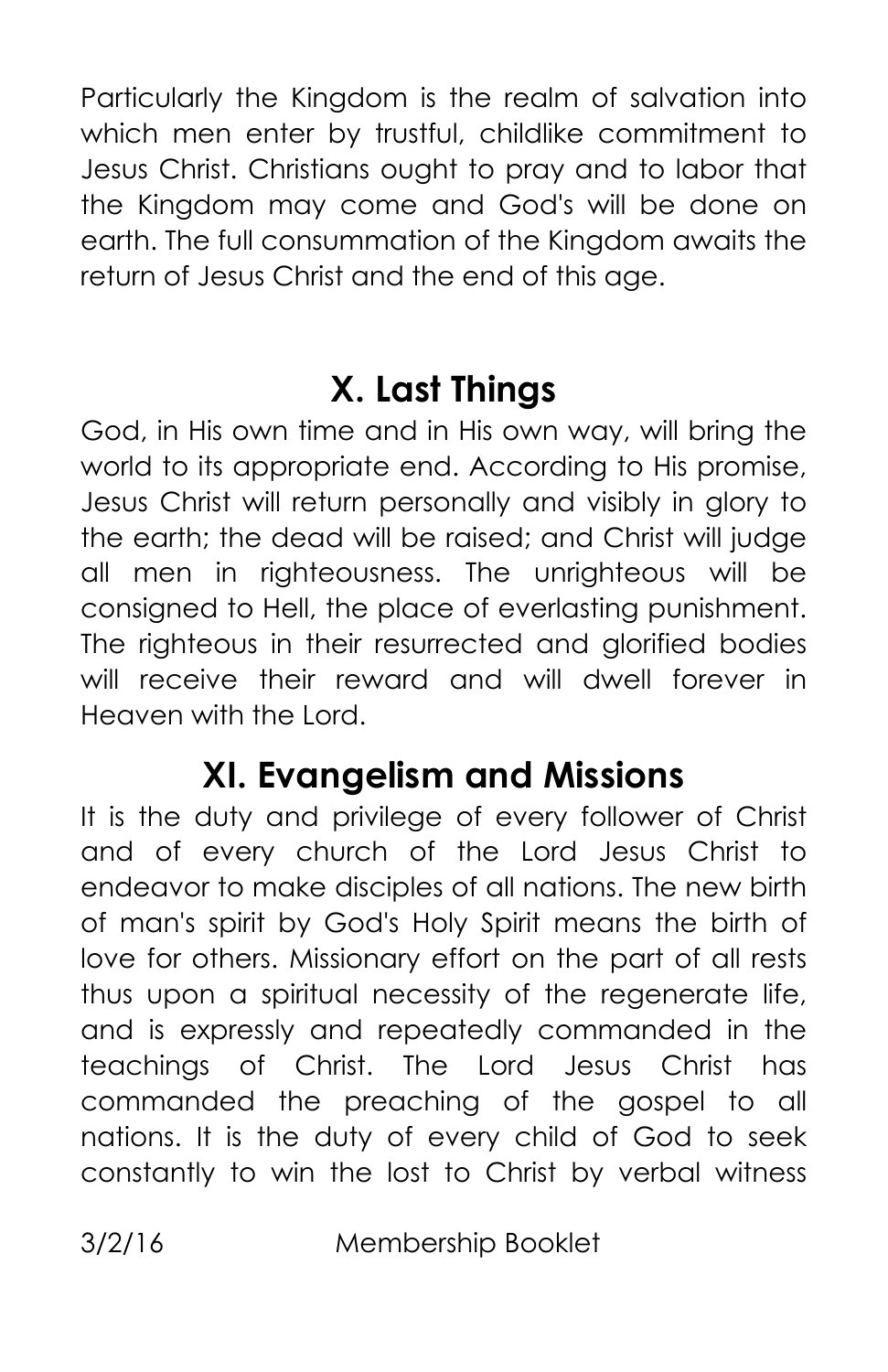undergirded by a Christian lifestyle, and by other methods in harmony with the gospel of Christ.

## **XII. Education**

Christianity is the faith of enlightenment and intelligence. In Jesus Christ abide all the treasures of wisdom and knowledge. All sound learning is, therefore, a part of our Christian heritage. The new birth opens all human faculties and creates a thirst for knowledge. Moreover, the cause of education in the Kingdom of Christ is co-ordinate with the causes of missions and general benevolence, and should receive along with these the liberal support of the churches. An adequate system of Christian education is necessary to a complete spiritual program for Christ's people.

In Christian education there should be a proper balance between academic freedom and academic responsibility. Freedom in any orderly relationship of human life is always limited and never absolute. The freedom of a teacher in a Christian school, college, or seminary is limited by the pre-eminence of Jesus Christ, by the authoritative nature of the Scriptures, and by the distinct purpose for which the school exists.

### **XIII. Stewardship**

God is the source of all blessings, temporal and spiritual; all that we have and are we owe to Him. Christians have a spiritual debtorship to the whole world, a holy trusteeship in the gospel, and a binding stewardship in their possessions. They are therefore under obligation to serve Him with their time, talents, and material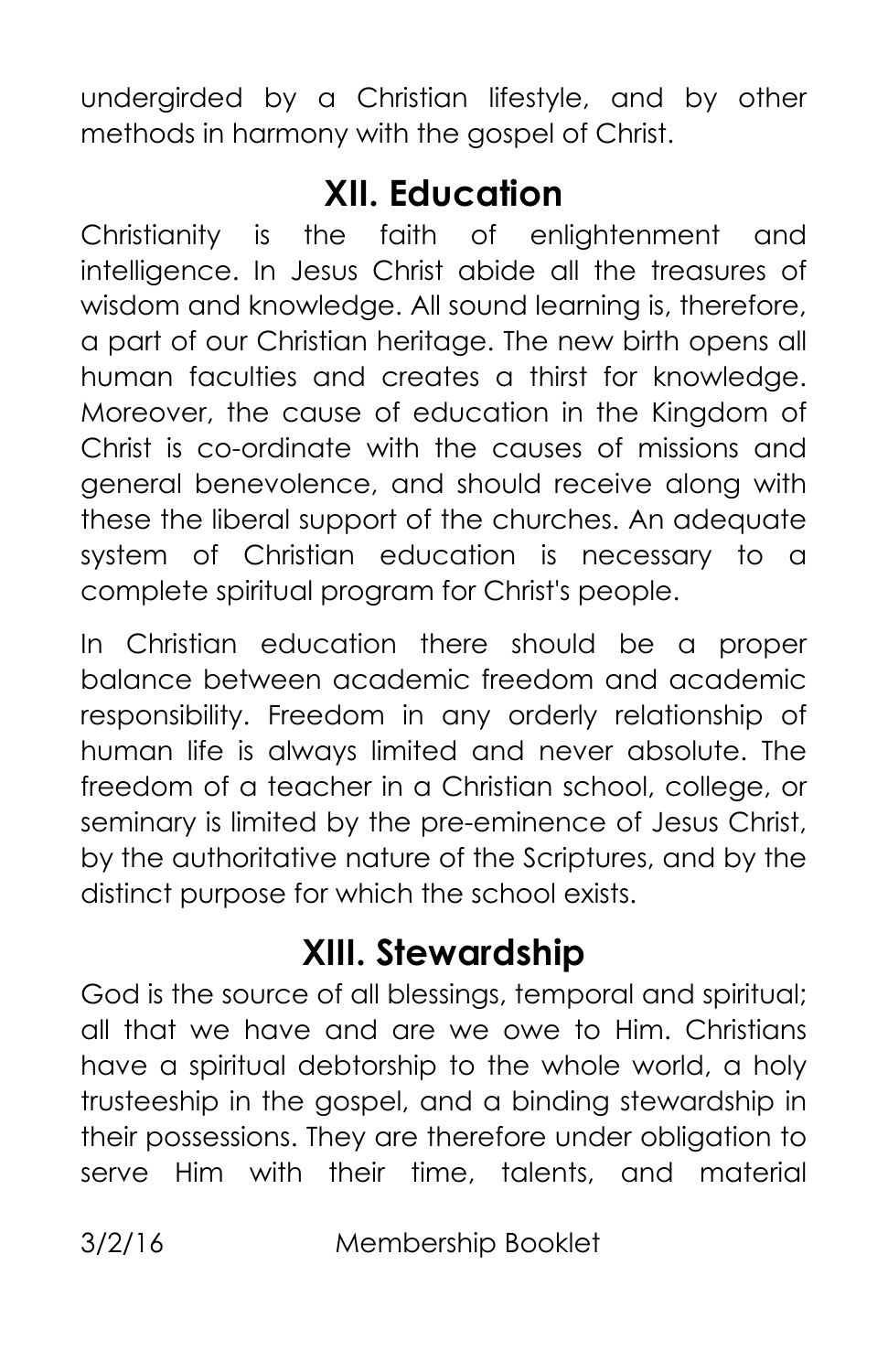possessions; and should recognize all these as entrusted to them to use for the glory of God and for helping others. According to the Scriptures, Christians should contribute of their means cheerfully, regularly, systematically, proportionately, and liberally for the advancement of the Redeemer's cause on earth.

# **XIV. Cooperation**

Christ's people should, as occasion requires, organize such associations and conventions as may best secure cooperation for the great objects of the Kingdom of God. Such organizations have no authority over one another or over the churches. They are voluntary and advisory bodies designed to elicit, combine, and direct the energies of our people in the most effective manner. Members of New Testament churches should cooperate with one another in carrying forward the missionary, educational, and benevolent ministries for the extension of Christ's Kingdom. Christian unity in the New Testament sense is spiritual harmony and voluntary cooperation for common ends by various groups of Christ's people. Cooperation is desirable between the various Christian denominations, when the end to be attained is itself justified, and when such cooperation involves no violation of conscience or compromise of loyalty to Christ and His Word as revealed in the New Testament.

# **XV. The Christian and the Social Order**

All Christians are under obligation to seek to make the will of Christ supreme in our own lives and in human society. Means and methods used for the improvement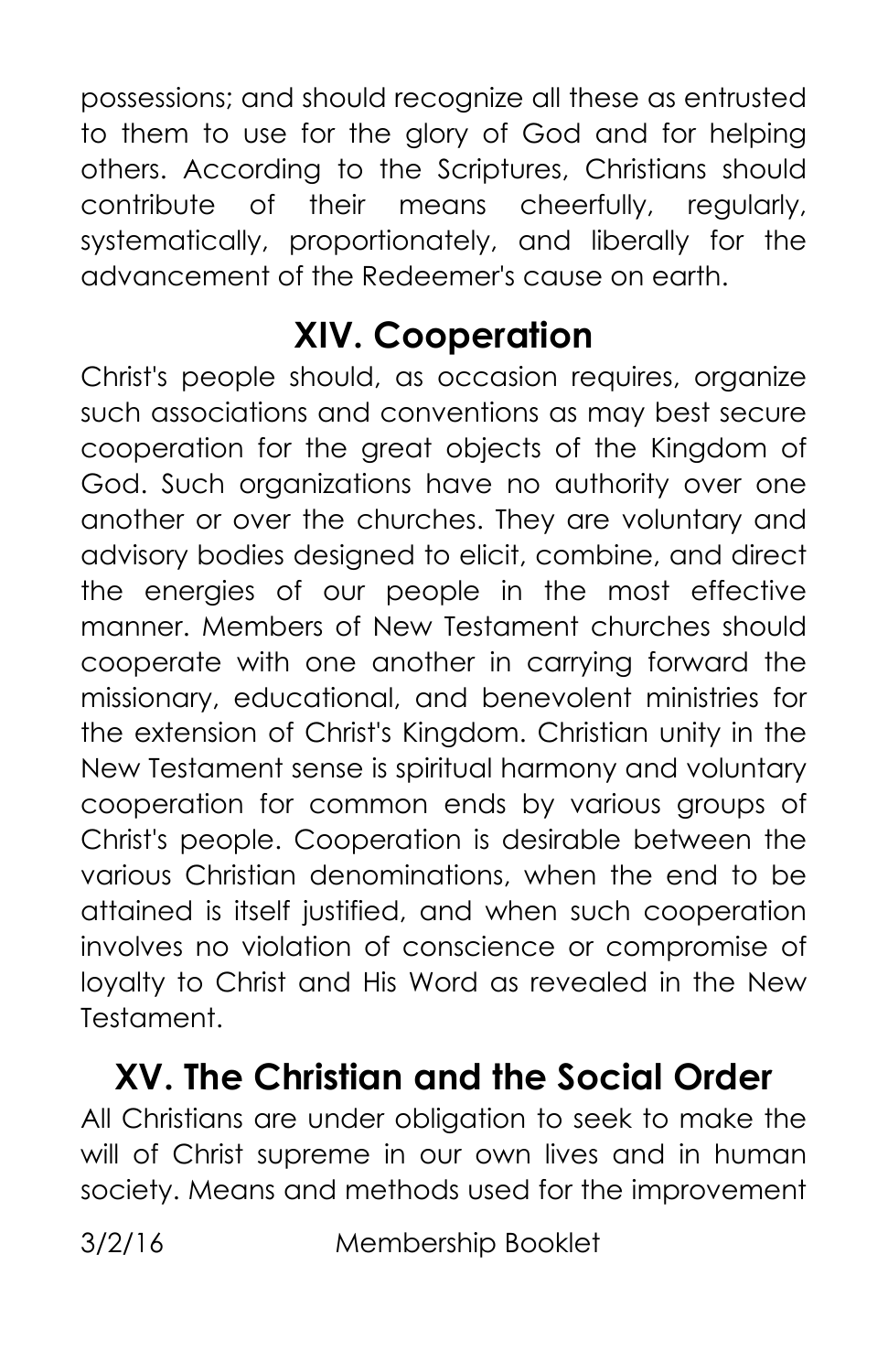of society and the establishment of righteousness among men can be truly and permanently helpful only when they are rooted in the regeneration of the individual by the saving grace of God in Jesus Christ. In the spirit of Christ, Christians should oppose racism, every form of greed, selfishness, and vice, and all forms of sexual immorality, including adultery, homosexuality, and pornography. We should work to provide for the orphaned, the needy, the abused, the aged, the helpless, and the sick. We should speak on behalf of the unborn and contend for the sanctity of all human life from conception to natural death. Every Christian should seek to bring industry, government, and society as a whole under the sway of the principles of righteousness, truth, and brotherly love. In order to promote these ends Christians should be ready to work with all men of good will in any good cause, always being careful to act in the spirit of love without compromising their loyalty to Christ and His truth.

## **XVI. Peace and War**

It is the duty of Christians to seek peace with all men on principles of righteousness. In accordance with the spirit and teachings of Christ they should do all in their power to put an end to war.

The true remedy for the war spirit is the gospel of our Lord. The supreme need of the world is the acceptance of His teachings in all the affairs of men and nations, and the practical application of His law of love. Christian people throughout the world should pray for the reign of the Prince of Peace.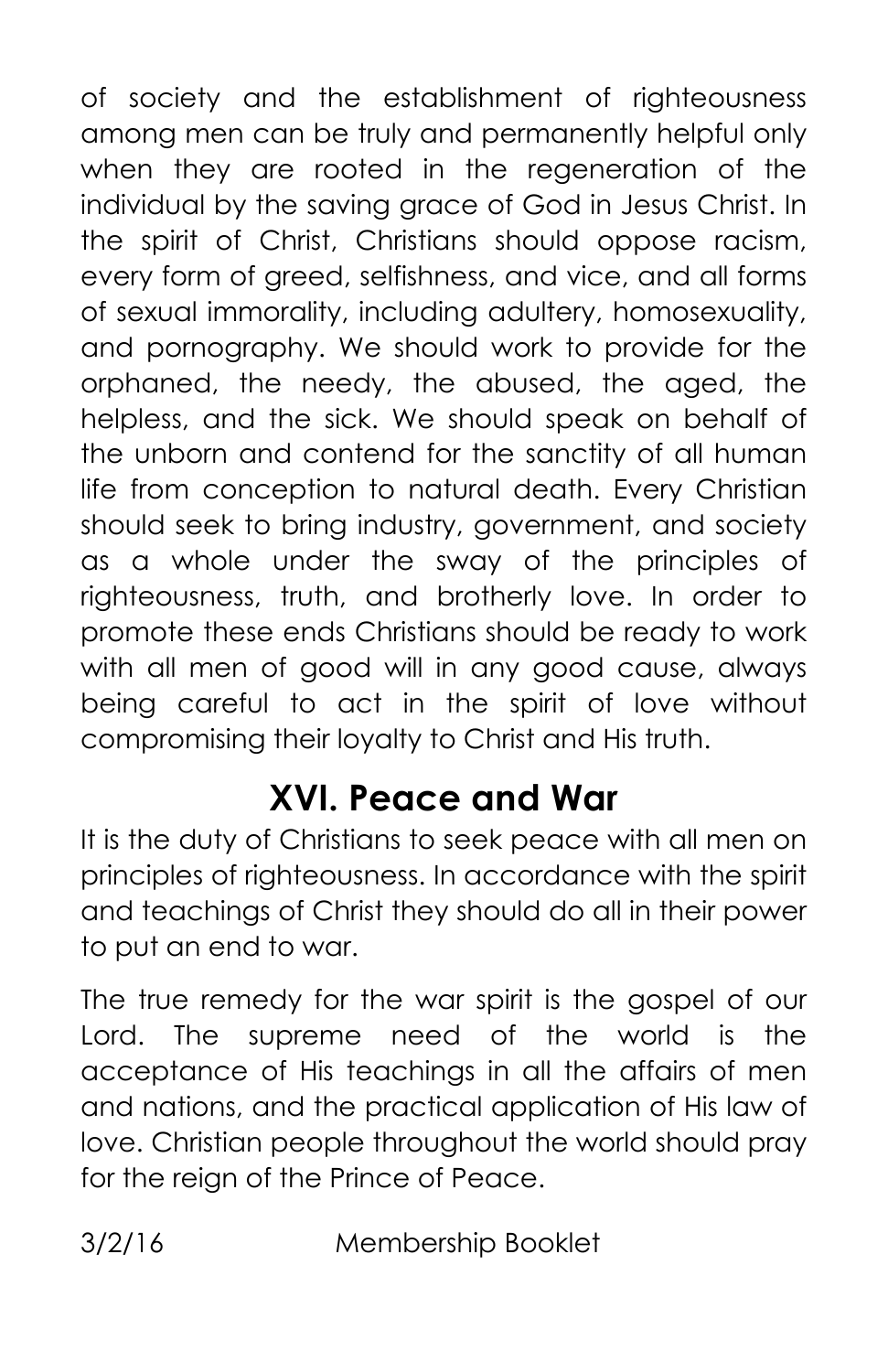# **XVII. Religious Liberty**

God alone is Lord of the conscience, and He has left it free from the doctrines and commandments of men which are contrary to His Word or not contained in it. Church and state should be separate. The state owes to every church protection and full freedom in the pursuit of its spiritual ends. In providing for such freedom no ecclesiastical group or denomination should be favored by the state more than others. Civil government being ordained of God, it is the duty of Christians to render loyal obedience thereto in all things not contrary to the revealed will of God. The church should not resort to the civil power to carry on its work. The gospel of Christ contemplates spiritual means alone for the pursuit of its ends. The state has no right to impose penalties for religious opinions of any kind. The state has no right to impose taxes for the support of any form of religion. A free church in a free state is the Christian ideal, and this implies the right of free and unhindered access to God on the part of all men, and the right to form and propagate opinions in the sphere of religion without interference by the civil power.

### **XVIII. The Family**

God has ordained the family as the foundational institution of human society. It is composed of persons related to one another by marriage, blood, or adoption.

Marriage is the uniting of one man and one woman in covenant commitment for a lifetime. It is God's unique gift to reveal the union between Christ and His church

| 3/2/16<br>Membership Booklet |  |
|------------------------------|--|
|------------------------------|--|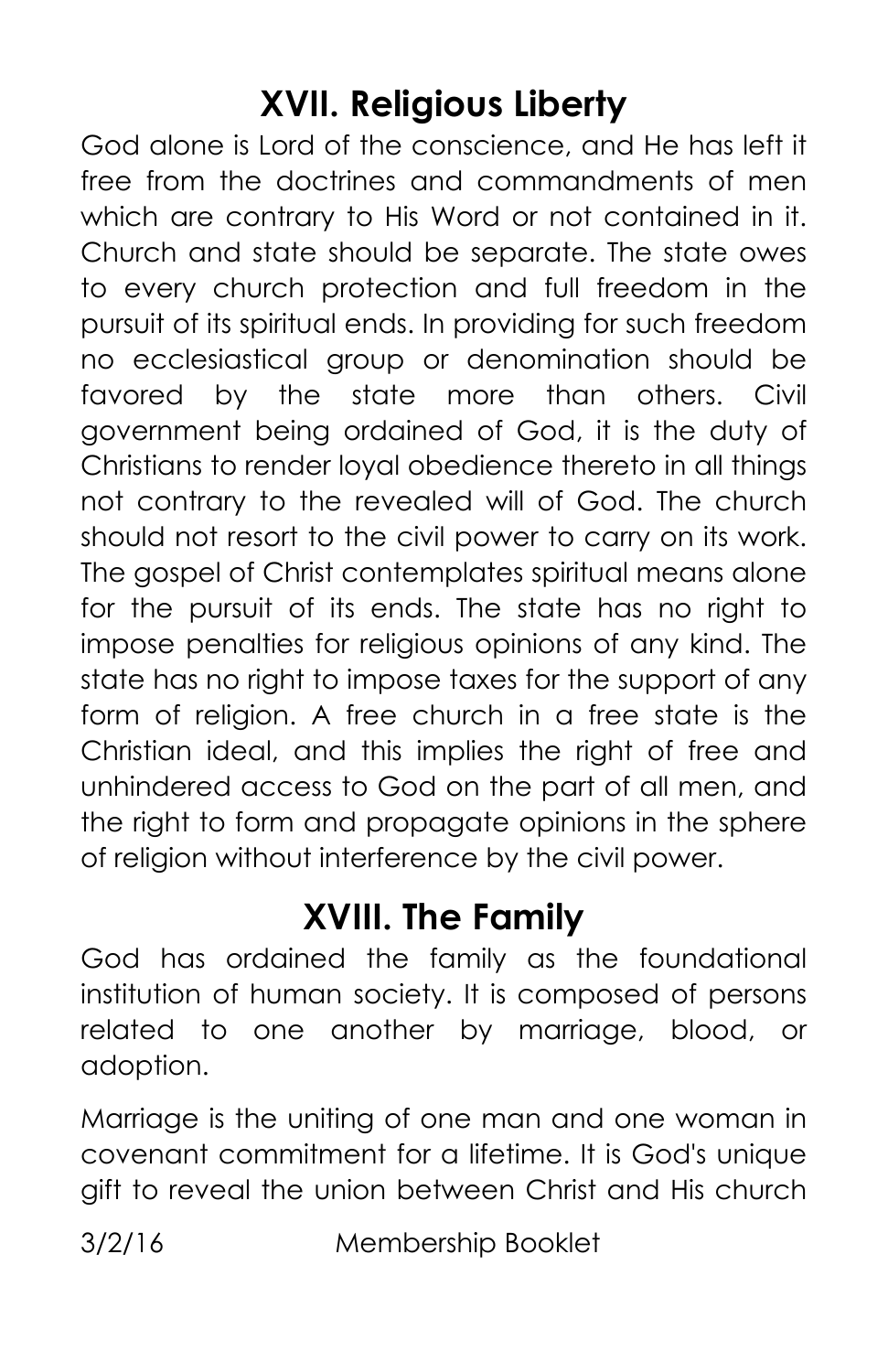and to provide for the man and the woman in marriage the framework for intimate companionship, the channel of sexual expression according to biblical standards, and the means for procreation of the human race.

The husband and wife are of equal worth before God, since both are created in God's image. The marriage relationship models the way God relates to His people. A husband is to love his wife as Christ loved the church. He has the God-given responsibility to provide for, to protect, and to lead his family. A wife is to submit herself graciously to the servant leadership of her husband even as the church willingly submits to the headship of Christ. She, being in the image of God as is her husband and thus equal to him, has the God-given responsibility to respect her husband and to serve as his helper in managing the household and nurturing the next generation.

Children, from the moment of conception, are a blessing and heritage from the Lord. Parents are to demonstrate to their children God's pattern for marriage. Parents are to teach their children spiritual and moral values and to lead them, through consistent lifestyle example and loving discipline, to make choices based on biblical truth. Children are to honor and obey their parents.

# **The Cooperative Program**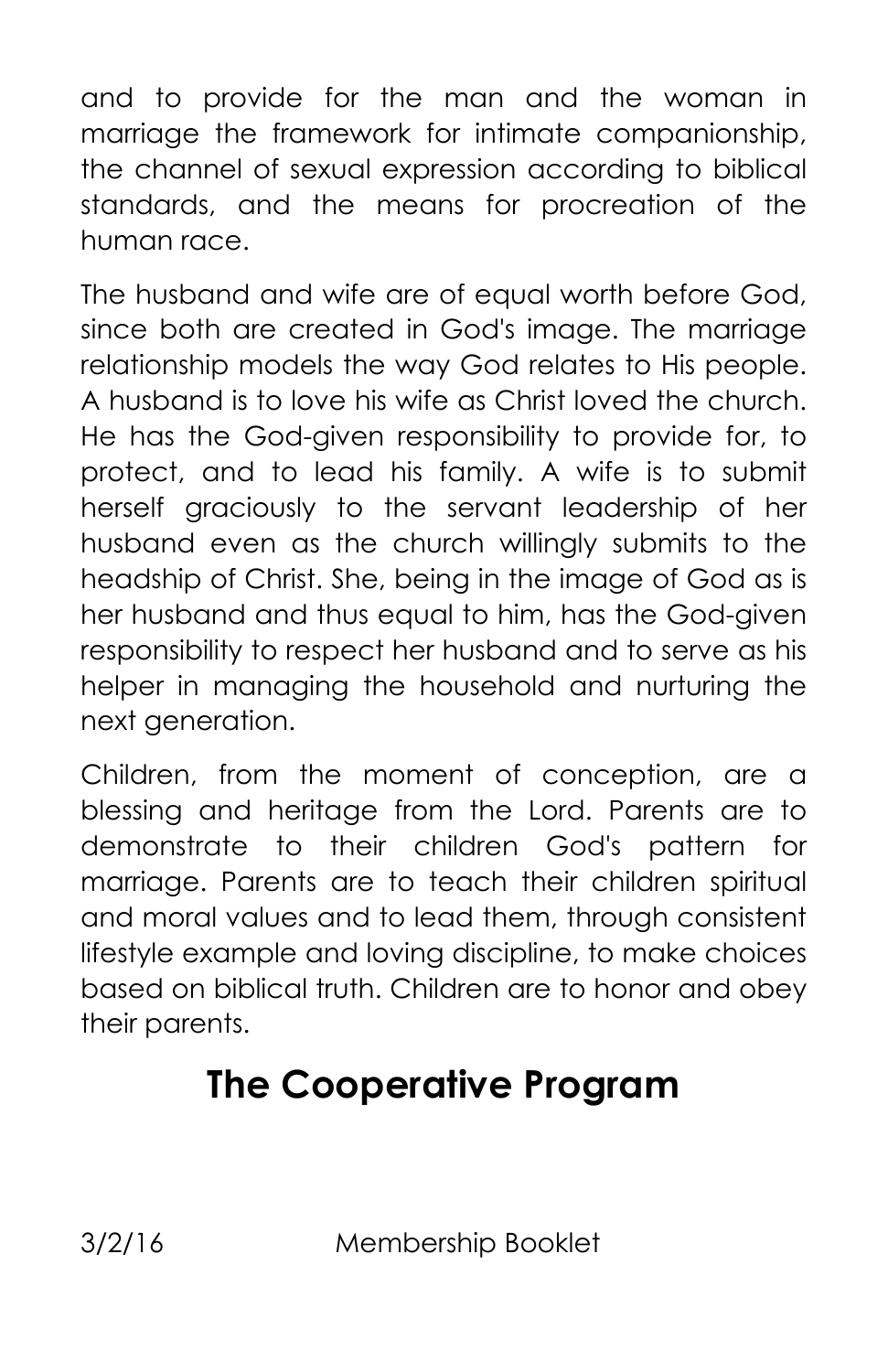### **How it came about**

Since its inception in 1845, the Southern Baptist Convention (SBC) has always had one mission—the Great Commission (Matt. 28:19-20). To fulfill its assigned part of this divine mandate, each SBC entity made special offering appeals to the churches. This method was referred to as the "societal" approach to missions and resulted in severe financial deficits, competition among entities, overlapping pledge campaigns, and frequent emergency appeals which greatly hampered the expanding ministry opportunities God was giving Southern Baptists. Some entities took out loans to cover operating costs until pledges or special offerings were received.

In 1919, the leaders of the SBC proposed the 75 Million Campaign, a five-year pledge campaign that, for the first time, included everything—the missions and ministries of all the state conventions as well as that of the Southern Baptist Convention. Though falling short of its goals, a God-given partnership of missions support was conceived—The Cooperative Program. Since its launch in 1925, the effectiveness of the Cooperative Program has been dependent upon individuals, churches, state conventions, and SBC entities cooperating, working toward a common goal of sharing the gospel with every person on the planet.

### **How it works**

<span id="page-23-0"></span>Simply put, it begins with you. You give yourself first to God (2 Cor. 8:5). Next, out of gratitude and obedience to God for what He has done for you, you commit to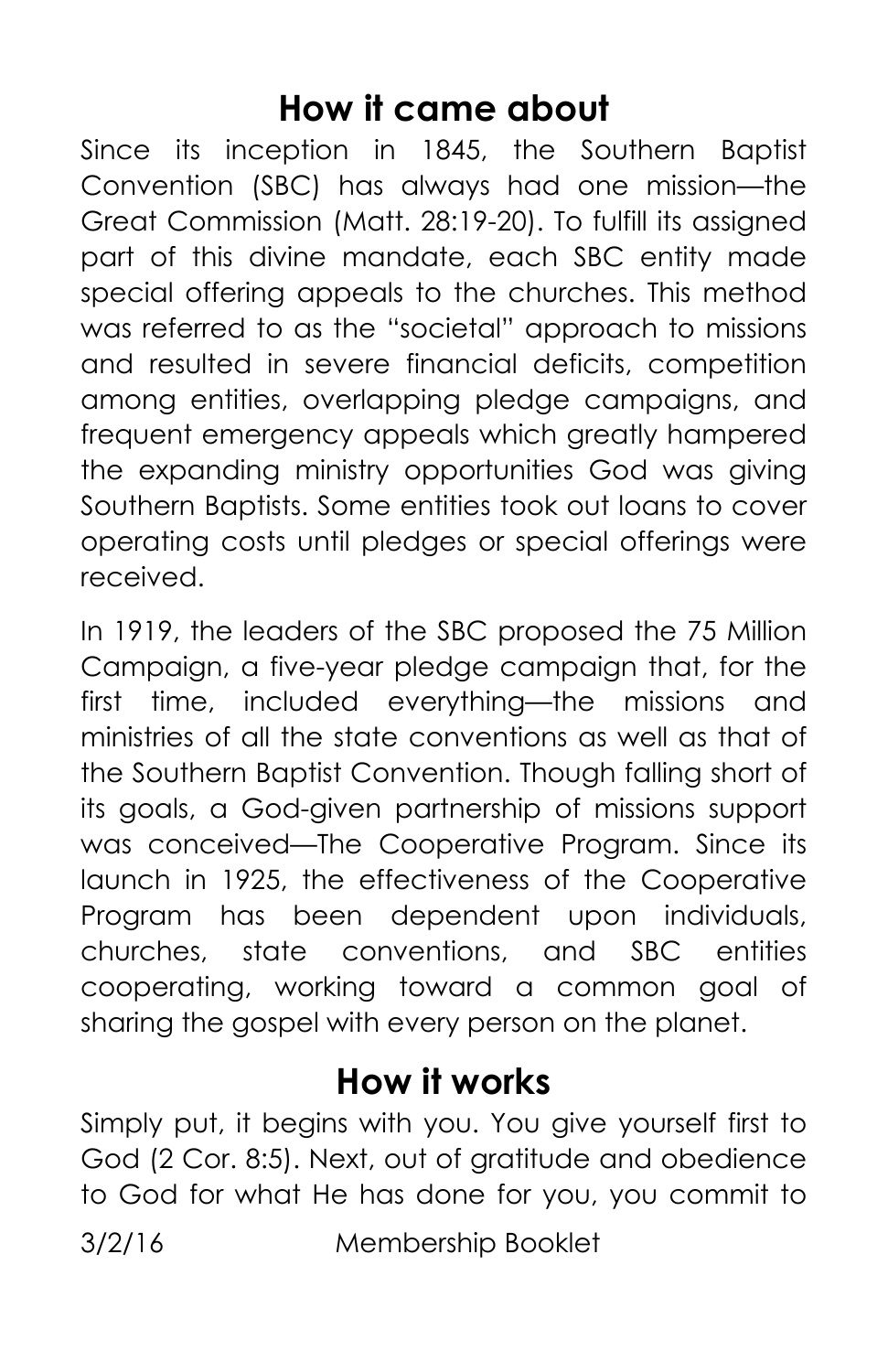give back to Him, through your church, a portion of what He provides. This is commonly called a tithe and represents ten percent of your income (Lev. 27:30, Mal. 3:10).

Your church decides the next step. Every year your church prayerfully decides how much of its undesignated gifts will be committed to reaching people in your state and around the world through Cooperative Program. This amount is then forwarded to your state Baptist convention.

During the annual meeting of your state convention, messengers from your church and other churches across the state decide what percentage of Cooperative Program gifts contributed by local congregations stays in your state to support local missions and ministries. The percentage to be forwarded to the Southern Baptist Convention for North American and international missions and ministries is also determined at this time.

At the Southern Baptist Convention Annual Meeting, messengers from across the country decide how the gifts received from the states will be distributed among SBC entities. These gifts are used by Southern Baptist entities to send and support missionaries, train pastors, and other ministry leaders; provide relief for retired ministers and widows; and address social, moral, and ethical concerns relating to our faith and families.

The bottom line – people around the world hear the gospel and receive Christ.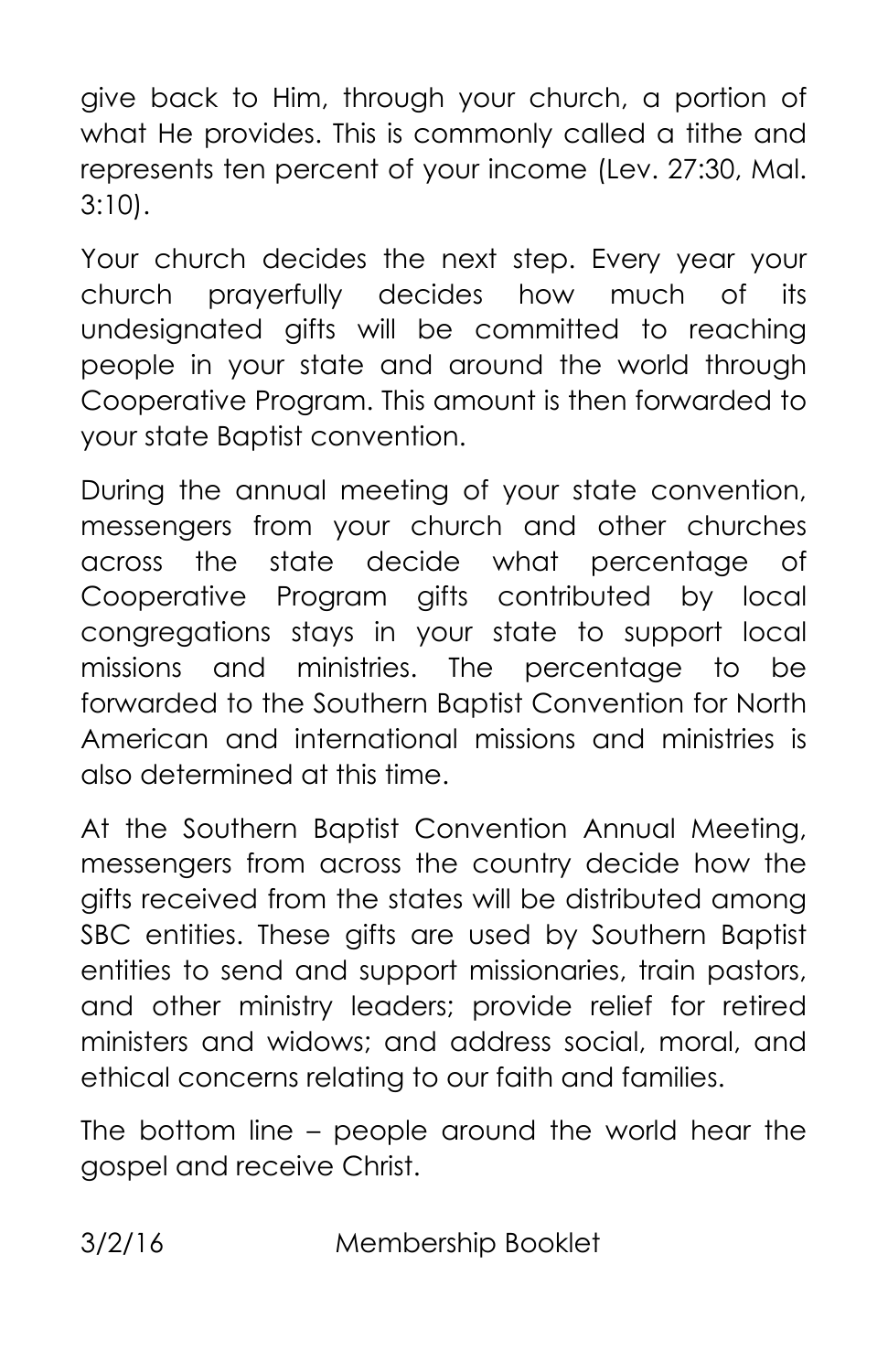Note: Your local Southern Baptist association does not receive Cooperative Program gifts directly. It ministers through gifts received directly from churches and often receives Cooperative Program gifts indirectly in the form of support from state conventions and the North American Mission Board.

## **What it does**

Churches in your state work together through your state convention to support a wide array of ministries and missions including: evangelism efforts, children's homes, volunteer missions, missions education, new churches, colleges and universities, collegiate ministries, camps, and much more. For additional information concerning your state convention, log on to www.sbc.net and click on state conventions.

Through the International Mission Board (www.imb.org), Southern Baptists support approximately 5,624 missionaries who are engaging 655 people groups, of populations greater than 100,000, around the world.

New churches numbering over 1,364 are planted through the efforts of more than 5,304 North American Missionaries, whose efforts are coordinated through your North American Mission Board (www.namb.net) and individual state conventions.

Six Southern Baptist seminaries (Southern, Southeastern, Midwestern, Southwestern, Golden Gate, and New Orleans) educate in excess of 16,000 pastors, missionaries, and future church leaders each year.

3/2/16 Membership Booklet The Ethics & Religious Liberty Commission is dedicated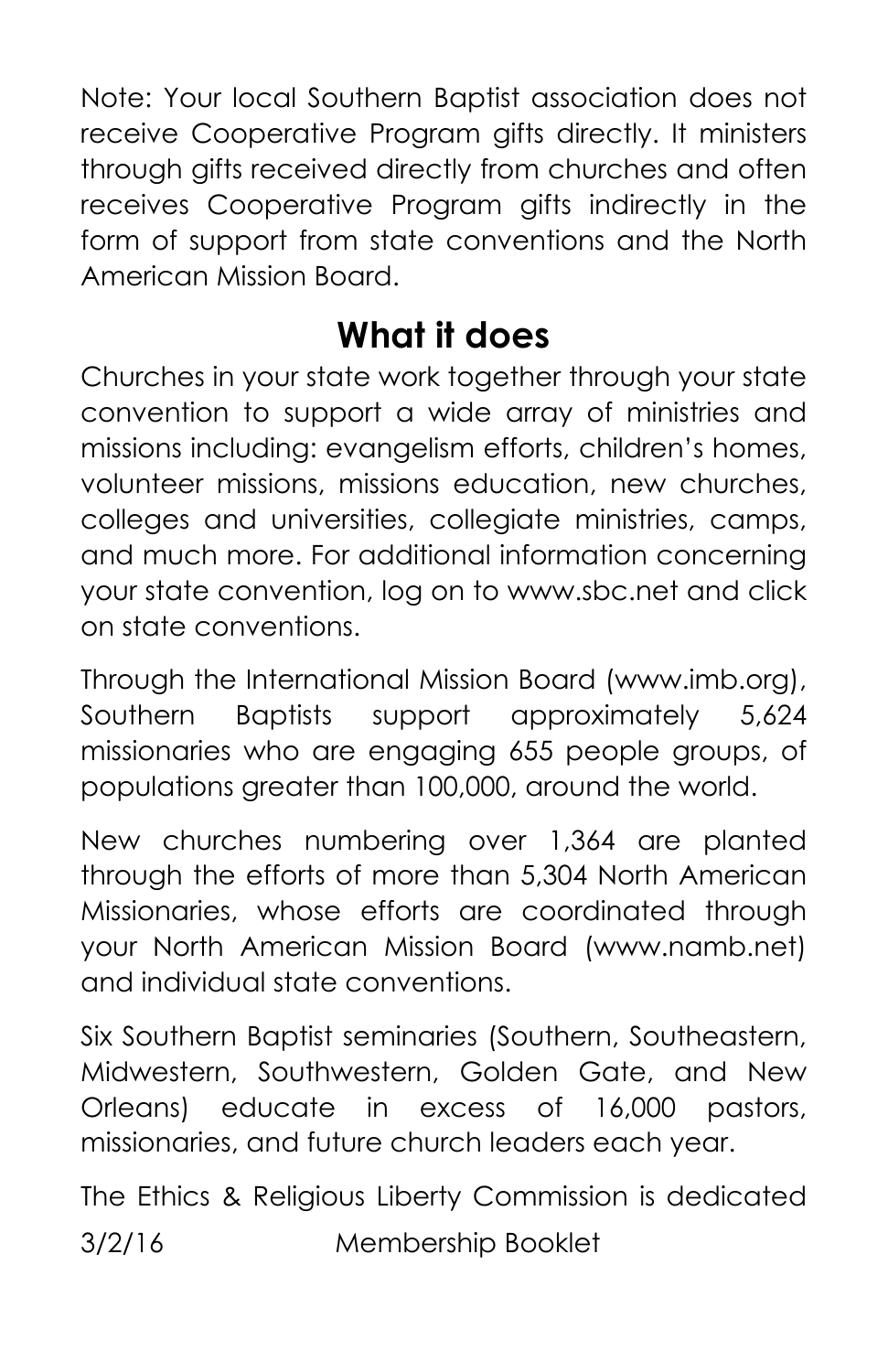to addressing social, moral, and ethical concerns, with particular attention to their impact on American families and their faith. They also provide print resources that offer scriptural responses to the moral and ethical problems of our culture.

Although they receive no Cooperative Program support, LifeWay Christian Resources, Guidestone Financial Resources and the Woman's Missionary Union (WMU) actively promote Cooperative Program in publications and missions resources.

### **Its Potential**

If "two are better than one" (Eccl. 4:9), how much better are more than 16 million? This is the current membership in more than 45,000 Southern Baptist churches across the United States. With a global population exceeding 6.5 billion and a command to take the gospel to every nation, we must enhance our cooperative efforts if we are going to fulfill Christ's command.

To help Cooperative Program reach its potential, would you please:

**Pray.** Pray regularly for your Southern Baptist missionaries in your state and around the globe. "Pray to the Lord of the harvest to send out workers." Matthew 9:38 (HCSB)

**Go.** Be involved in some sort of missions endeavor. Talk with your pastor about the available opportunities. You are God's missionary right where you live. "Go...and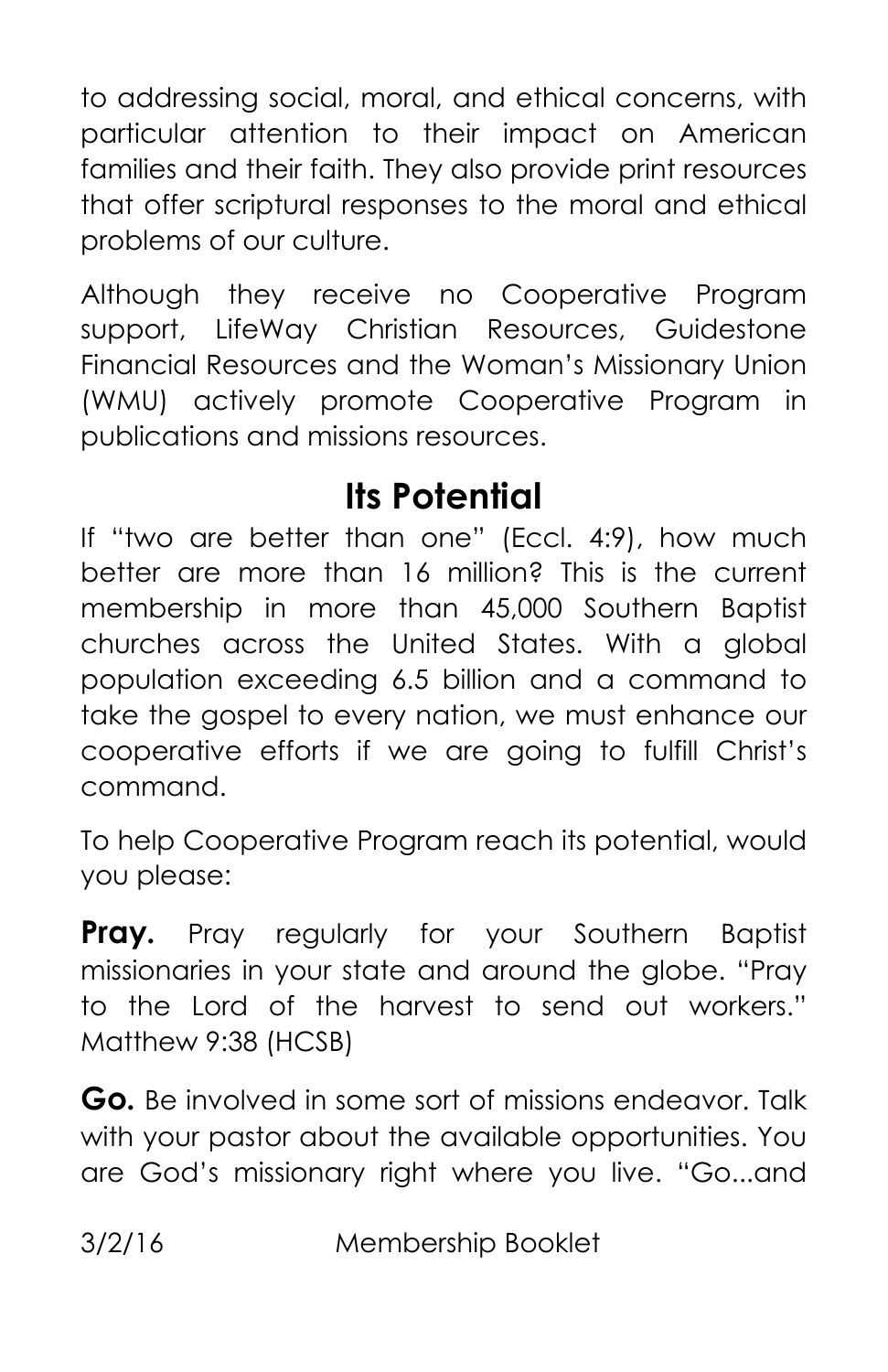make disciples of all nations." Matthew 28:19 (HCSB)

**Give.** Out of love for the Lord, give regularly to Him through your church. If you are not tithing, begin to do so and also discover the blessings of giving beyond the tithe. Encourage your church to increase its participation in Cooperative Program.

"Since you excel in so many ways … now I want you to excel also in this gracious ministry of giving." 2 Corinthians 8:7 (NLT)

"Bring all the tithes into the storehouse." Malachi 3:10 (NKJV)

# **Annie Armstrong Easter Offering**

The Annie Armstrong Easter Offering is much more than an offering envelope and an annual missions-giving emphasis. When people give to the offering, 100 percent of their gift will be transformed into missionary salaries and ministry supplies. Those missionaries and supplies will help others hear the message of Christ and respond in faith to His offer of salvation. Time and again our missionaries relate how the offering is their lifeblood. They know that behind each penny given, there is a Southern Baptist who believes in what they do and are affirming the need to equip them to share the gospel with those who need a Savior.

## **Lottie Moon Christmas Offering**

Southern Baptist churches collect the Lottie Moon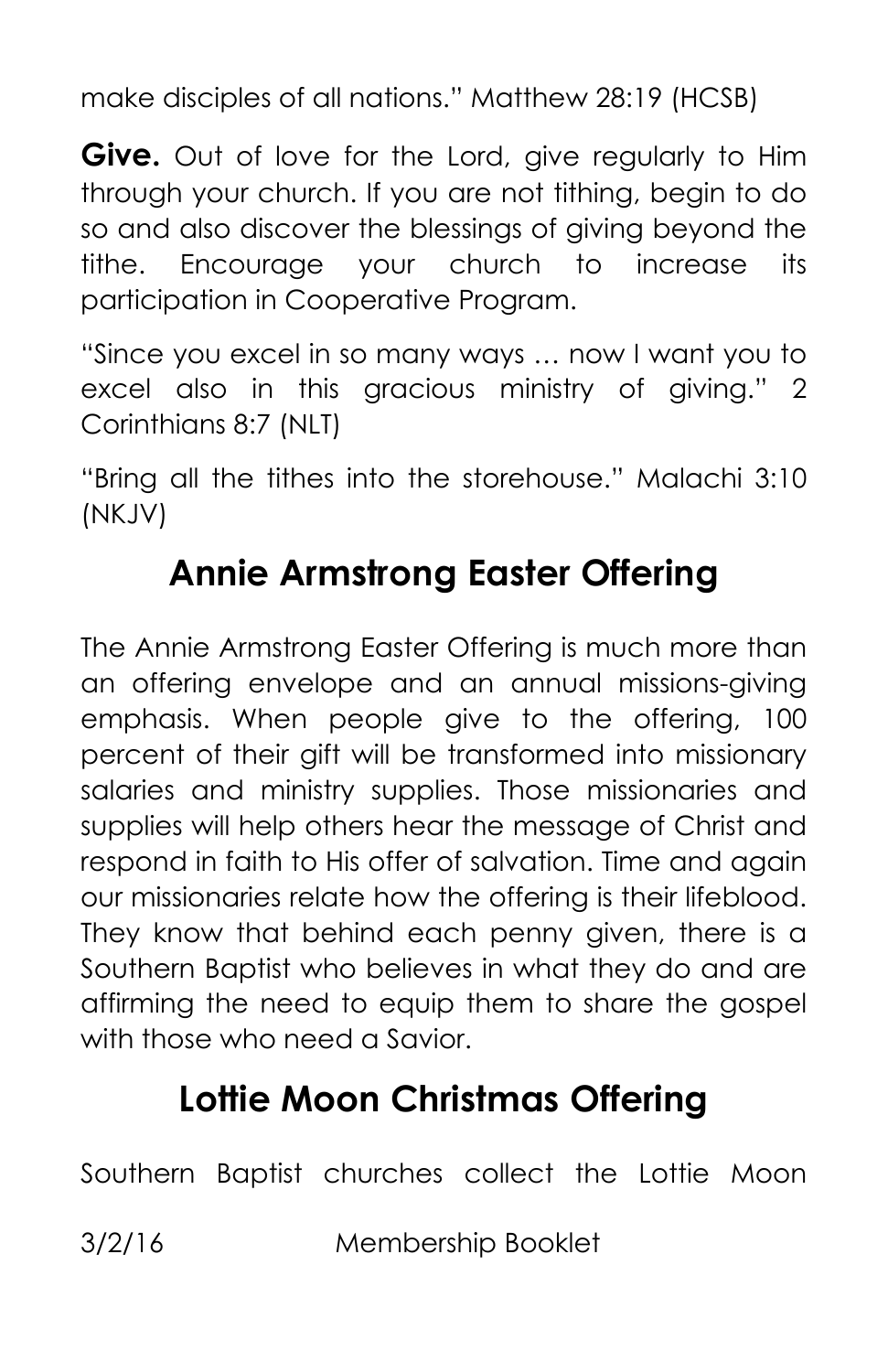Christmas Offering for the sole purpose of supporting international missions. Every penny of the offering goes to the International Mission Board's overseas budget, thus supporting our missionaries and their work.

# <span id="page-28-0"></span>**Evangelism Equipping**

The uniqueness of this training process is that you will learn how to:

- **1. Become aware of the people who need Jesus**
- <span id="page-28-1"></span>**2. Put your story into words**
	- Your story is an account of the activity of God in your life, when Jesus saved you, and how He changed your life.
	- Your story lifts up Jesus.
	- Your story is what the Holy Spirit will use to draw people to Jesus.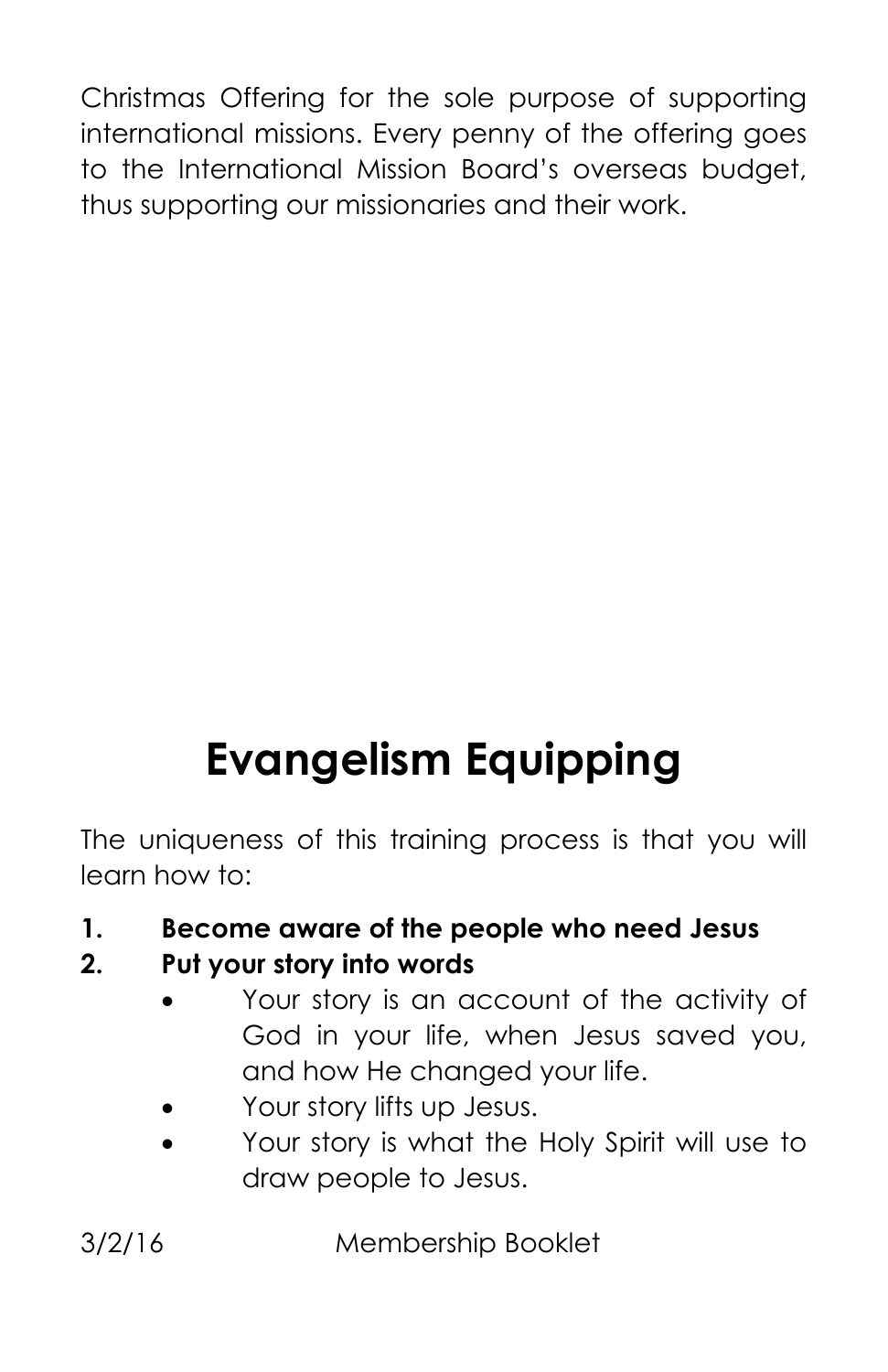- "And if I am lifted up from the earth, I will draw all men to me." (John 12:32)
- **3. Enhance it with Scripture verses**
- **4. Lead the lost in taking a step of faith**

# **Relational Witnessing Opportunities**

Most relational witnessing opportunities are with people in your sphere of influence. I know of a pastor who intentionally entered a community basketball league in order to meet new people and another pastor who regularly spent a day at a local coffee shop instead of the office in order to build relationships. One other very effective way of meeting new people is through works of service. I personally experienced a man seek Jesus after I offered to merely pay for his laundry mat expense.

# **Divine Encounters**

<span id="page-29-0"></span>These opportunities will come in the middle of your daily activities. They may be chance meetings with people you know or people you have never met. In the daily lifestyle of a witness for Jesus, chance meetings are not really a chance.

# **Identifying the Lost**

Do you ever think much about the individuals whom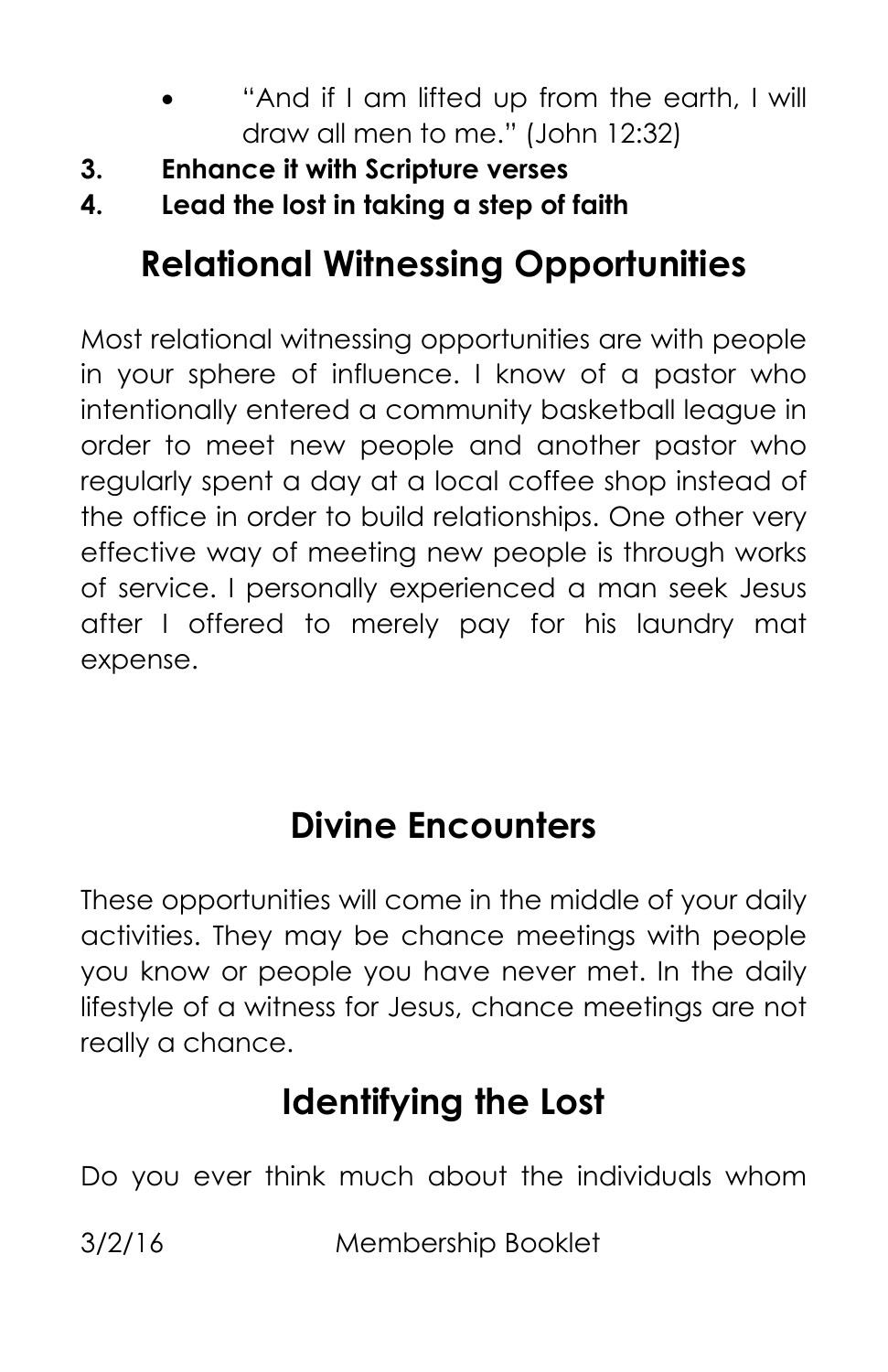God used to influence you to come to Jesus? Where would you be today if they had stayed silent and safe? Now think of the people you know who are in your network of relationships who do not know Jesus. Take inventory of all your contacts lists (cell phones, e-mail accounts, and Facebook accounts). In a few weeks, months, or years, some of these can know Jesus because they are part of your network.

 $\overline{\phantom{a}}$  , and the set of the set of the set of the set of the set of the set of the set of the set of the set of the set of the set of the set of the set of the set of the set of the set of the set of the set of the s

\_\_\_\_\_\_\_\_\_\_\_\_\_\_\_\_\_\_\_\_\_\_\_\_\_\_\_\_\_\_\_\_\_\_\_\_\_\_\_\_

 $\overline{\phantom{a}}$  , and the set of the set of the set of the set of the set of the set of the set of the set of the set of the set of the set of the set of the set of the set of the set of the set of the set of the set of the s

 $\overline{\phantom{a}}$  , and the contract of the contract of the contract of the contract of the contract of the contract of the contract of the contract of the contract of the contract of the contract of the contract of the contrac

### **Turning Your Story into A Witnessing Tool**

#### **1. "My life before I made a commitment to follow Jesus."**

Think back to the time before you knew Jesus. What was your life like without Him? Write several words or phrases that describe your life situation before you made a commitment to follow Jesus. If you were converted at a very young age, write what you imagine your life would be like without Him.

\_\_\_\_\_\_\_\_\_\_\_\_\_\_\_\_\_\_\_\_\_\_\_\_\_\_\_\_\_\_\_\_\_\_\_\_\_\_\_\_

\_\_\_\_\_\_\_\_\_\_\_\_\_\_\_\_\_\_\_\_\_\_\_\_\_\_\_\_\_\_\_\_\_\_\_\_\_\_\_\_

\_\_\_\_\_\_\_\_\_\_\_\_\_\_\_\_\_\_\_\_\_\_\_\_\_\_\_\_\_\_\_\_\_\_\_\_\_\_\_\_

\_\_\_\_\_\_\_\_\_\_\_\_\_\_\_\_\_\_\_\_\_\_\_\_\_\_\_\_\_\_\_\_\_\_\_\_\_\_\_\_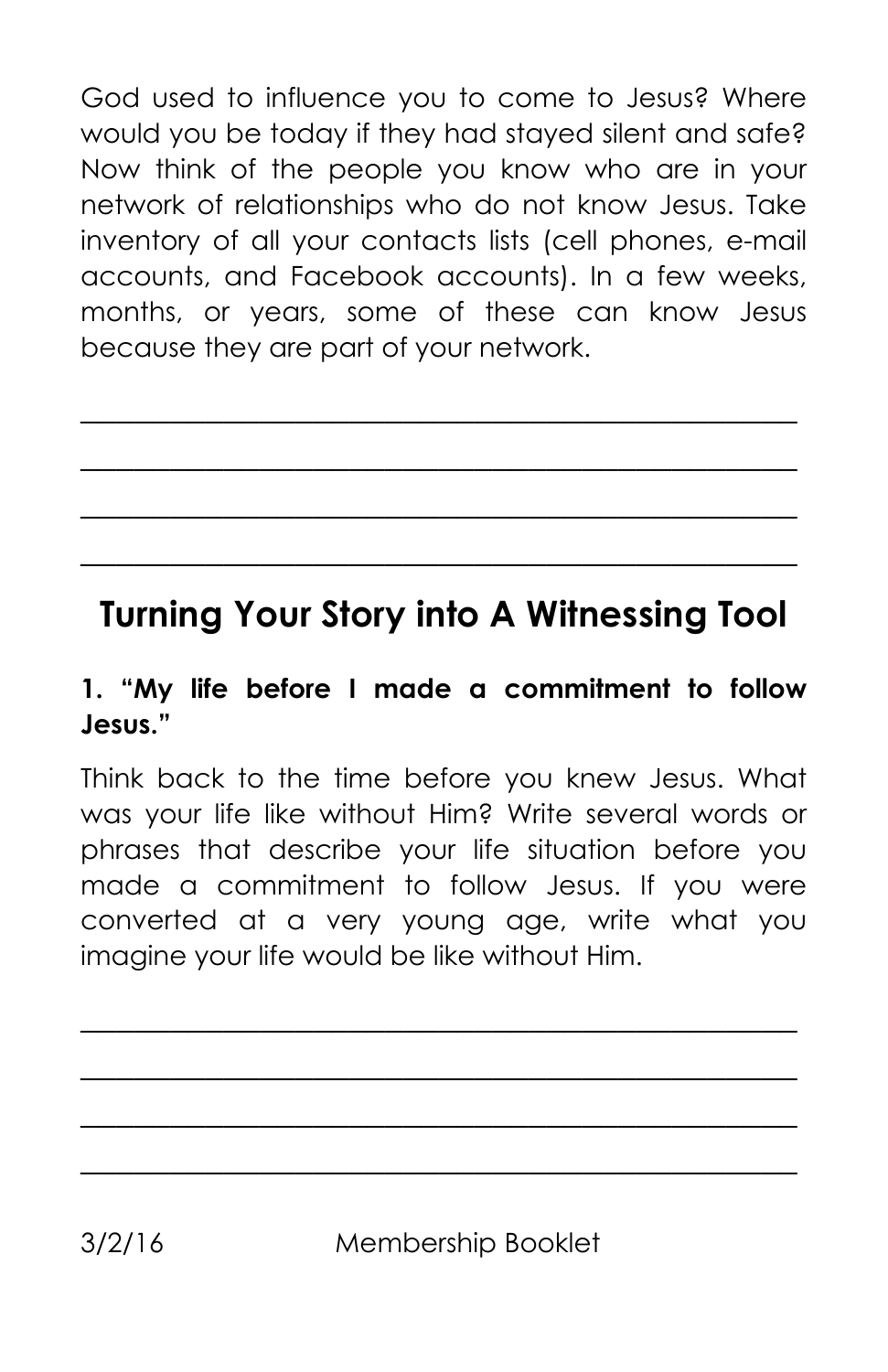List the names of a few people that you knew before Jesus who influenced you or people whom God used to point you to Him.

 $\_$ 

\_\_\_\_\_\_\_\_\_\_\_\_\_\_\_\_\_\_\_\_\_\_\_\_\_\_\_\_\_\_\_\_\_\_\_\_\_\_\_\_

 $\_$ 

\_\_\_\_\_\_\_\_\_\_\_\_\_\_\_\_\_\_\_\_\_\_\_\_\_\_\_\_\_\_\_\_\_\_\_\_\_\_\_\_

List some events that you remember taking place before you knew Jesus – events that God used to draw you to Himself. Where were you when you were saved?

\_\_\_\_\_\_\_\_\_\_\_\_\_\_\_\_\_\_\_\_\_\_\_\_\_\_\_\_\_\_\_\_\_\_\_\_\_\_\_\_

 $\_$ 

\_\_\_\_\_\_\_\_\_\_\_\_\_\_\_\_\_\_\_\_\_\_\_\_\_\_\_\_\_\_\_\_\_\_\_\_\_\_\_\_

 $\_$ 

#### **Verses to Memorize:**

Why memorize verses to weave into your story? Rom. 10:17 says, "Faith comes from hearing what is told, and hearing through the message about Christ." The power of God is the gospel, which perfectly matches our experience.

 $Q$  "Christ died for our sins according to the Scriptures, and that He was buried, and that He rose again the third day according to the Scriptures" (1 Cor. 15:3-4)

 $Q$  "For all have sinned and fall short of the glory of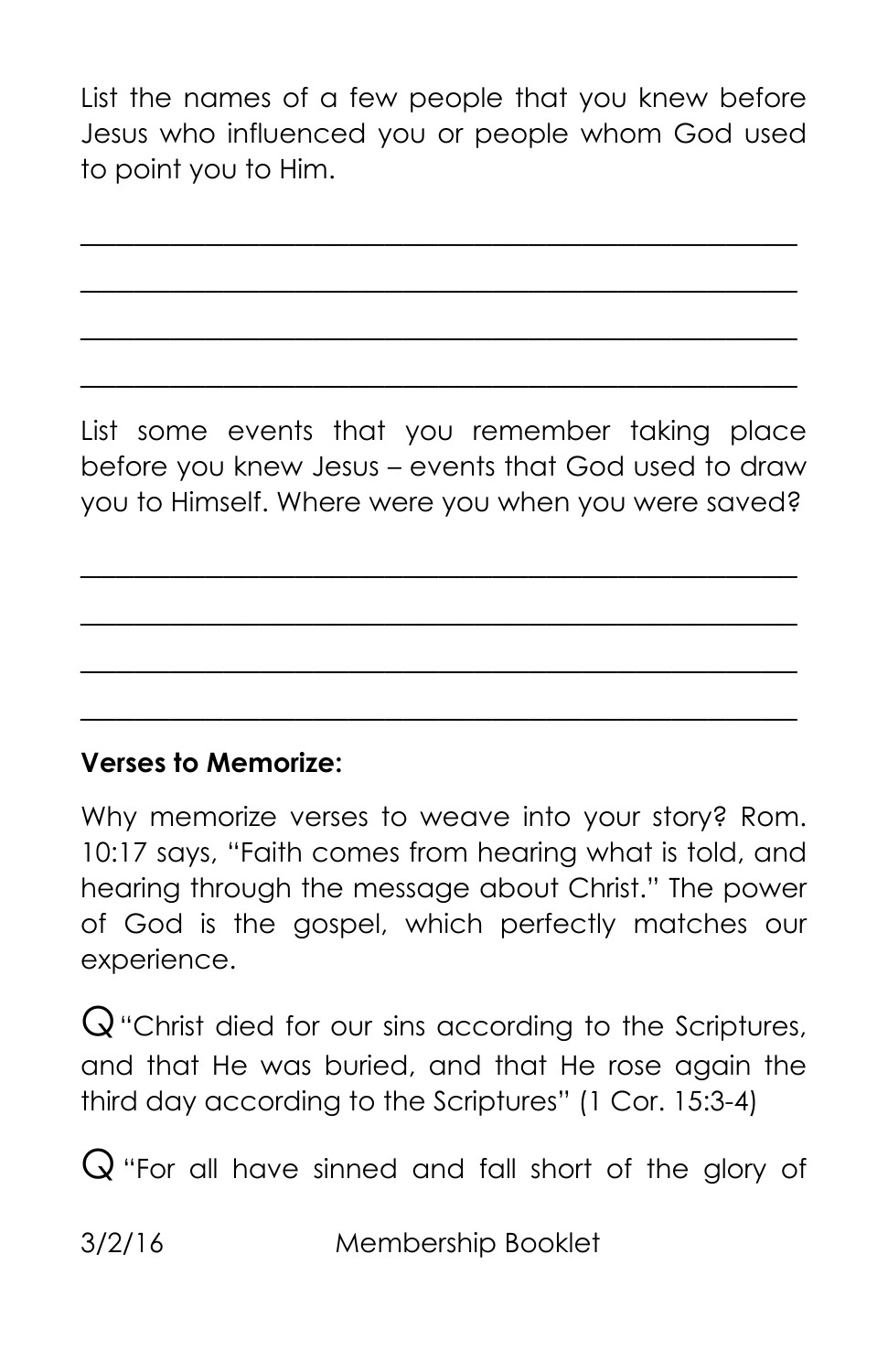God" (Rom. 3:23)

 $\mathsf{Q}$ "For the wages of sin is death" (Rom. 6:23)

 $\Omega$  "For God so loved the world that He gave His only begotten Son, that whoever believes in Him should not perish but have everlasting life" (John 3:16)

 $\operatorname{Q}$  "Repent, then, and turn to God, so that your sins may be wiped out" (Acts 3:19)

 $\operatorname{Q}$  "If you confess with your mouth, 'Jesus is Lord,' and believe in your heart that God raised him from the dead, you will be saved" (Rom. 10:9)

#### **2. "How I came to know Jesus personally."**

Tell about how you realized the gravity of three or four of the memory verses. (The biblical concept of "death" is separation from God and all He has to offer in this life and eternal separation from God in hell at the conclusion of this life.) How did you respond when you were invited to call out to Jesus?

 $\overline{\phantom{a}}$  , and the set of the set of the set of the set of the set of the set of the set of the set of the set of the set of the set of the set of the set of the set of the set of the set of the set of the set of the s

 $\overline{\phantom{a}}$  , and the contract of the contract of the contract of the contract of the contract of the contract of the contract of the contract of the contract of the contract of the contract of the contract of the contrac

 $\overline{\phantom{a}}$  , and the set of the set of the set of the set of the set of the set of the set of the set of the set of the set of the set of the set of the set of the set of the set of the set of the set of the set of the s

 $\overline{\phantom{a}}$  , and the contract of the contract of the contract of the contract of the contract of the contract of the contract of the contract of the contract of the contract of the contract of the contract of the contrac

#### **3. "My life since I came to know Jesus personally"**

3/2/16 Membership Booklet The Bible says, "For if anybody is in union with Christ, he is the work of a new creation; the old condition has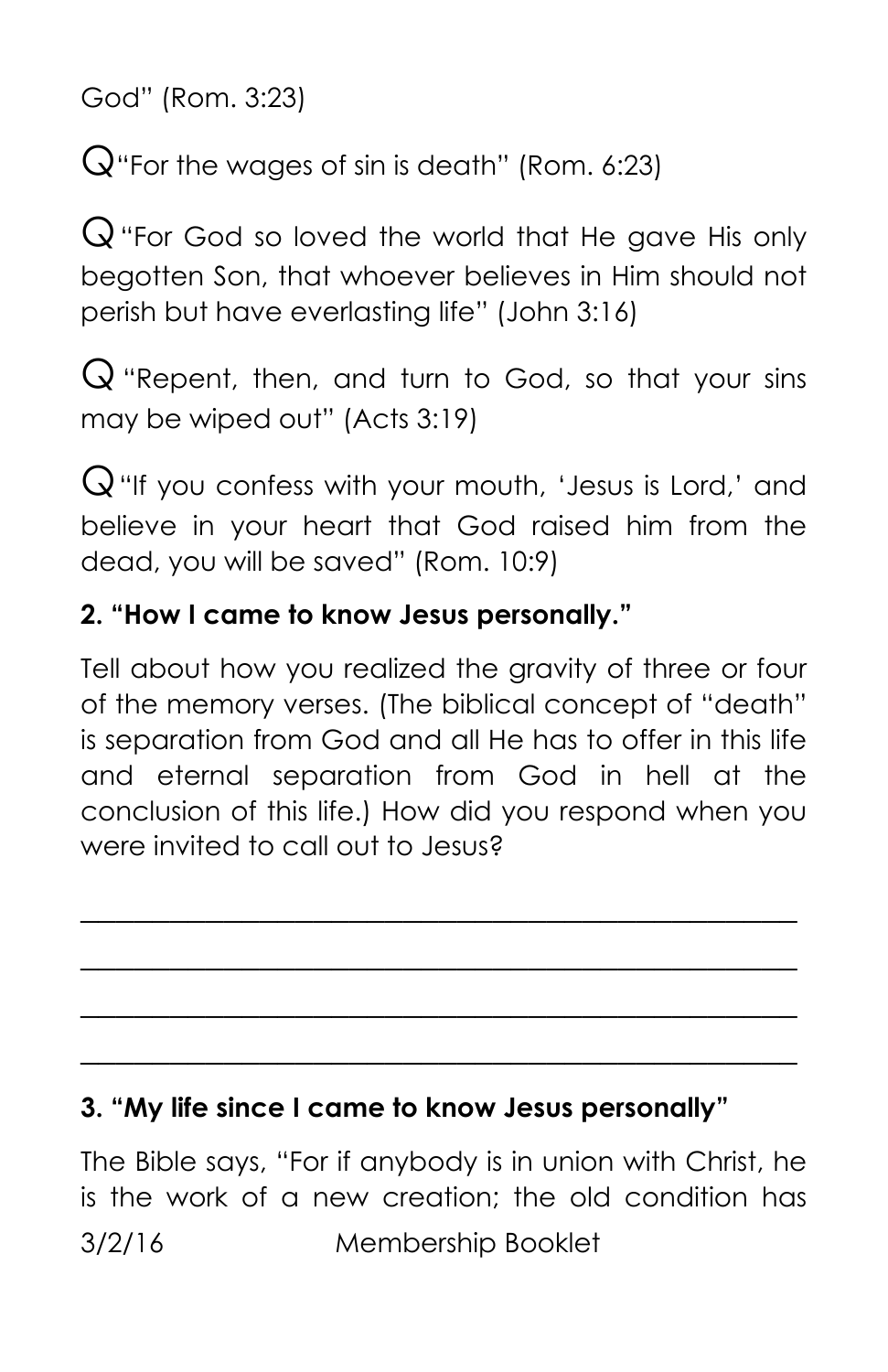passed away, a new condition has come." (2 Cor. 5:17) Has Jesus made a real difference in your life? Try to put that difference into words so you can tell someone about it. One witness said, "I am convinced that if my neighbors could know what a difference He has made in my life, they would chase my car to find out that I have. Check all the following that apply to you personally?

#Personal Peace: <sup>I</sup> have peace with God.

 $\#$  Joy: I have more joy than before I was saved.

#Guidance: <sup>I</sup> see evidence that God is helping me.

#When <sup>I</sup> Sin: The Holy Spirit convicts me.

#Church: <sup>I</sup> love to worship with other Christians.

 $#$  Bible and Prayer: I read the Bible and pray as a lifestyle.

 $\#$  Other:

### **Drawing the Net**

No evangelism is complete without sharing some good ways to help lost people take the step of becoming followers of Jesus. There is no way to avoid the impact of that incredible moment of decision time. In the moment of decision, to accept or reject Jesus, we experience the true meaning of being "His fellow-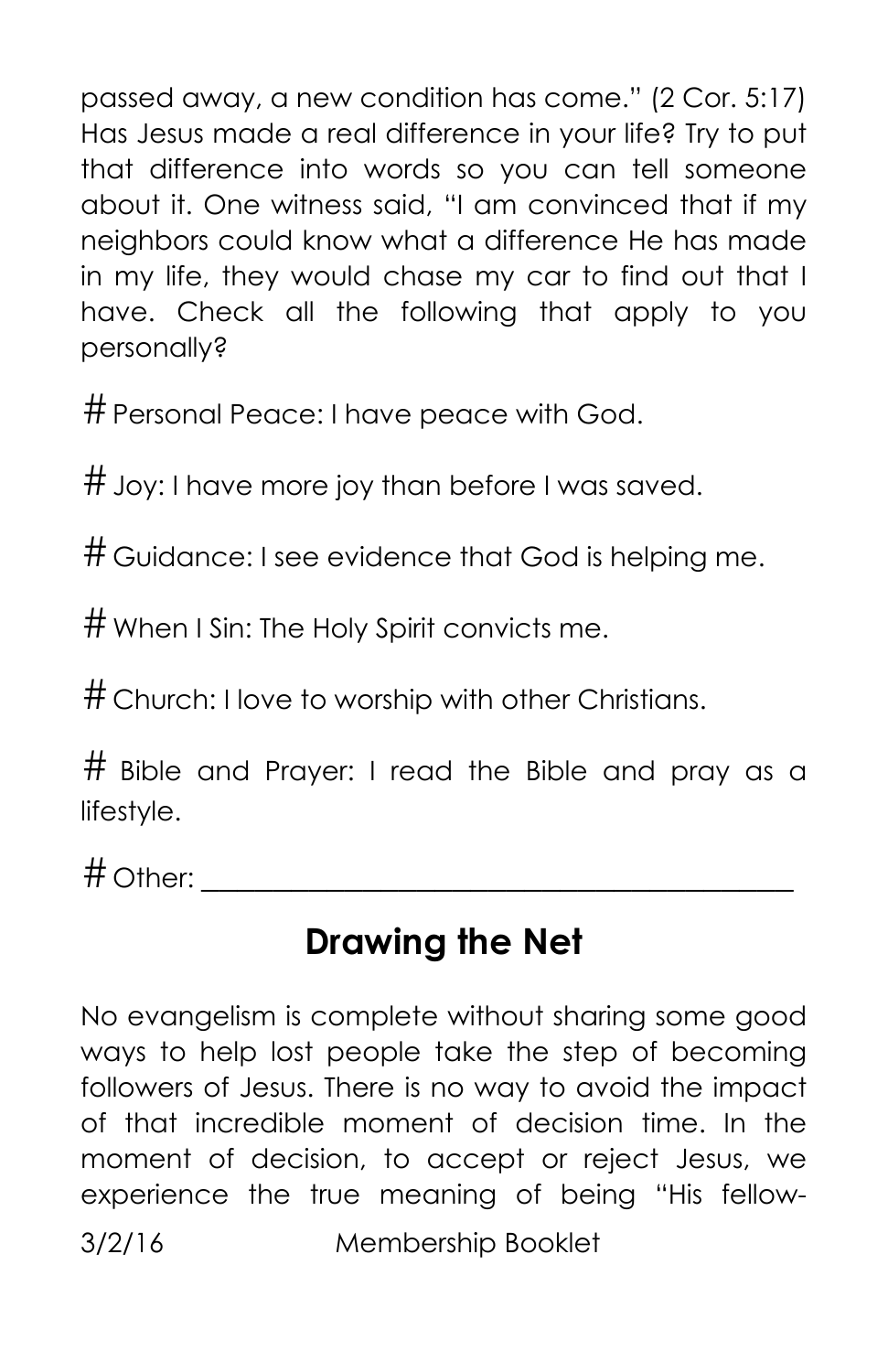workers."

Let me set the stage: You have engaged in a serious conversation with a lost person. You have shared your story, and now you need to share briefly how you "stepped across the line." Permit me to pose this question, could it be that multitudes of lost people are hearing about Jesus and hearing testimonies of how He has changed lives, but have no one to help them take the step of becoming a Christian? Remember the Philippian jailer, "What must I do to be saved?" (Acts 16:30) Do you recall how you were saved?

1. When you began your journey with Jesus, did you pray alone, without prompting, except from the Holy Spirit?

 $#$  Yes  $#$  No

2. Were you in a large group?

 $\#$  Yes  $\#$  No

3. Were you with someone who shared Jesus and led you in a prayer of repentance and faith?

## $\#$  Yes  $\#$  No

There is no "wrong way" to be born again. Allow me to share with you a great way to help someone respond to Jesus' invitation using three simple questions.

- **1. Does what I have been sharing make sense?**
- **2. (If yes,) would you be interested in knowing how to pray and turn from your sin and trust Jesus?**
- 3/2/16 Membership Booklet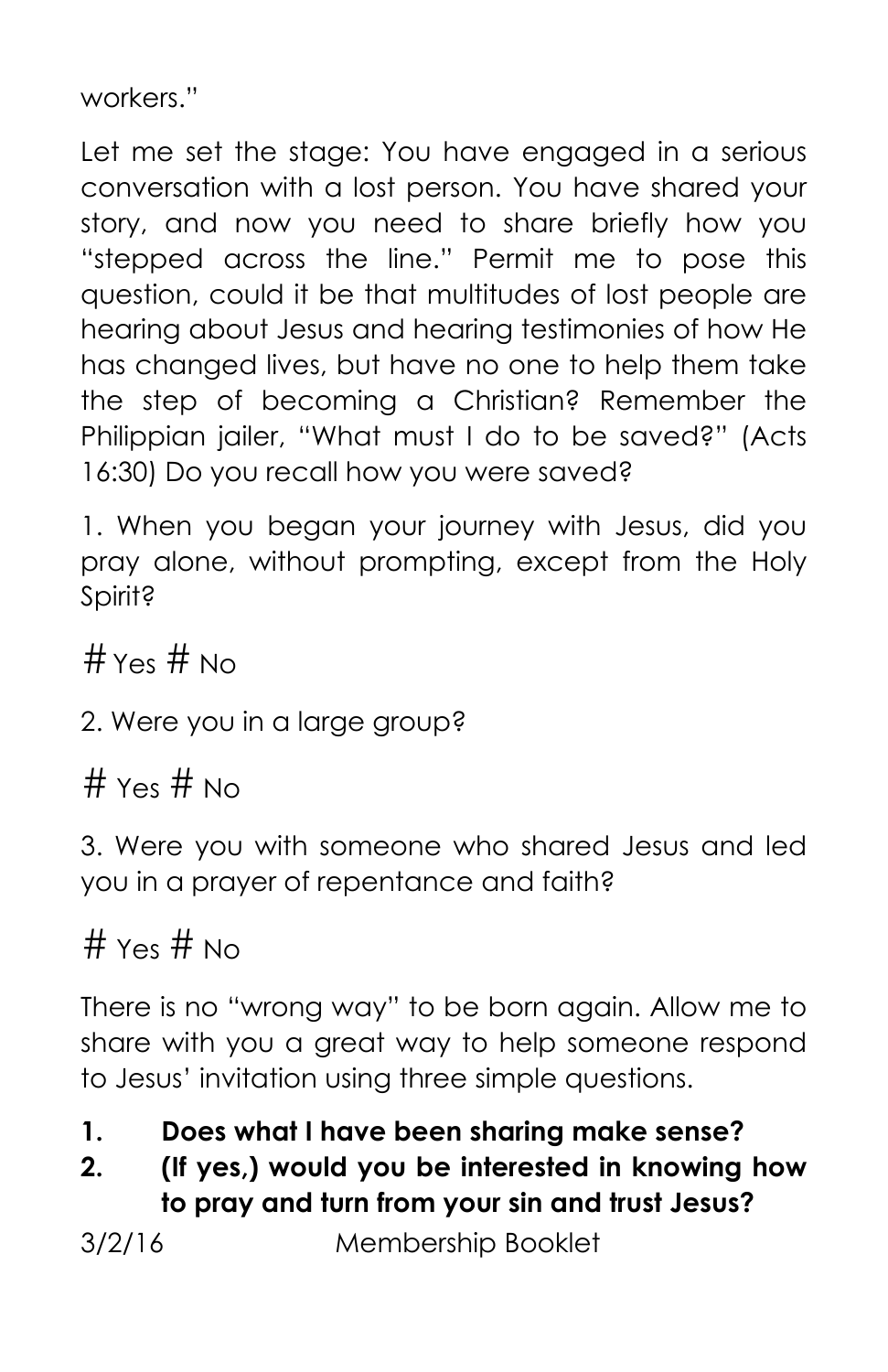#### **3. (If yes,) would you like me to lead you in that prayer now?**

Please allow the person to respond. Do not interrupt. Suppose the person does not answer "yes" to your questions; do not allow yourself to become defensive. This does not mean that he has rejected you and/or Jesus. It may just mean that a little clarification is needed. You do not need to try to "talk him" into accepting Jesus. Take the questions one at a time:

### **Question #1**

If he says, "no," or "I'm not sure," to this question, your response can be, "May I ask what parts are not clear?" Listen carefully and take him back to the part of your presentation where he is unclear. If you cannot answer his question, you might want to call on someone else to respond. Say to one of them, "How would you respond to this question?" In some cases, you may want to ask for the opportunity to study his question and get back to him. Regardless of what he says, do not allow it to shake your faith in the fact that Jesus is the answer to his needs.

#### **Question #2**

He may hesitate or say "no," when you ask this question. If this happens, deal with his response in a positive manner. You may say, "What do you feel is keeping you from making this decision?" It is very important for you to spiritually discern whether the Holy Spirit is drawing this person. If this is not happening, no amount of persuasiveness will accomplish any eternal good. If you realize that the Holy Spirit is drawing him,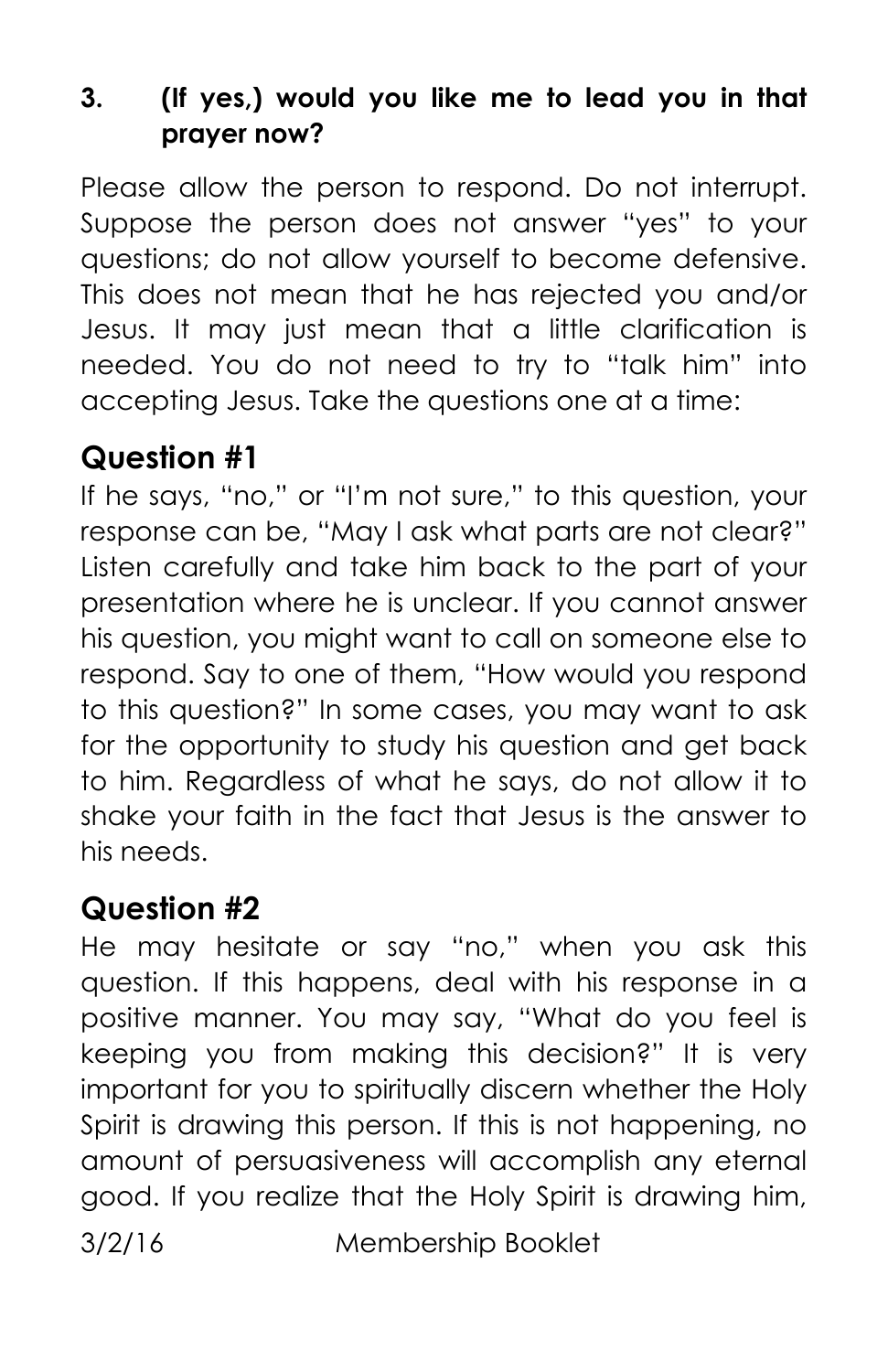help the person to respond positively. Remember Paul's words in 2 Corinthians 5:11, "So, since I know what the fear of God can do, I am trying to persuade men." If the person continues to hesitate or refuse, leave the door open for opportunities to discuss spiritual matters later.

### **Question #3**

If the person hesitates or says no, you may say, "Let me share with you a prayer that is very much like the one I prayed?" Ask, "Does this prayer say what you would like to say to God?" Again, seek discernment from God to know whether to continue. It is not usually wise to press a person beyond this receptivity, but it is always wise to follow the leadership of the Holy Spirit. Only He knows whether this is the last invitation to accept Jesus this person will ever receive before eternity.

Write down the prayer you prayed or a prayer you would feel comfortable with leading others.

 $\overline{\phantom{a}}$  , and the contract of the contract of the contract of the contract of the contract of the contract of the contract of the contract of the contract of the contract of the contract of the contract of the contrac

 $\overline{\phantom{a}}$  , and the set of the set of the set of the set of the set of the set of the set of the set of the set of the set of the set of the set of the set of the set of the set of the set of the set of the set of the s

 $\overline{\phantom{a}}$  , and the contract of the contract of the contract of the contract of the contract of the contract of the contract of the contract of the contract of the contract of the contract of the contract of the contrac

\_\_\_\_\_\_\_\_\_\_\_\_\_\_\_\_\_\_\_\_\_\_\_\_\_\_\_\_\_\_\_\_\_\_\_\_\_\_\_\_

# **Constitution**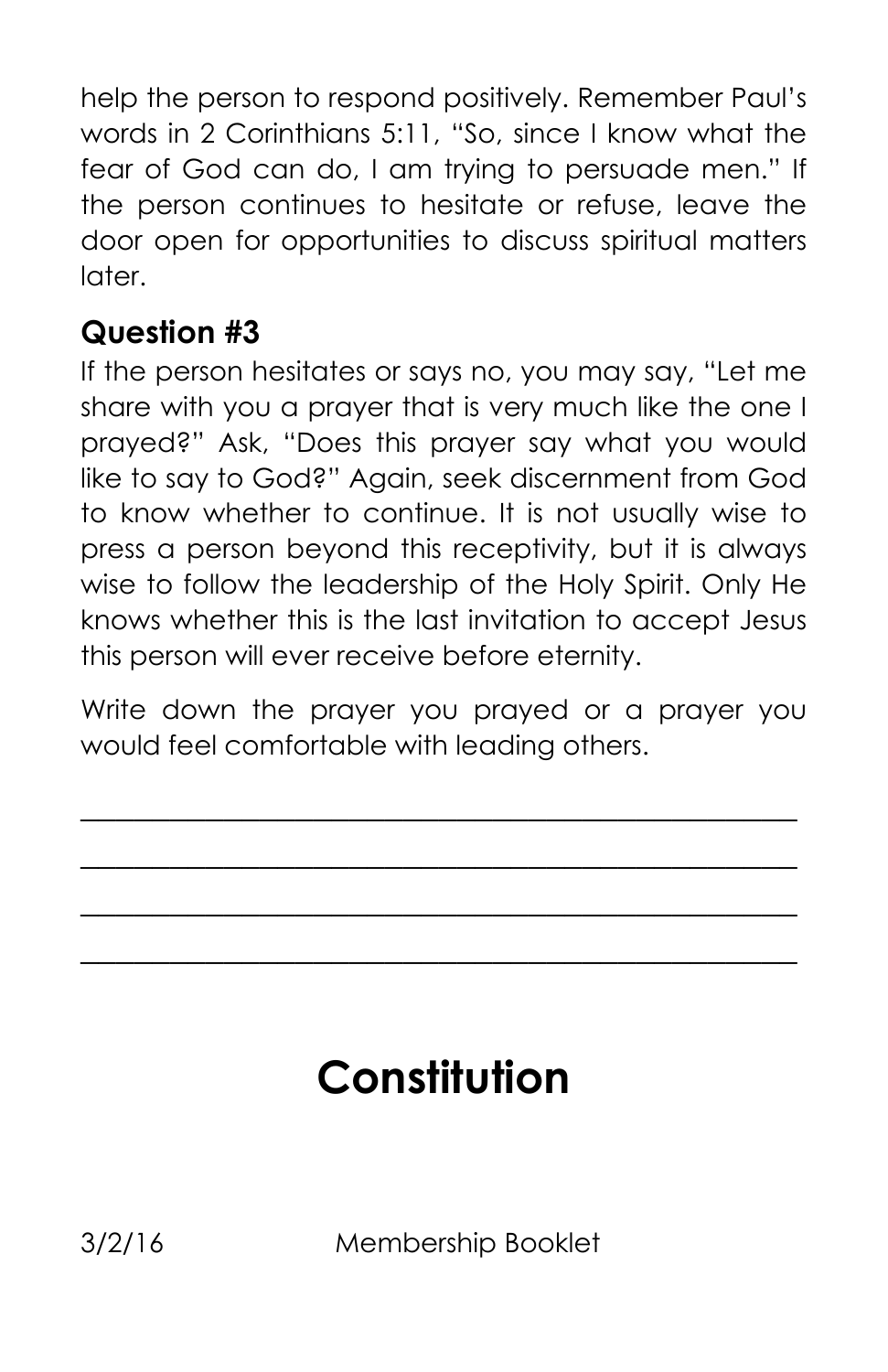# **ARTICLE II– OBJECTIVES**

The Beaverdam Baptist Church is a dynamic spiritual organism empowered by the Holy Spirit. The purpose of this body is to live under the Lordship of Jesus Christ and to glorify God by working together to advance His mission through worship, outreach, education, fellowship, support, missions and service.

# **ARTICLE III– STATEMENT OF FAITH**

This church recognizes the Holy Bible to be the basis of any statement of faith and subscribes to the doctrinal statement of "The Baptist Faith and Message" as adopted by the Southern Baptist Convention. The ordinances of the church are Baptism and the Lord's Supper.

## **ARTICLE IV– RELATIONSHIPS**

The government of the Beaverdam Baptist Church is vested in the body of believers who compose it and is subject to the control of no other ecclesiastical body. The body recognizes and sustains the obligations of mutual counsel and cooperation which are common among Baptist churches. This church is voluntarily affiliated with the Palmetto Baptist Association, the South Carolina Baptist Convention, and the Southern Baptist Convention

### **ARTICLE V– COVENANT**

<span id="page-37-0"></span>Having been led, as we believe, by the spirit of God, to receive the Lord Jesus Christ as our Savior, and on the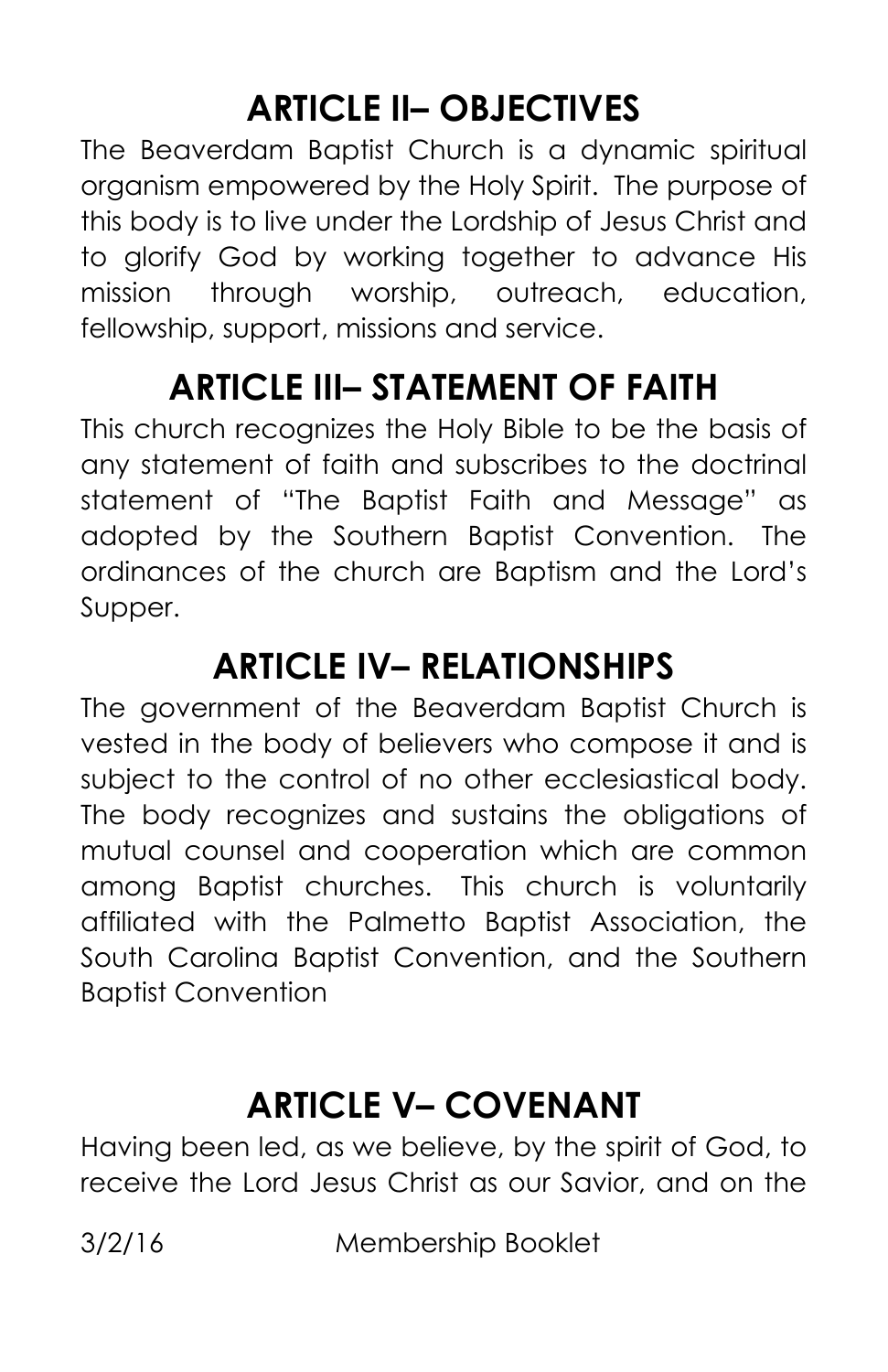profession of our faith, having been baptized in the name of the Father, and of the Son, and of the Holy Spirit, we do now, in the presence of God and this assembly, most solemnly and joyfully enter into covenant with one another as one body in Christ.

We engage, therefore, by the aid of the Holy Spirit, to walk together in Christian love; to strive for the advancement of this church, in knowledge, holiness, and comfort, to promote its prosperity and spirituality; to sustain its worship, ordinances, discipline, and doctrines; to contribute cheerfully and regularly to the support of the ministry, the expenses of the church, and the relief of the poor, and the spread of the gospel through all the nations.

We further engage to watch over one another in brotherly love; to remember one another in prayer; to aid one another in sickness and distress; to cultivate Christian sympathy in feeling and Christian courtesy in speech; to be slow to take offense, but always ready for reconciliation and mindful of the rules of our Savior to secure it without delay.

We moreover engage that when we move from this place we will as soon as possible, unite with some other church where we can carry out the spirit of this covenant and the principles of God's Word.

# **ARTICLE VI– Amendments**

This Constitution may be amended or repealed at any regular or called business meeting of the church provided each amendment shall have been presented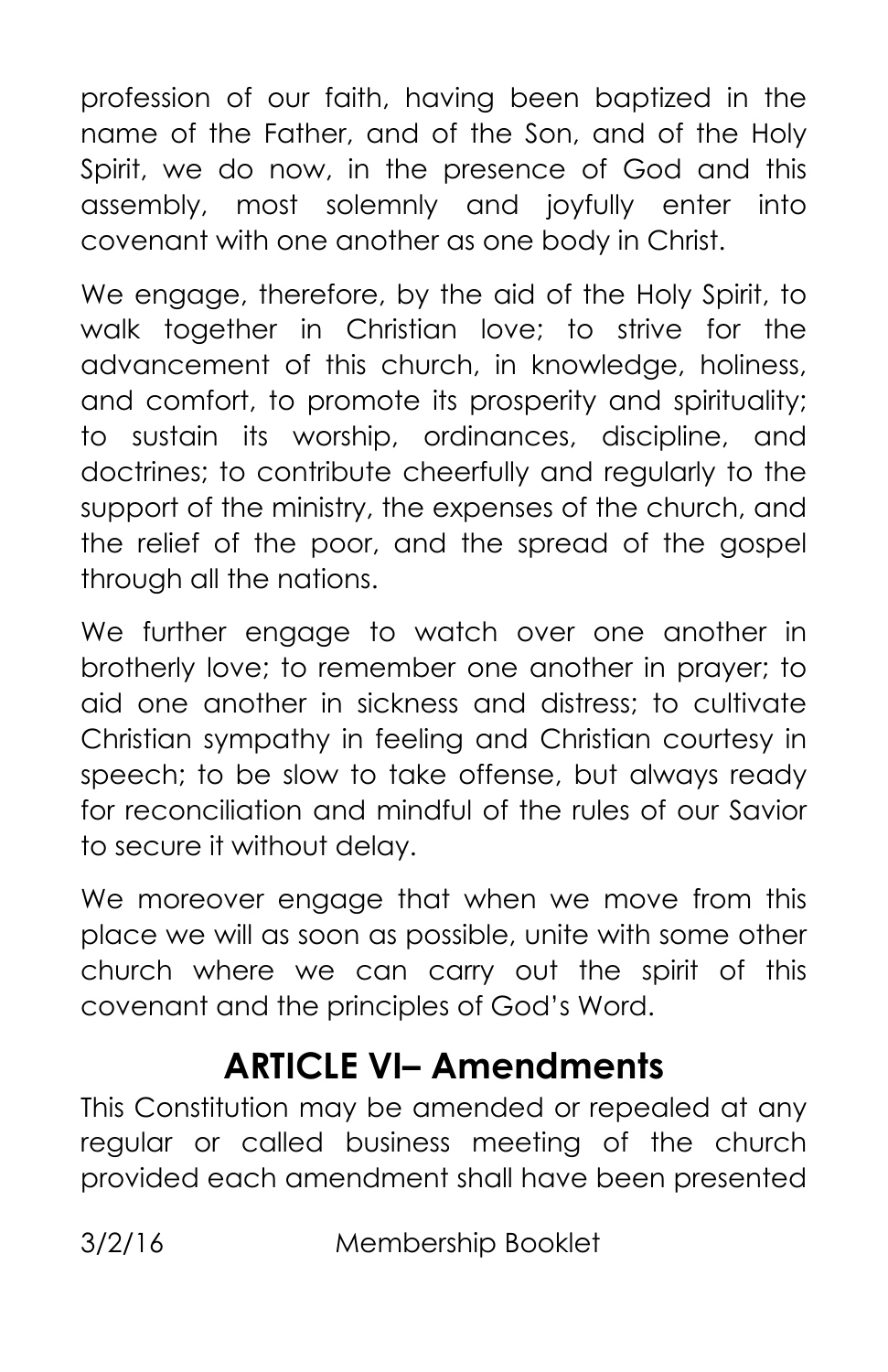in writing and copies of the proposed amendments given to members present at a previous meeting. Amendments to the constitution shall be by two-thirds vote of all members present and voting.

# **By-Laws**

# **ARTICLE I– MEMBERSHIP**

### **Section 1. Candidacy**

Any person may offer himself (herself) as a candidate for membership in this church. All such candidates shall be presented to the church at any regular church service for membership in any of the following ways.

(1) Upon profession of faith and request for baptism by immersion

(2) Upon promise of a letter of recommendation from another Baptist Church

(3) Upon personal statement of a previous profession of faith and baptism by immersion at a Protestant church when no letter is available.

### **Section 2. Voting Rights of Members**

Every member of the church (as described in Article 1, Section 1) is entitled to vote in all elections and on all questions submitted to the church in conference, provided the member is present.

### **Section 3. Termination of Membership**

Membership shall be terminated in the following ways: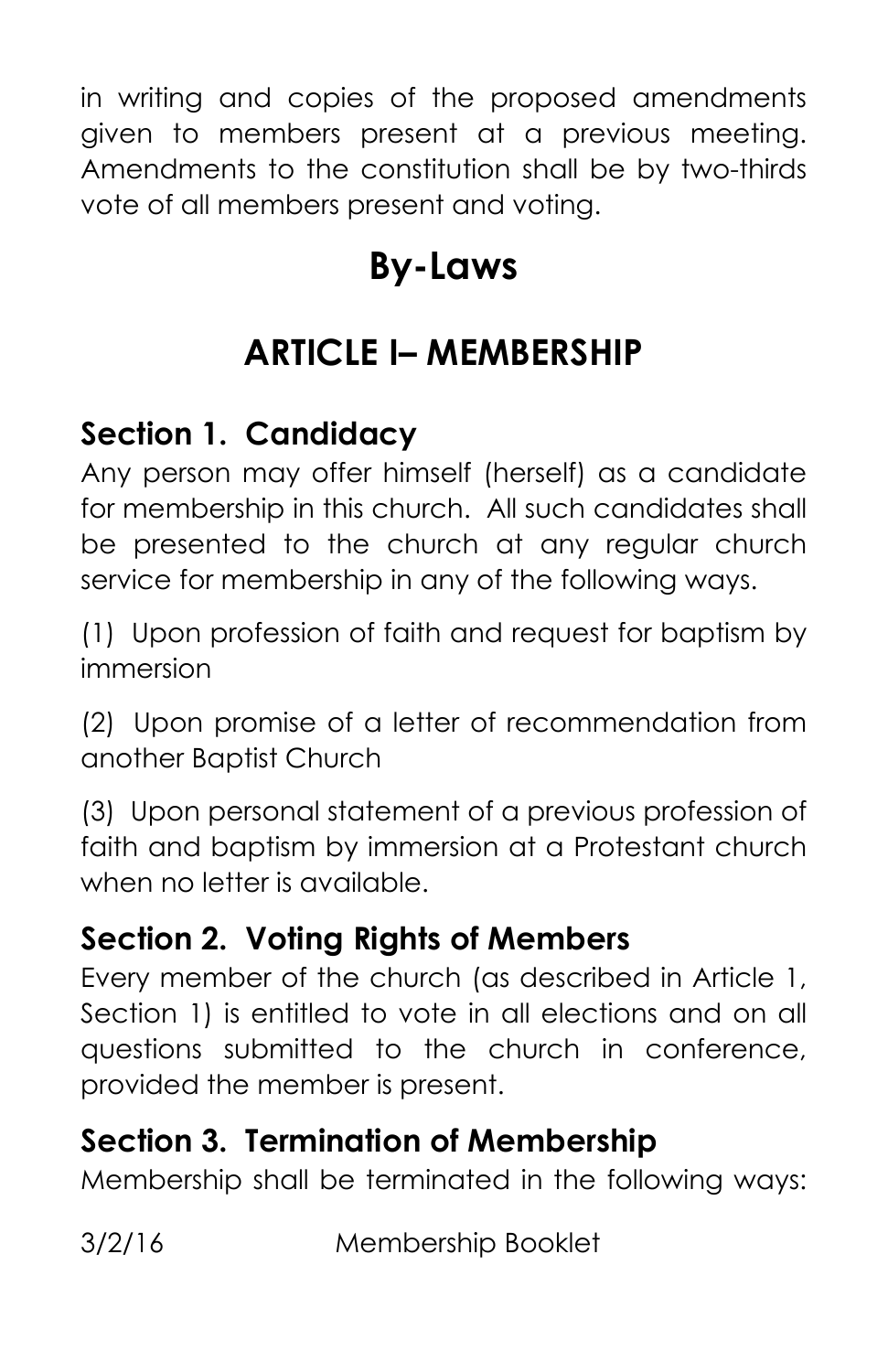(1) death, (2) expelled by action of the church, (3) transfer of letter to another Baptist church, and (4) written request by the member or a church writing on his (her) behalf that his (her) name be removed from the membership roll.

### <span id="page-40-0"></span>**Section 4. Discipline**

It will be the basic purpose of the Beaverdam Baptist Church to emphasize to its members that every reasonable measure will be taken to assist any troubled member. The pastor, other members of the church staff, and deacons are available for counsel and guidance. Redemption, rather than punishment, should be the guideline that governs the attitude of one member toward another.

Should some serious condition exist which would cause a member to become a liability to the general welfare of the church, every reasonable measure will be taken by the pastor and by the deacons to resolve the problem. Any action taken will be in accordance with Matthew 18: 15-20. All such proceedings shall be pervaded by a spirit of Christian kindness and forbearance. But, finding that the welfare of the church will be best served by expelling the church member, the church may take this action by a twothirds vote of the members present at a meeting called for this purpose; and the church shall proceed to declare the offender to be no longer in the membership of the church.

Any person whose membership has been terminated for any condition which has made it necessary for the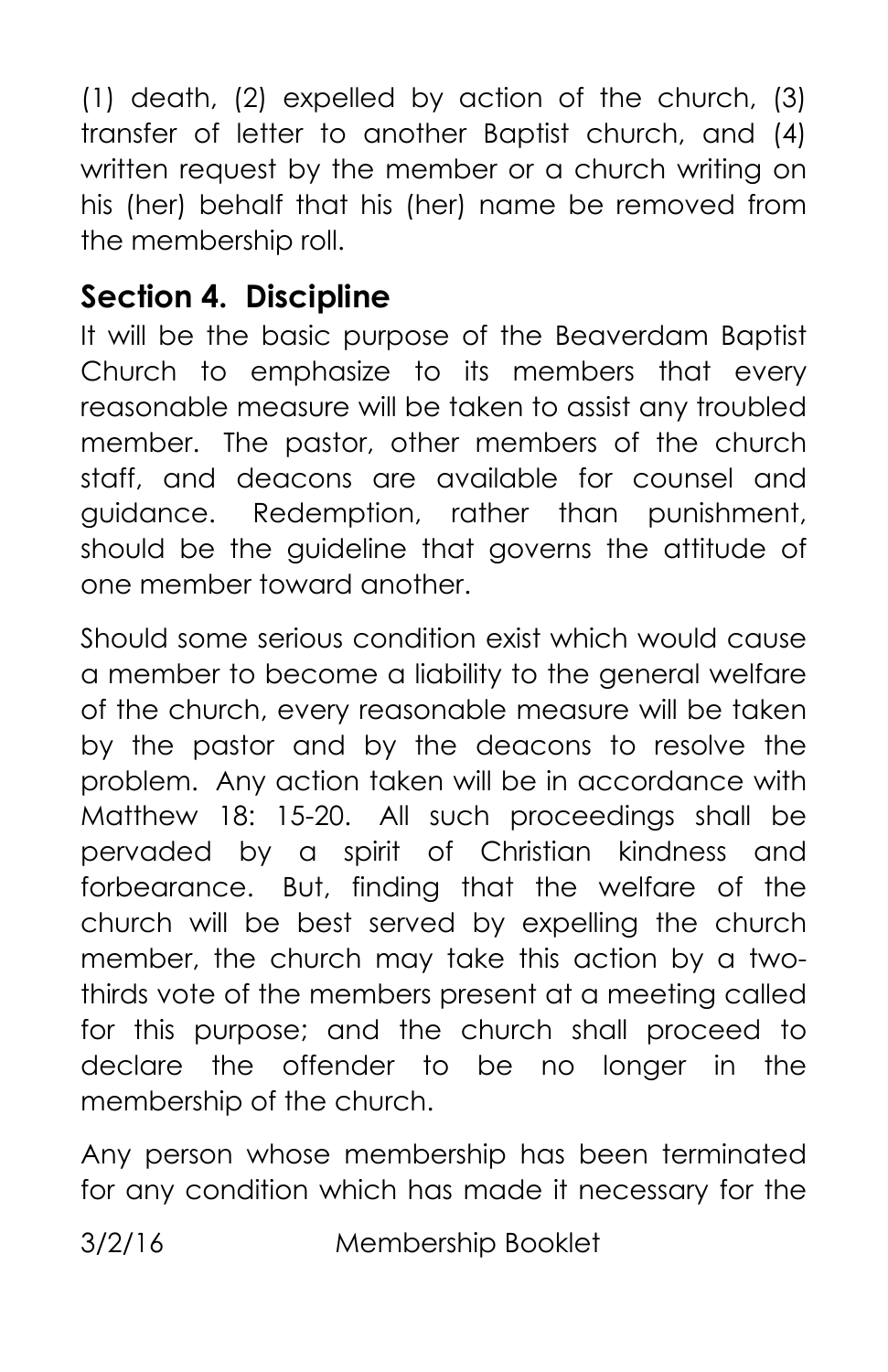church to expel him may upon his request be restored to membership by a two-thirds vote of the membership voting upon evidence of his repentance and reformation.

# **ARTICLE II– STAFF, OFFICERS AND MESSENGERS**

Any person serving in any capacity must be an active member in good standing of Beaverdam Baptist Church. Duties and responsibilities for each position are found in the Beaverdam Baptist Church Staff Handbook.

#### **Section 6. Deacons**

In accordance with the meaning of the work and practice of the New Testament, deacons are to be servants of the church. The task of the deacons is to serve with the Pastor and staff in performing pastoral ministries tasks: proclaim the gospel to believers and unbelievers; care for church members and other persons in the community; lead the church to engage in a fellowship of worship, witness, education, ministry, and application; and lead the church in performing its tasks.

There shall be twelve active deacons elected by secret ballot. At an August business meeting, members of the church shall write three names on the ballot. Proposed deacons must be qualified according to the teachings of I Timothy 3:8-13. The four men who receive the most votes and are willing to serve shall serve as deacons for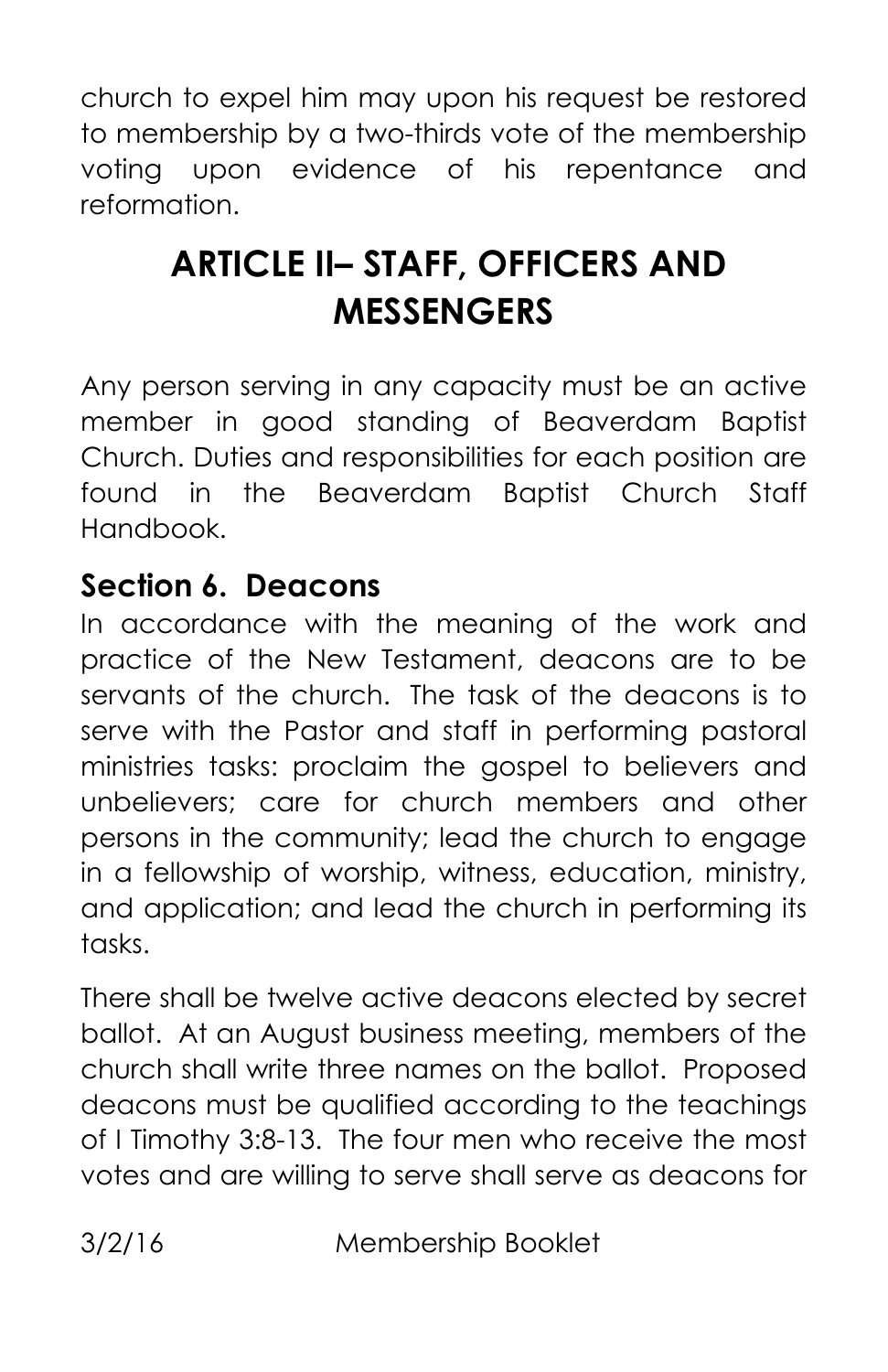a period of three years. The church shall hold elections to fill unexpired terms. Deacons shall serve on a rotational basis. After serving a three-year term, a deacon shall be eligible for reelection after a lapse of one year. Only deacons serving unexpired terms of less than one year shall succeed themselves.

Staff members will be allowed to serve deacons if elected.

### **Section 7. Church Trustees**

Three church trustees shall hold in trust the church property. They shall have no power to buy, sell, mortgage, lease, or transfer any property without a specific vote of the church authorizing each action. It shall be the function of the trustees to affix their signatures to legal documents involving the sale, mortgage, purchase, or rental of property or other legal documents where the signatures of trustees are required

Trustees shall serve on a rotational basis with one new trustee being elected by secret ballot each year. This election shall be by the last Sunday in August. A church trustee shall be eligible for reelection after a lapse of one year. Church members will write one name on their ballot. The person who receives the most votes and is willing to serve shall be elected.

### **Section 8. Cemetery Trustees**

### **1. Election of Cemetery Trustees:**

3/2/16 Membership Booklet Three cemetery trustees shall hold in trust the church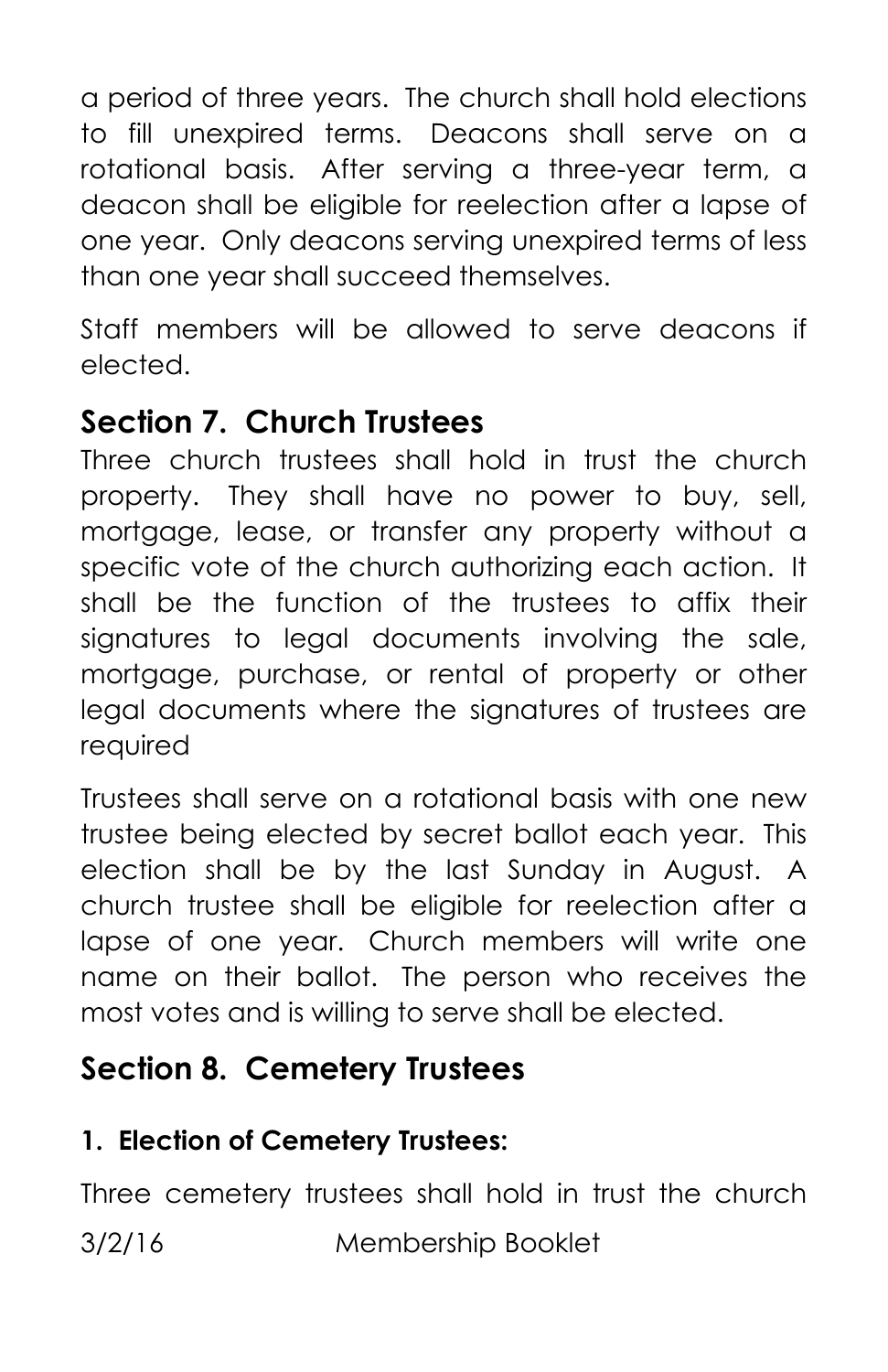cemetery. By the last Sunday in August the church shall elect one (1) cemetery trustee to serve for the next three (3) years. A cemetery trustee shall be eligible to succeed him/herself.

### **Section 9. Moderator**

The pastor shall serve as moderator of the church. In the absence of the pastor, the vice-moderator shall preside. In the absence of both the moderator and vice-moderator, the clerk shall call the church to order and an acting moderator shall be elected.

The church nominating committee shall recommend a vice-moderator for election by the church.

### **Section 10. Clerk**

The church nominating committee shall recommend a clerk for election by the church.

The clerk shall keep in a suitable book a record of all the actions of the church, except as otherwise herein provided. He/she is responsible for keeping a register of the names of members, with dates of admission, dismissal, or death. The clerk shall keep a record of baptisms.

The clerk shall issue letters of dismissal voted by the church, preserve on file communications and written official reports and give legal notice of all meetings where legal notice is necessary as indicated in these by-laws. The church may delegate some of the clerical responsibilities to the church secretary. All church records are church property and should be filed in the church office.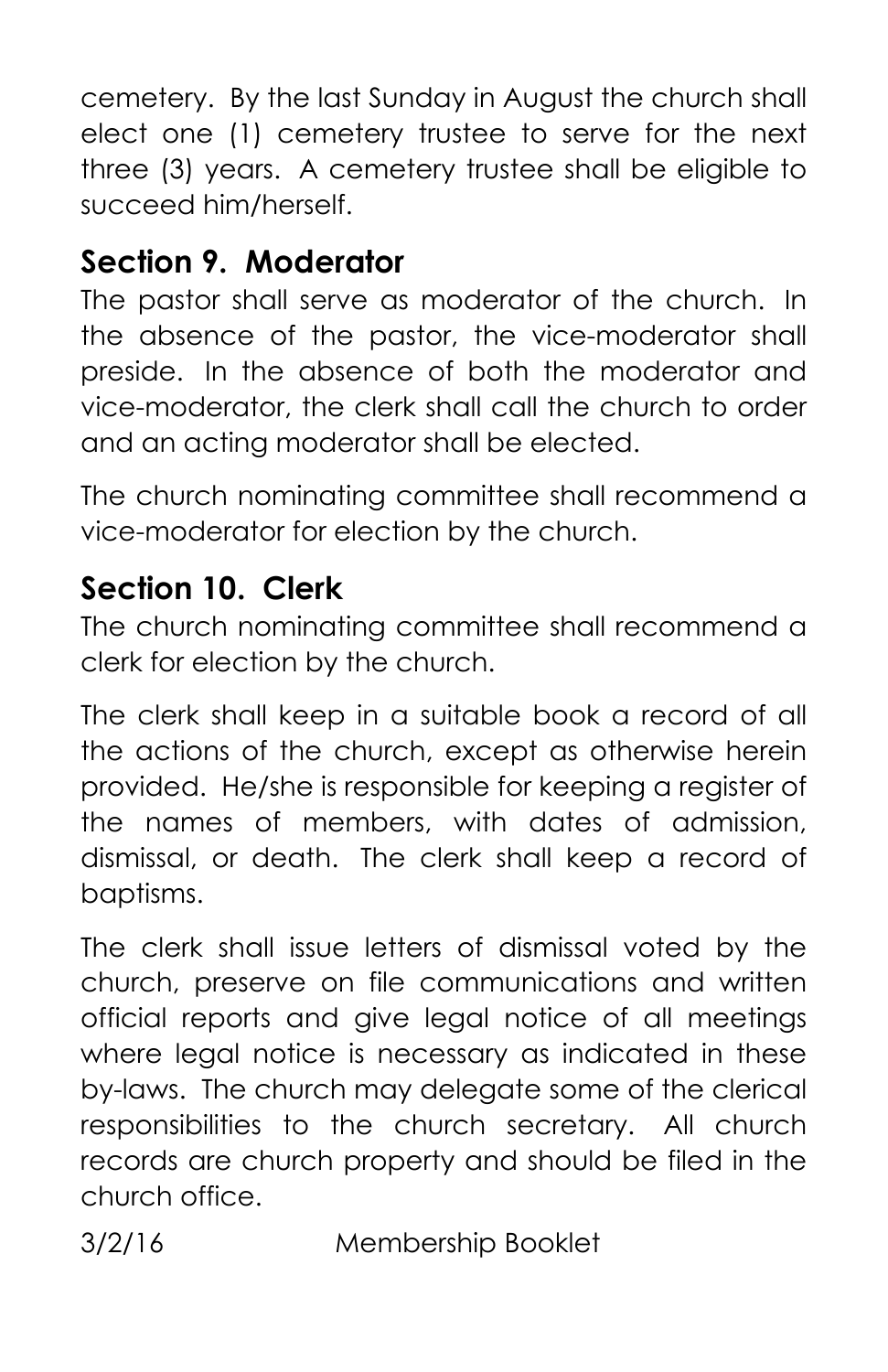### **Section 11. Treasurer**

The treasurer shall be recommended by the personnel committee to the church for election.

It shall be the duty of the treasurer to receive, preserve, and pay out upon receipt of vouchers, approved and signed by authorized personnel, all money or things of value paid or given to the church with the exception of money or things of value given to either the Cemetery Trust Fund or the Church Barbecue Fund. The treasurer shall keep at all times an itemized account of all receipts and disbursements. Financial statements shall be distributed to church members and approved by the church monthly.

The church treasurer shall be bonded.

The financial records shall be audited by an auditing committee annually. This committee shall be nominated by the deacons and presented to the church for election.

#### **Section 13. Messengers**

Messengers to meetings of the Palmetto Baptist Association, The South Carolina Baptist Convention, and The Southern Baptist Convention shall be elected by the church. Messengers shall be nominated by the nominating committee. The number of messengers the church may elect to attend each meeting is stated in the Constitution and By-laws of these respective bodies. The church's pastors are authorized messengers to the above stated meetings without the need of an election.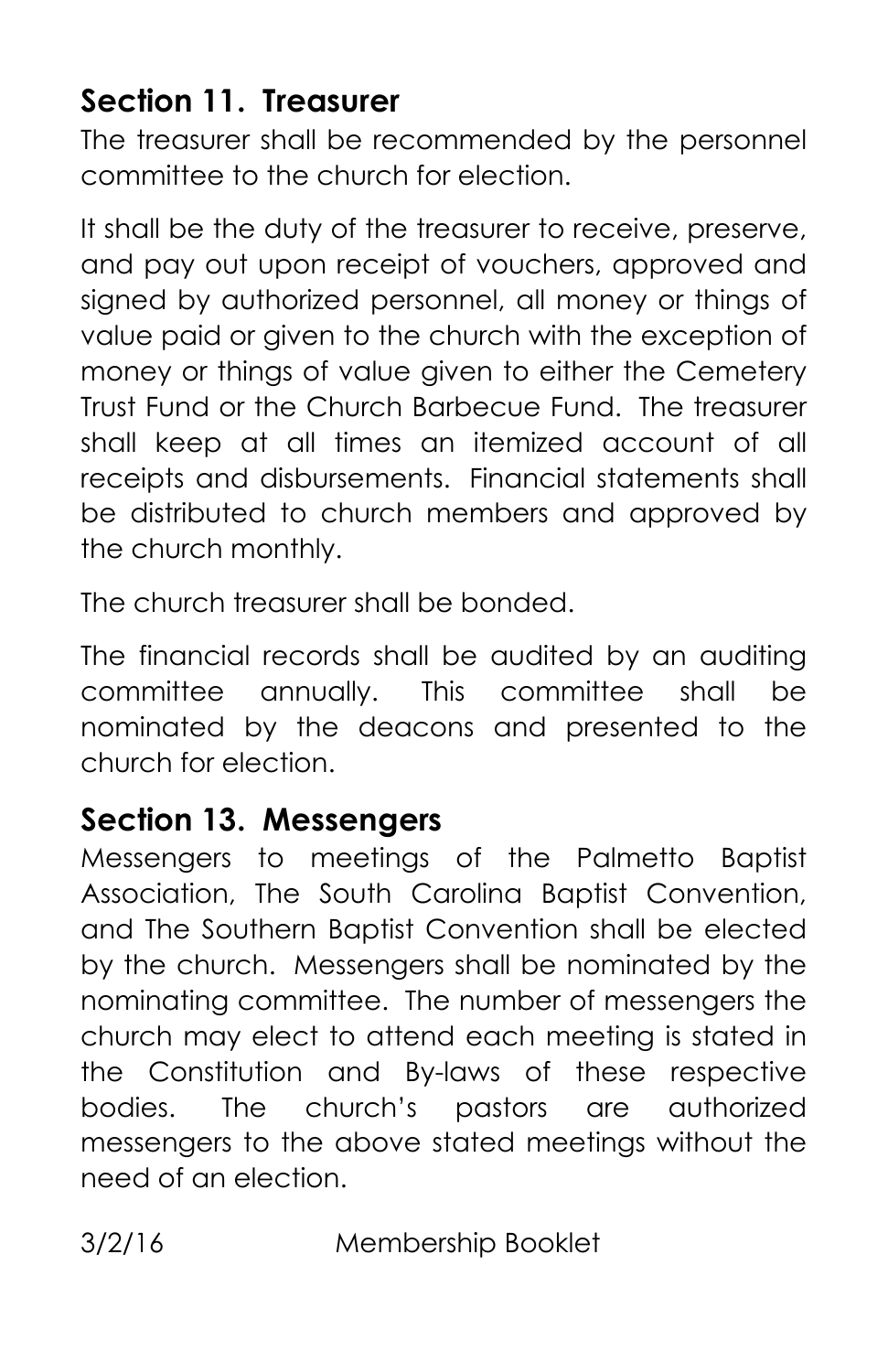# **ARTICLE III– COMMITTEES**

#### **Section 1. General**

Unless herein stated otherwise, all church committee members shall be recommended by the nominating committee and elected by the church in the nominating committee report. New committees may be formed as the need arises. Any member of the church may nominate church committee members at the time the nominating committee reports to the church.

In order for the council or committee to conduct business, a quorum of at least 75% of its members should be present. The committee chairperson will determine if a quorum is present.

Section 2. Audio/Visual Committee

Section 3. Auditing Committee

Section 4. Baptism Committee

Section 5. Benevolence Committee

Section 6. Building, Grounds, and Properties **Committee** 

Section 7. Bus/Van Committee

Section 8. Children's Ministry Team (Children's Council)

Section 9. Church Council

Section 10. Constitution Committee

Section 11. Counting Committee

Section 12. Finance Committee

Section 13. Flower Committee

Section 14. History Committee

Section 15. Lord's Supper Committee

Section 16. Meals Committee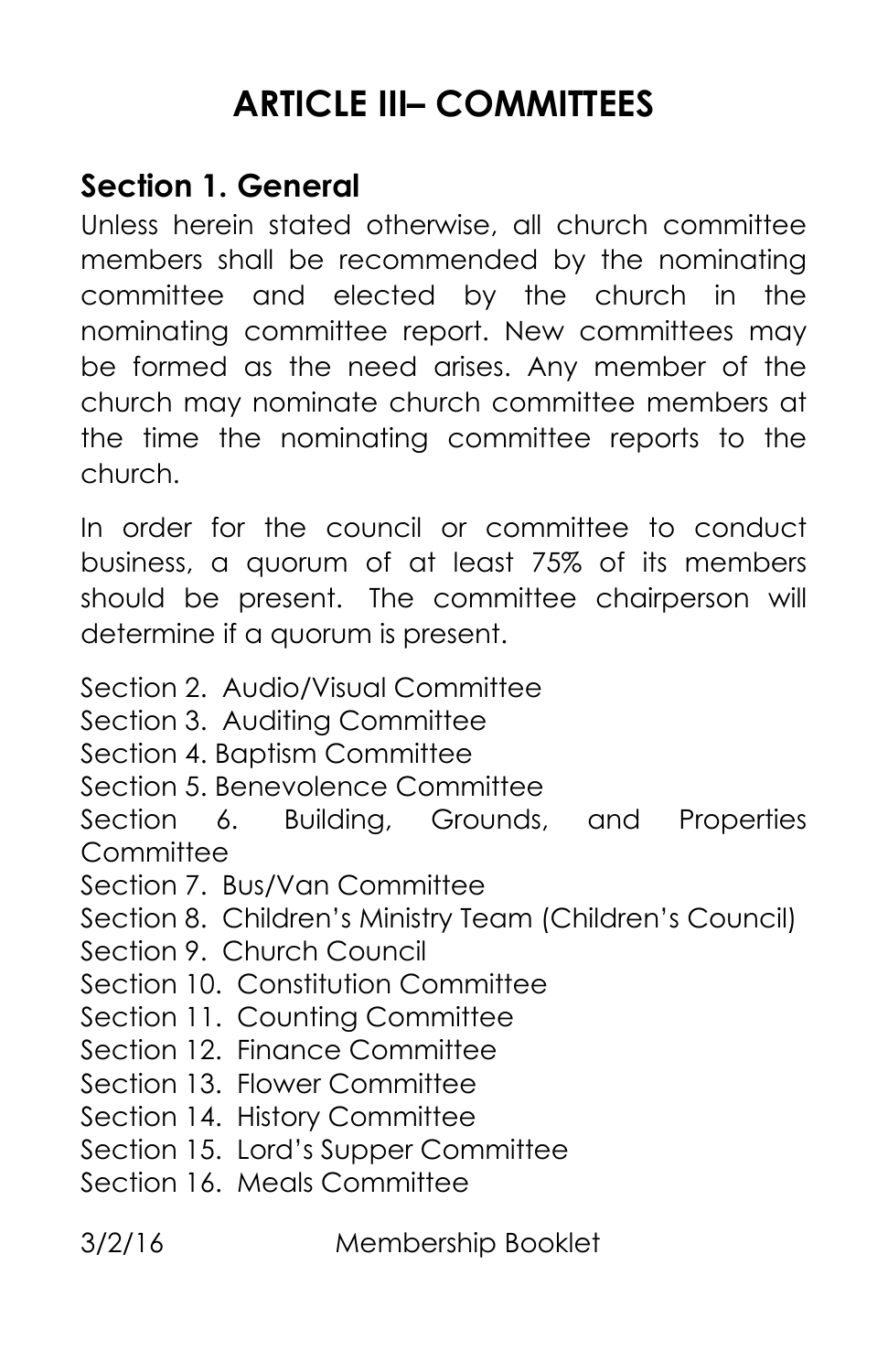Section 17. Missions Committee Section 18. Music Committee Section 19. Nominating Committee Section 20. Nursery Committee Section 21. Outreach and Evangelism Committee Section 22. Personnel Committee Section 23. Recreation Committee Section 24. Social Committee Section 25. Student Ministry Team (Youth Council) Section 26. Ushers Committee Section 27. Welcoming Committee

# **ARTICLE IV– PROGRAM ORGANIZATIONS**

#### **Section 1. General**

All organizations of the church shall be under church control.

#### **Section 2. Sunday School**

There shall be a Sunday School, divided into departments and classes for all ages and supervised by the director for the study of God's Word.

The tasks of the Sunday School shall be to teach the Biblical revelation; to reach persons for Christ and church membership; to perform the functions of the church within its constituency; to provide and interpret information regarding the work of the church and denomination.

#### **Section 3. Women's Missionary**

3/2/16 Membership Booklet There shall be a Women's Missionary Union supervised by the director with such organizations as needed. The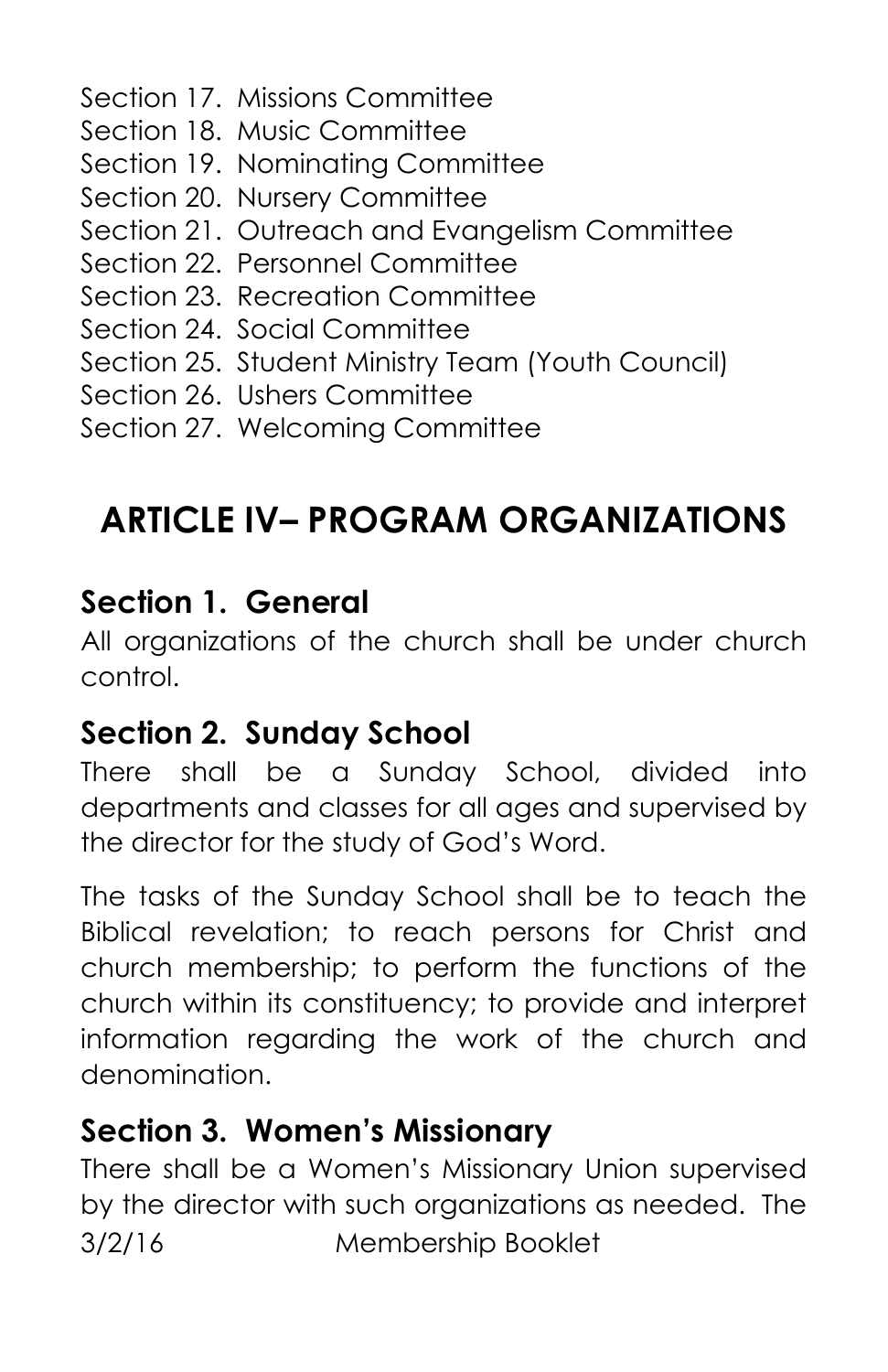tasks of the W.M.U. shall be to teach missions, to engage in mission action; to support world missions through praying and giving; to provide and interpret information regarding the work of the church and denomination.

### **Section 4. Baptist Men (Brotherhood)**

There shall be a Baptist Men's program (Brotherhood) supervised by the director with such organizations as needed. The tasks of this group of men shall be to teach missions; to engage in mission activity; to support world missions through praying and giving; to provide and interpret information regarding the work of the church and denomination.

### **Section 5. Church Music**

There shall be a church music program under the supervision of the Minister of Music or Director of Music Ministries. The tasks of the church music program shall be to provide both vocal and instrumental music for the church.

#### **Section 6. Children's Worship**

There shall be an adult led worship service for preschoolers and children through the third grade taught on their level of understanding during the Sunday morning worship hour and evening worship hour as needed.

# **ARTICLE V– ORDINANCES**

### **Section 1. Baptism**

3/2/16 Membership Booklet A person who receives Jesus Christ as Savior by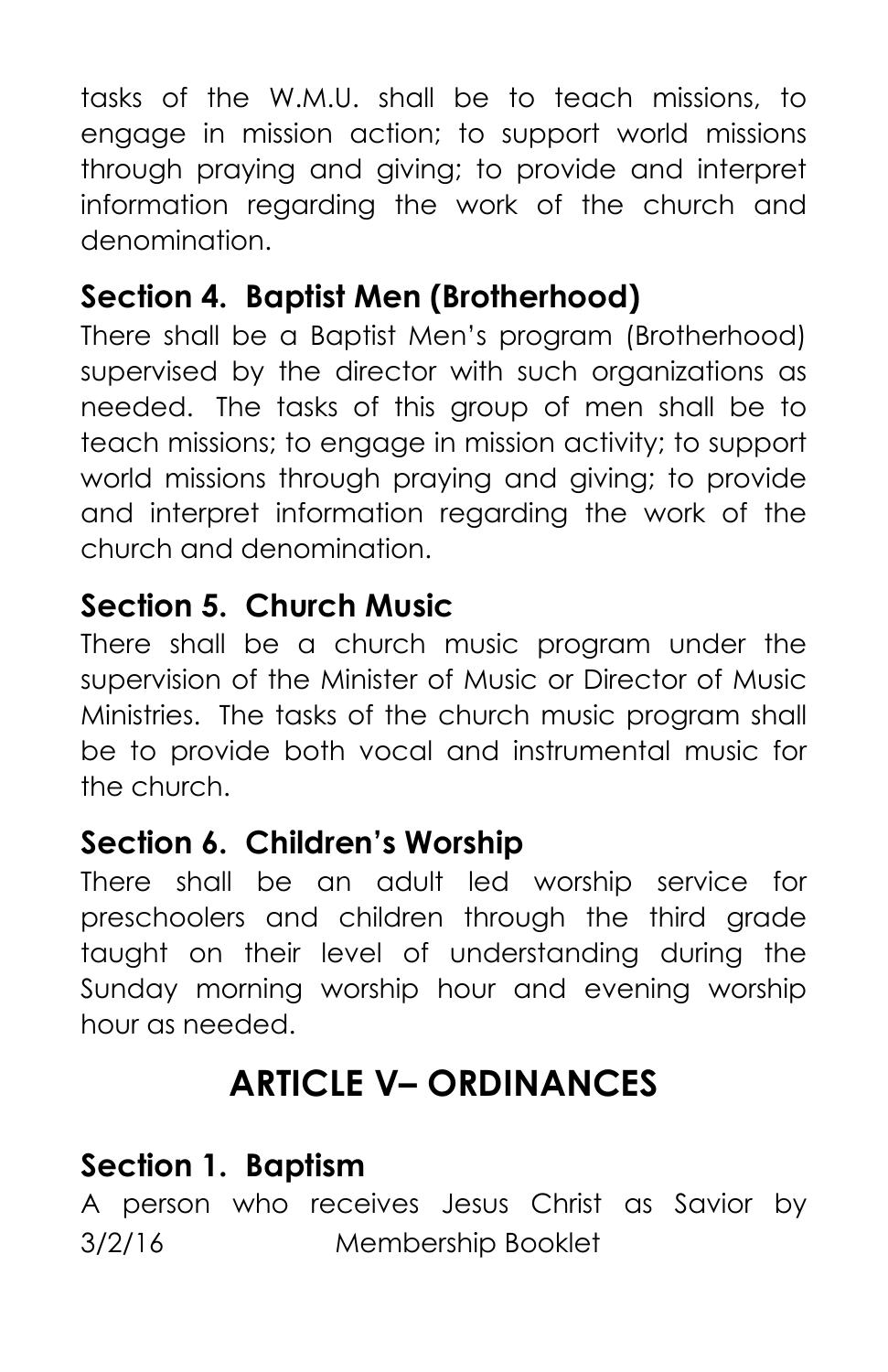personal faith, who professes Him publicly at any worship service, and who indicates commitment to follow Christ as Lord shall be received for baptism upon the approval of the church.

(1) Baptism shall be by immersion in water.

(2) Baptism shall be administered by the pastor or whomever the church shall authorize. The deacons shall assist in the observance of baptism if needed.

(3) Baptism shall be administered as an act of worship during any worship service.

### **Section 2. The Lord's Supper**

The Lord's Supper is a symbolic act of obedience whereby members of the church, through partaking of the bread and the fruit of the vine, commemorate the death of Jesus Christ and anticipate His second coming. All professing Christians may take part in the observance. The Lord's Supper shall be observed quarterly. The deacons shall assist in the observance of the Lord's Supper.

## **ARTICLE VI– MEETINGS**

### **Section 1. Worship Service**

The church shall meet regularly each Sunday morning, Sunday evening, and Wednesday evening for preaching, instruction, evangelism, and for worship. These meetings shall be open for the entire membership of the church and for all people.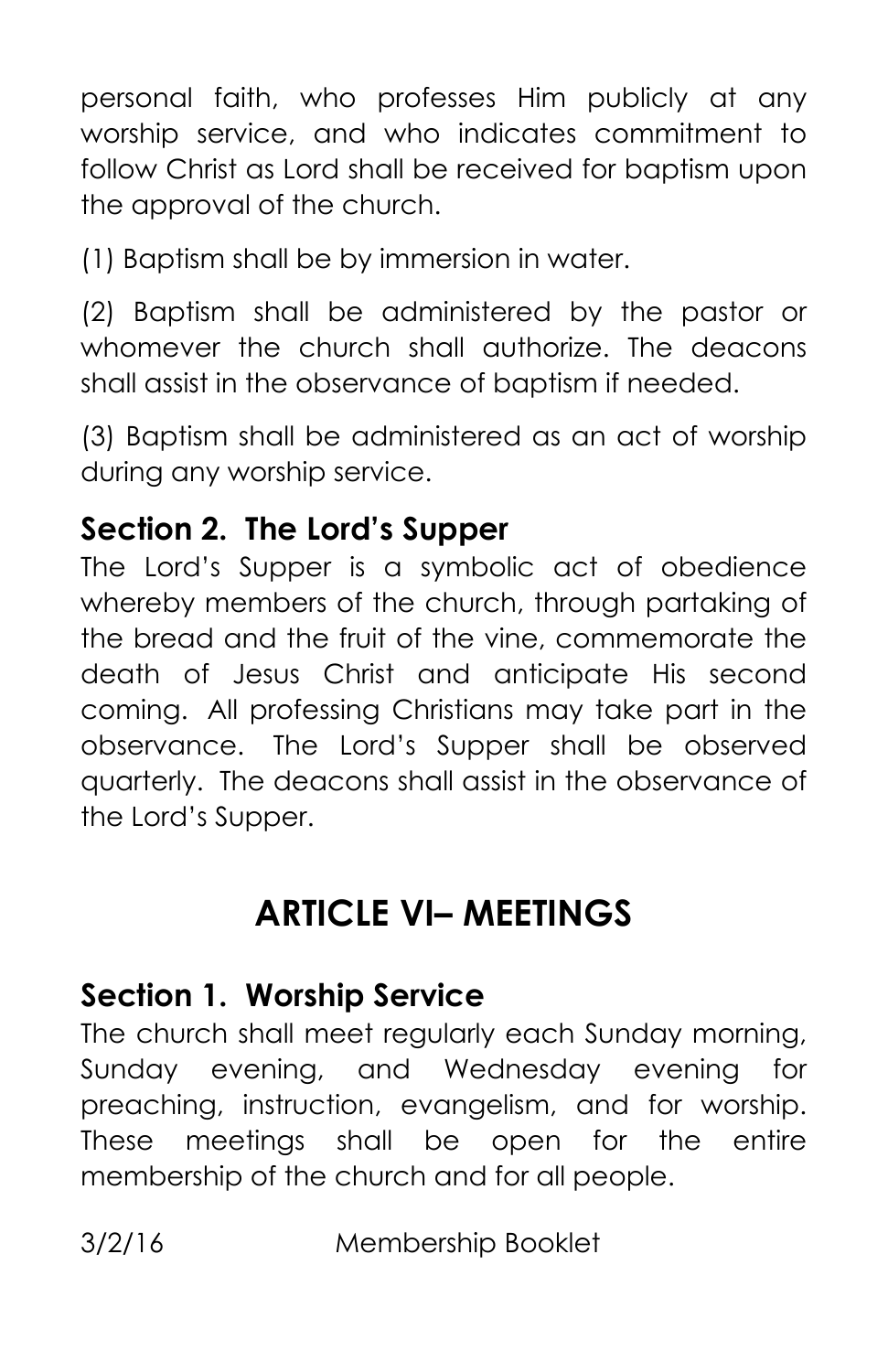### **Section 2. Special Services**

Revival services and any other church meetings essential in the promotion of the objectives of the church shall be placed on the church calendar.

### **Section 3. Regular Business Meetings**

Regular business meetings should be held no less than quarterly. A two week notice will be given of the meeting date.

### **Section 4. Special Business Meetings**

A specially called business meeting may be held to consider special matters of significant nature. A oneweek notice of the subject must be given for a specially called business meeting unless extreme urgency renders such notice impracticable.

### **Section 5. Recommendations**

All Recommendations shall be in writing and handed to the church clerk.

### **Section 6. Quorum**

A quorum shall consist of not less that fifteen (15) percent of the total membership of the church.

#### **Section 7. Parliamentary Rules**

Robert's Rules of Order, Revised is the authority for parliamentary rule of procedure for all business meetings of the church, with the following exceptions:

All unbudgeted expenditures of more than \$5,000.00 shall be voted on by the church by a secret ballot.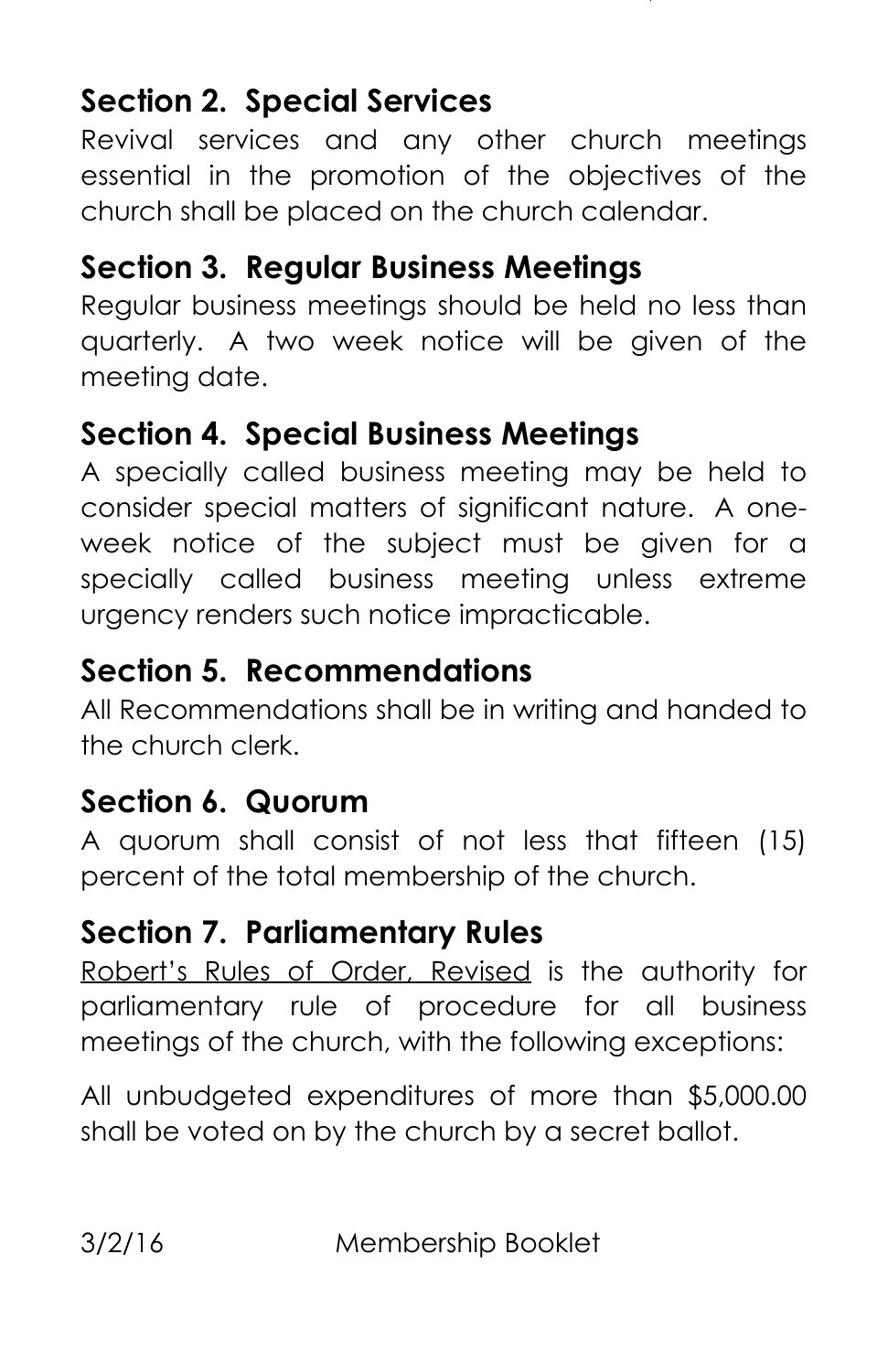# **ARTICLE VII– AMENDMENTS**

These By-laws may be amended or repealed at any regular or called business meeting of the church provided each amendment shall have been presented in writing and copies of the proposed amendments given to members present at a previous meeting. Amendments to the By-laws shall be by two-thirds vote of all members present and voting.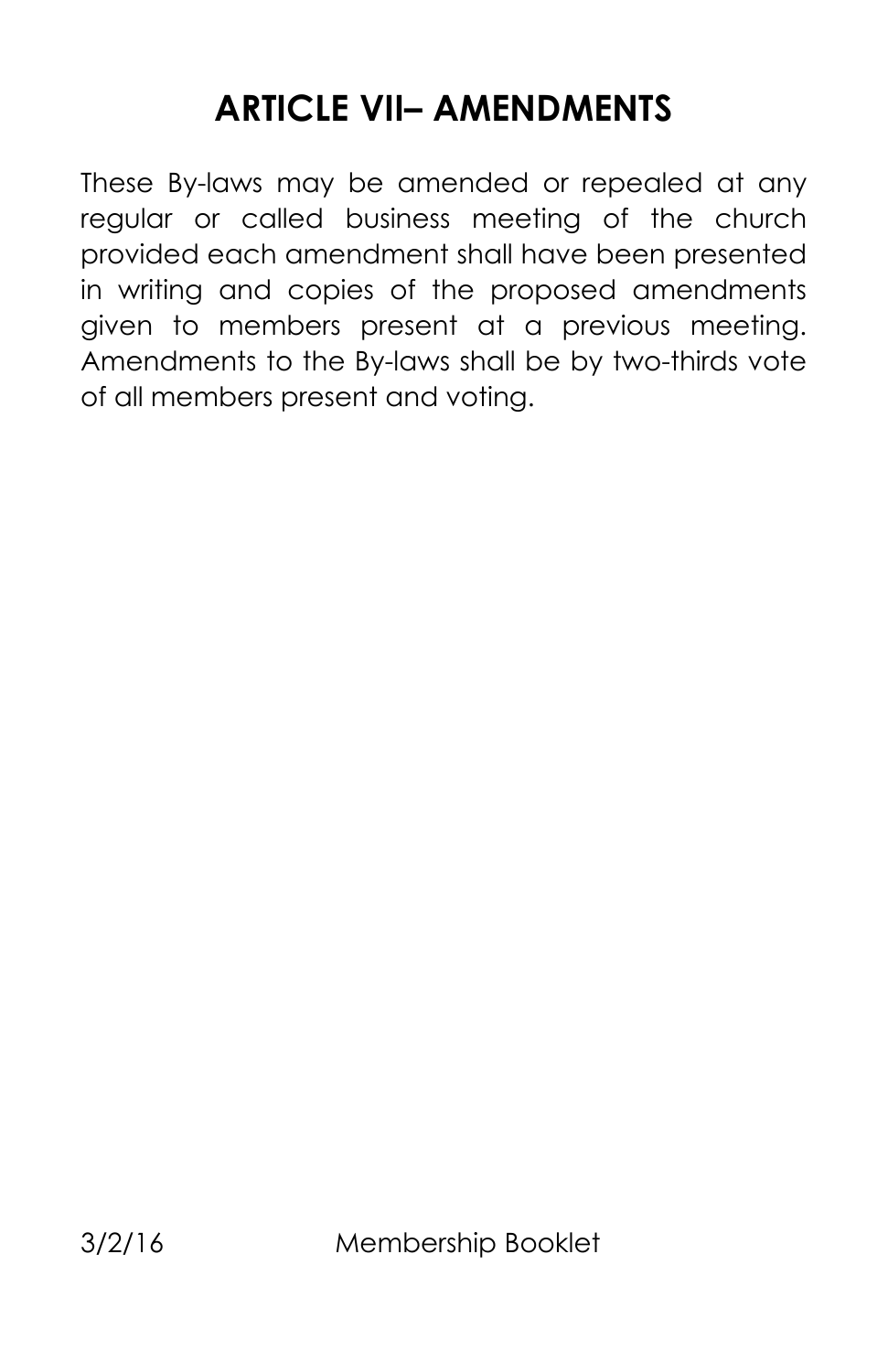# **Spiritual Gift Inventory Test**

A spiritual gift is a special capacity, given by the Holy Spirit to every believer at the time of conversion, to be used to minister to other Christians and thus build up the Body of Christ.

Spiritual gifts are not to be confused with physical talents. This is not to say that talents are not important – they are! However, God designed talents and spiritual gifts to be distinctly different from one another in several ways: You, as a Christian, received your spiritual gifts from the Holy Spirit at the very moment you were saved. All people are blessed with talents, and this blessing had been linked to genetic make-up. You may have inherited your mom's alto voice or you dad's mechanical genius. Whatever the cause, spiritual gifts cannot be passed on through heredity. God only gives these gifts when you become a Christian. Talents usually end up glorifying the one who uses them. However, a properly used spiritual gift brings glory to the Gift-Giver. Through the God-empowered use of your spiritual gift, the only recognizable source of your works will be God.

Now that you know the difference between a talent and a spiritual gift, you can understand the greater importance of the spiritual gift. This is not to say that a talent is not a remarkable thing. God blesses people everywhere with incredible talents. However, the wonderful nature of the gift of the Holy Spirit is far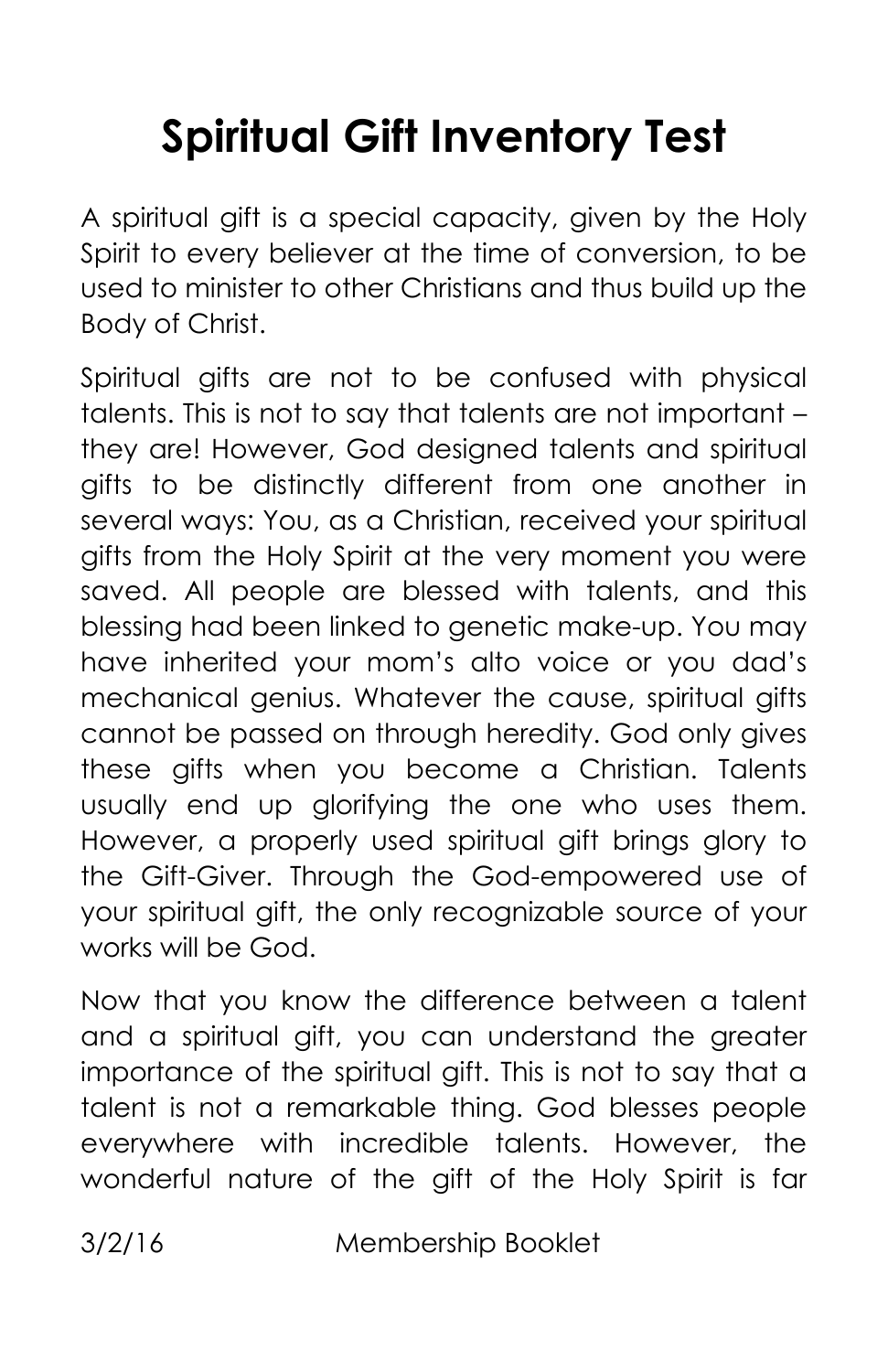<span id="page-52-0"></span>beyond that of a talent. You must understand this before you can effectively use your gift for God's ministry.

There are many ways to realize your spiritual gift:

- 1. Explore the possibilities by studying the Bible and educating yourself.
- 2. Watch other gifted people.
- 3. Evaluate your effectiveness as you serve.
- 4. Take a Spiritual Gift Inventory Test.
	- **In the blocks beside each question, record your points. Give yourself:**

**1 point for "seldom"**

**3 points for "sometimes"**

**5 points for "always"**

| 1. My peers tell me that I have really |  |  |  |  |  |
|----------------------------------------|--|--|--|--|--|
| encouraged them.                       |  |  |  |  |  |

2. My friends think I am sensitive. 2. \_\_\_\_\_\_

| 3. I am willing to let others take charge |  |
|-------------------------------------------|--|
| and show my support by helping in the     |  |
| background.                               |  |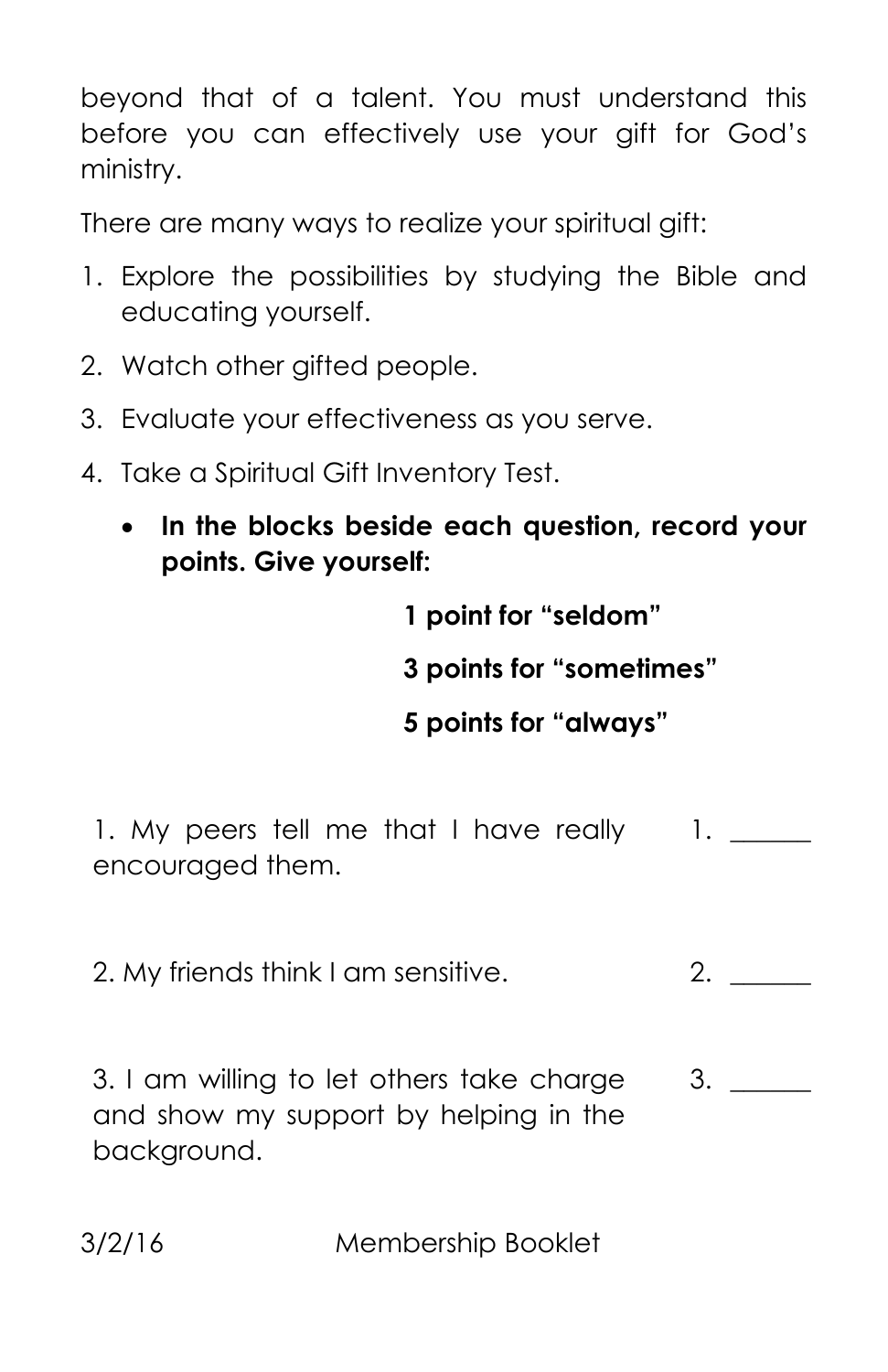4. It irritates me when my Sunday School teacher is unprepared. 4. \_\_\_\_\_\_

5. Others appoint me as the leader when one is needed. 5. \_\_\_\_\_\_

6. I am heavily burdened for my unchurched peers. 6. \_\_\_\_\_\_

7. When my friends are in a pinch I gladly help them with money. 7. \_\_\_\_\_\_

8. I am willing to confront my friends when they sin.  $8.$ 

9. Other friends come to me when they need to be cheered up. 9. \_\_\_\_\_\_

10. I am saddened when someone is being mistreated. 10.\_\_\_\_\_\_

11. I am happiest when meeting needs through service. 11.\_\_\_\_\_\_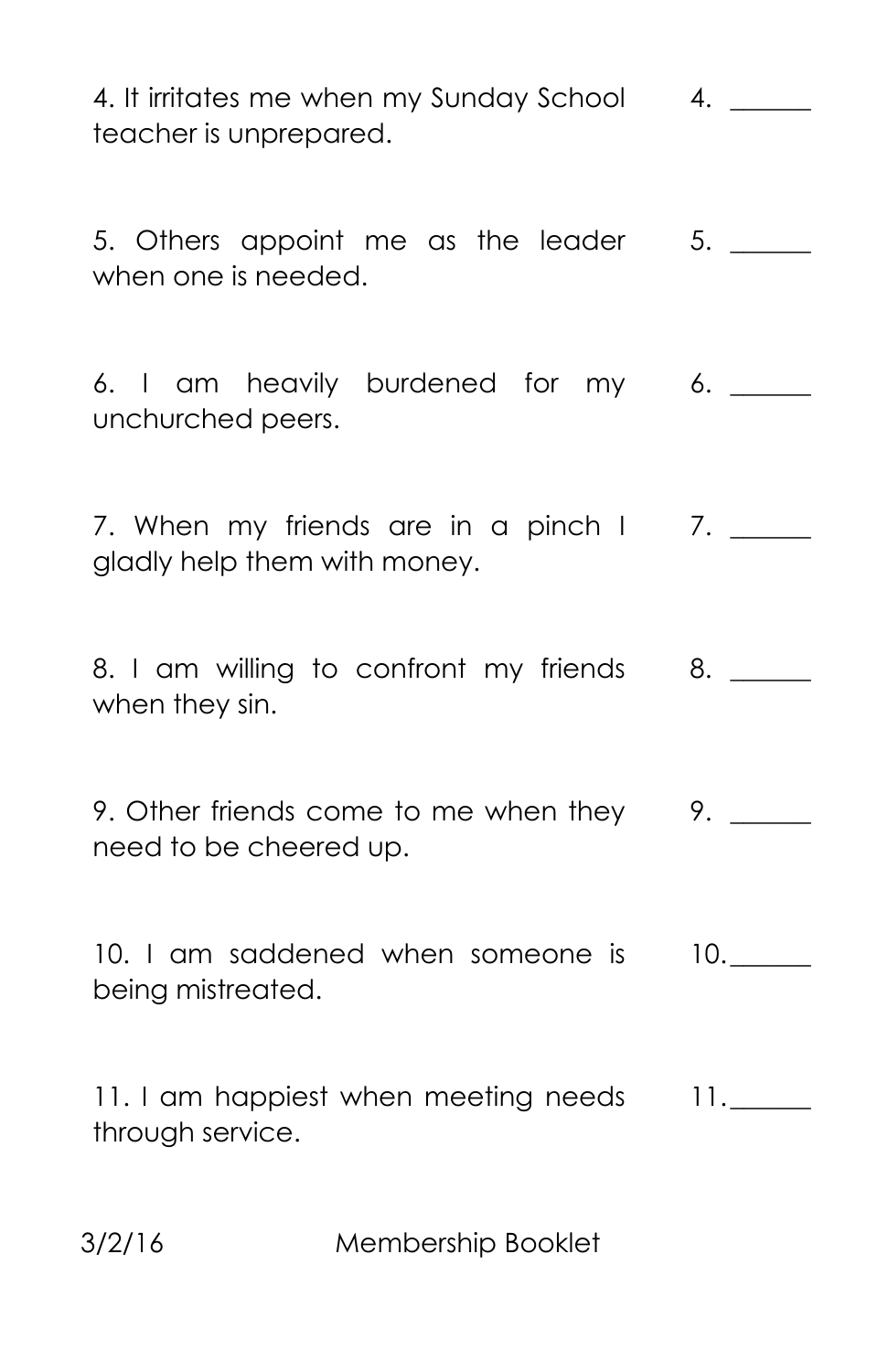| 12. I like it best when my Sunday School<br>teacher shares facts and details about a<br>lesson. | 12. |
|-------------------------------------------------------------------------------------------------|-----|
| 13. I prefer working with people rather<br>than trying to complete a task alone.                | 13. |
| 14. I feel comfortable sharing Christ with<br>my peers.                                         | 14. |
| 15. I give gifts to show my friends that I<br>appreciate them.                                  | 15. |
| 16. I am irritated when I see people sin.                                                       | 16. |
| 17. I want to know how my pastor's<br>message will apply to my life.                            | 17. |
| 18. I feel that life is about meeting the<br>needs of those less fortunate.                     | 18. |
| 19. It is difficult for me to say no when I<br>am asked to help.                                | 19. |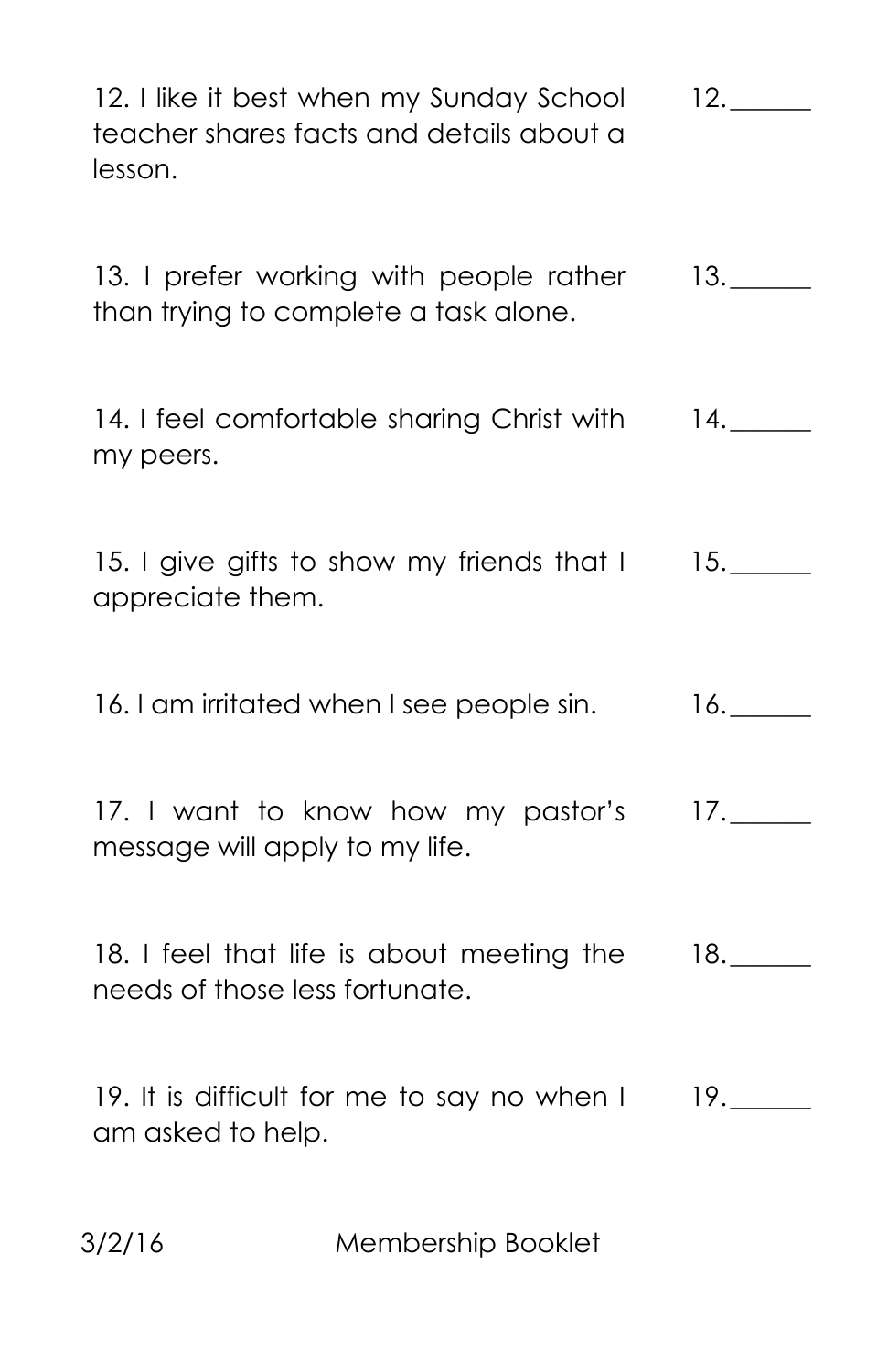20. When in class, I am thinking about how I can teach others the information I just learned.

21. I make decisions based upon how they will affect my long-term goals. 21.\_\_\_\_\_\_

20.\_\_\_\_\_\_

22.\_\_\_\_\_\_

24.\_\_\_\_\_\_

22. I am most excited about church events that are designed to help me bring unchurched people.

23. I enjoy Bible studies and sermons about giving. 23.\_\_\_\_\_\_

24. I am willing to speak boldly to groups concerning sin and evil.

25. I encourage others by sharing about how I overcame problems similar to theirs. 25.\_\_\_\_\_\_

26. When I hear about someone going through difficulties I hurt with them. 26.\_\_\_\_\_\_

|        |  |  | 27. I prefer doing "behind the scene" |  |
|--------|--|--|---------------------------------------|--|
| tasks. |  |  |                                       |  |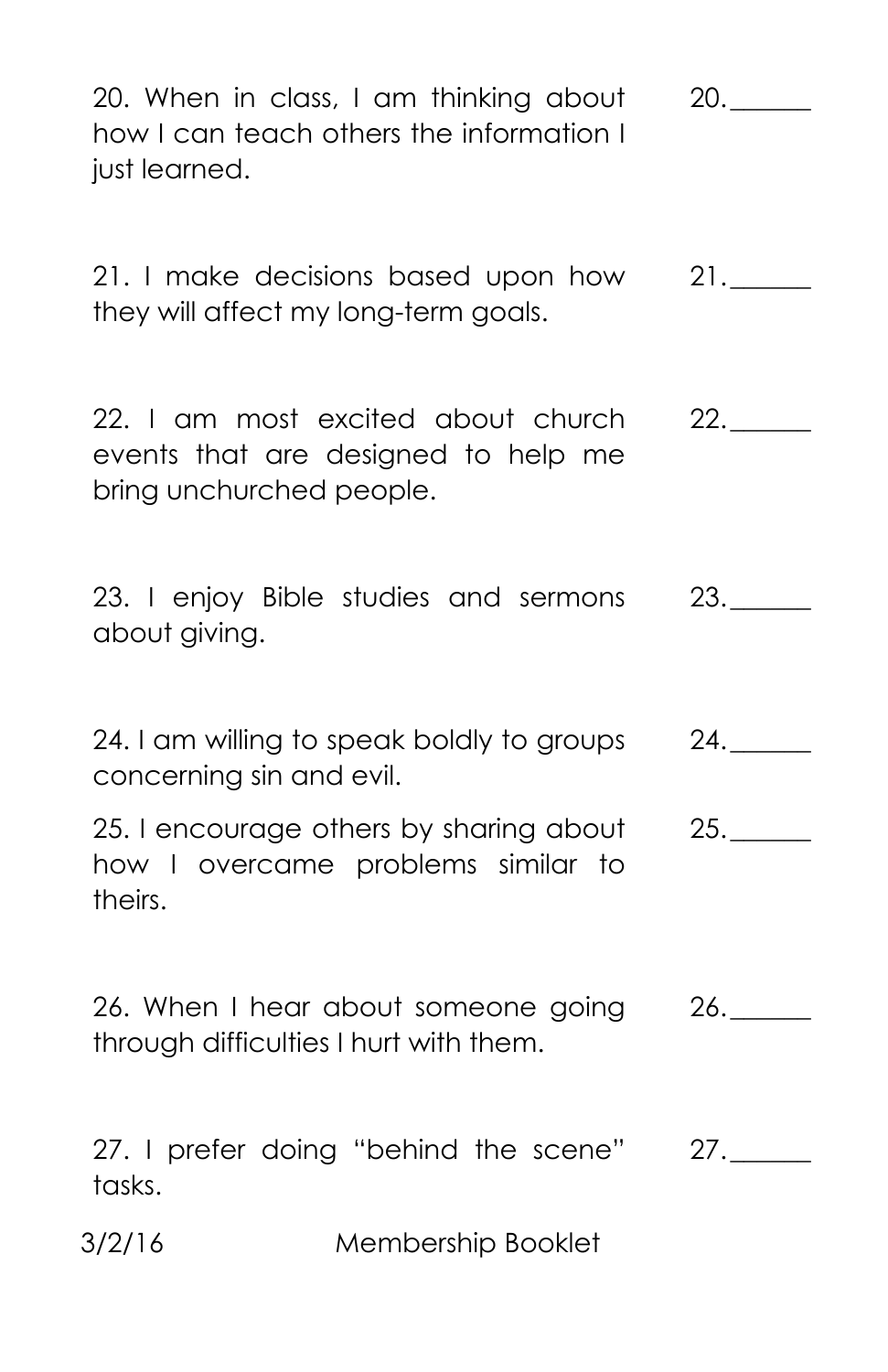3/2/16 Membership Booklet 28. I like sharing my thoughts in front of groups in hopes that they may help someone learn. 28.\_\_\_\_\_\_ 29. I enjoy motivating and inspiring others for a common purpose.  $29.$ 30. I seek to be around non-Christians in hopes to win them to Christ. 30.\_\_\_\_\_\_ 31. I am willing to do without to help meet the needs of others.  $31.$ 32. My friends become aggravated when I share Biblical truths concerning their actions. 32.\_\_\_\_\_\_ 33. I can easily tell when someone is troubled or hurting. 33.\_\_\_\_\_\_ 34. I am controlled by my emotions.  $34.$ 35. I can do things better myself instead 35.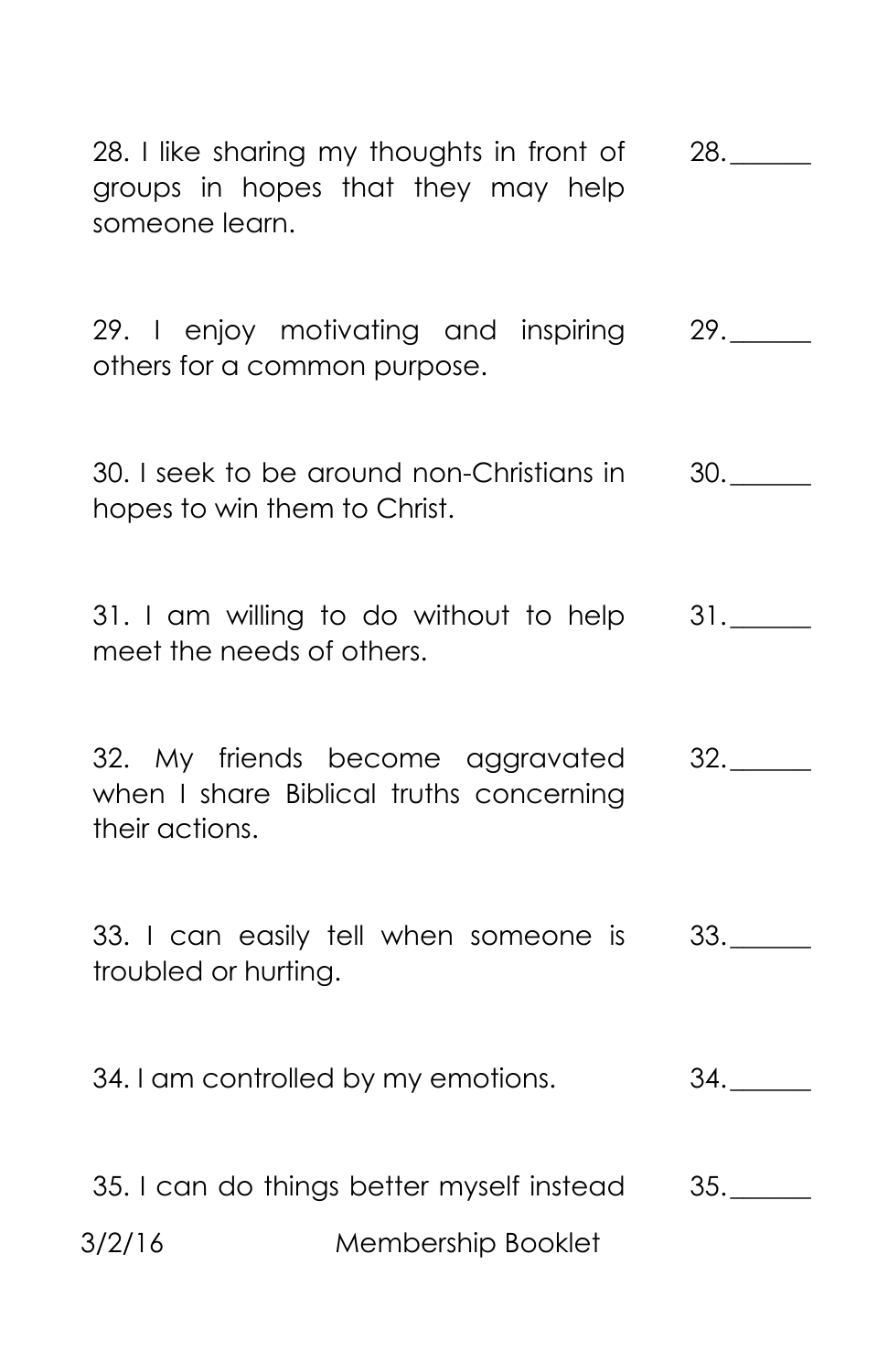of trying to get others involved.

| 36. I enjoy research.          |                                                            | 36. |
|--------------------------------|------------------------------------------------------------|-----|
| compelled to lead.             | 37. When working with a group, I feel                      | 37. |
| to witness.                    | 38. I enjoy thinking of creative methods                   | 38. |
| 39. I love to give cheerfully. |                                                            | 39. |
| 40. I recognize sin easily.    |                                                            | 40. |
| encourage others.              | 41. I often feel inspired to find ways to                  | 41. |
| who are suffering physically.  | 42. I feel a lot of compassion for those                   | 42. |
| others look good.              | 43. I don't mind doing jobs that make                      | 43. |
| 3/2/16                         | 44. Knowing the answer is not always<br>Membership Booklet | 44. |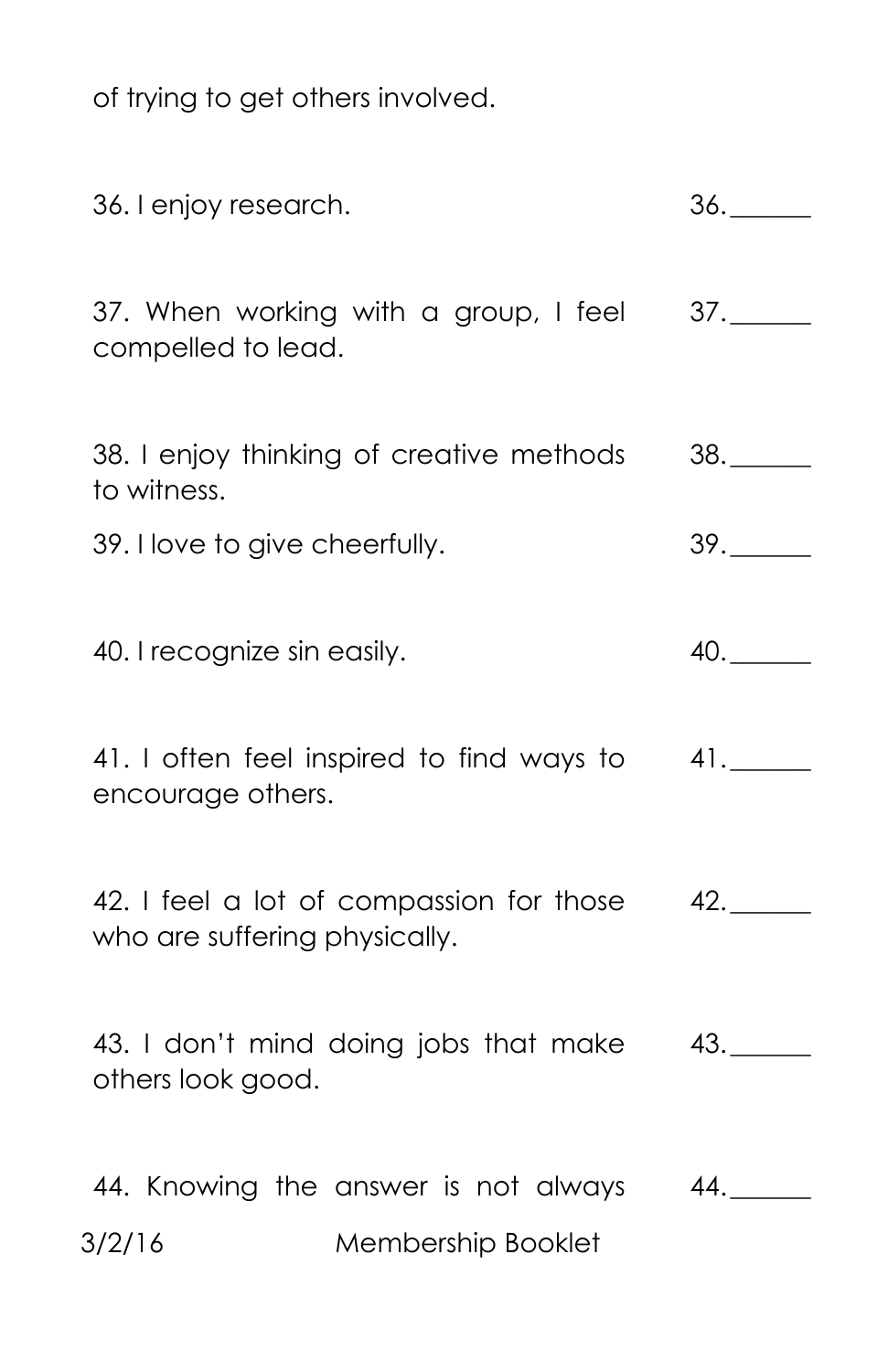enough; I must find out "why" it's the right answer.

| 45. When with a group, I can persuade<br>them to do what I want them to do. | 45. |
|-----------------------------------------------------------------------------|-----|
| 46. I share my faith regularly.                                             | 46. |
| 47. I like to give anonymously.                                             | 47. |
| 48. I enjoy helping others see the truth.                                   | 48. |
| 49. I enjoy helping people feel good 49.<br>about themselves.               |     |
| 50. I am easily moved to tears.                                             | 50. |
| 51. I enjoy helping with projects around 51.<br>the house.                  |     |
| 52. I see myself someday sharing my 52.<br>ideas with others.               |     |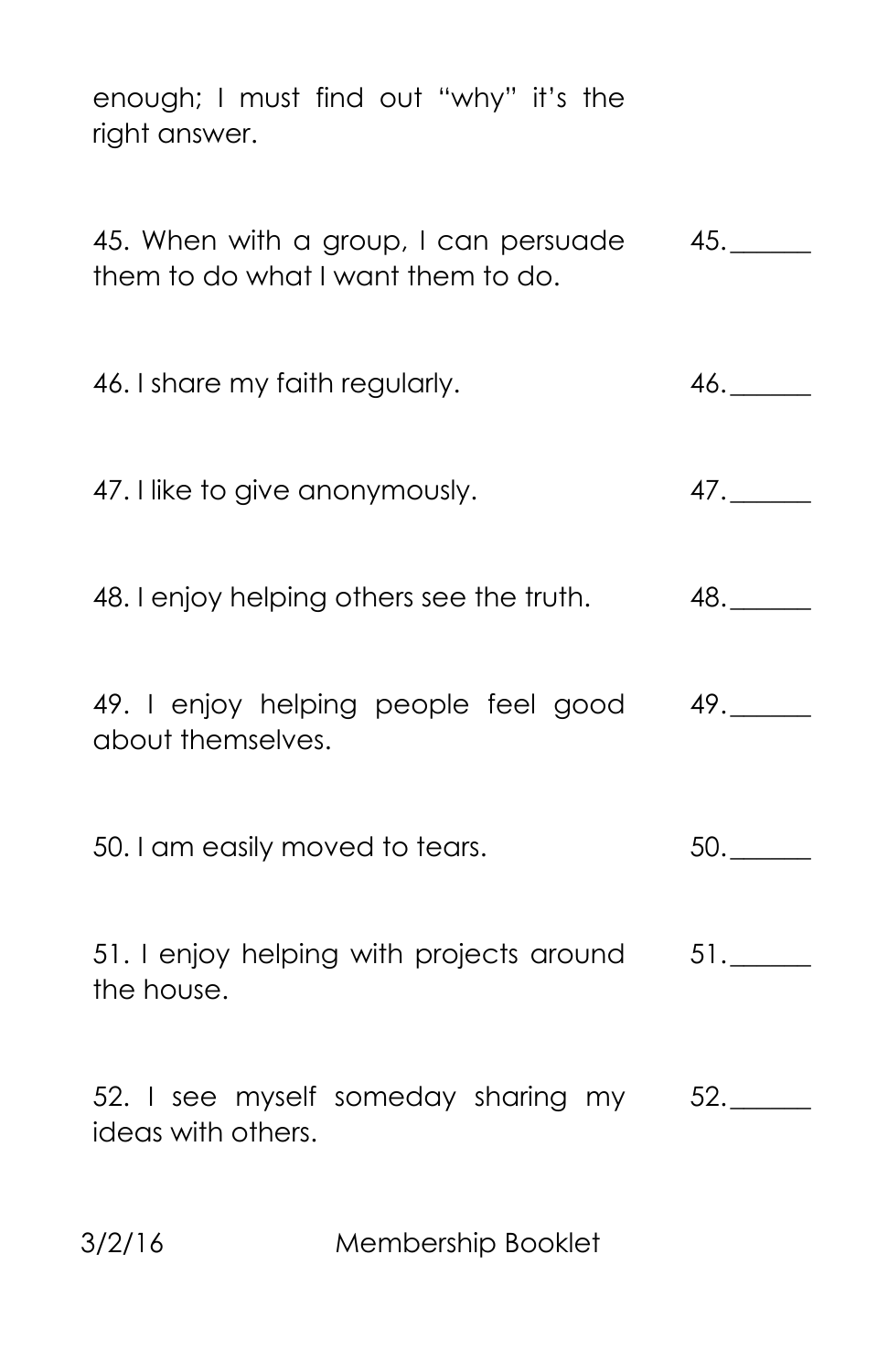| 53. I can put the needs of the group<br>before my own.                     | 53. |
|----------------------------------------------------------------------------|-----|
| 54. I pray for the salvation of my peers.                                  | 54. |
| 55. I feel the best way to encourage<br>someone is to give them something. | 55. |
| 56. I see things as black or white, right or                               | 56. |

- **These points need to be transferred to the corresponding boxes on the Spiritual Gift Scoring Chart.**
- **Total each line across.**
- **Write down your three highest Spiritual Gifts in the spaces provided.**

### **Spiritual Gift Scoring Chart**

wrong.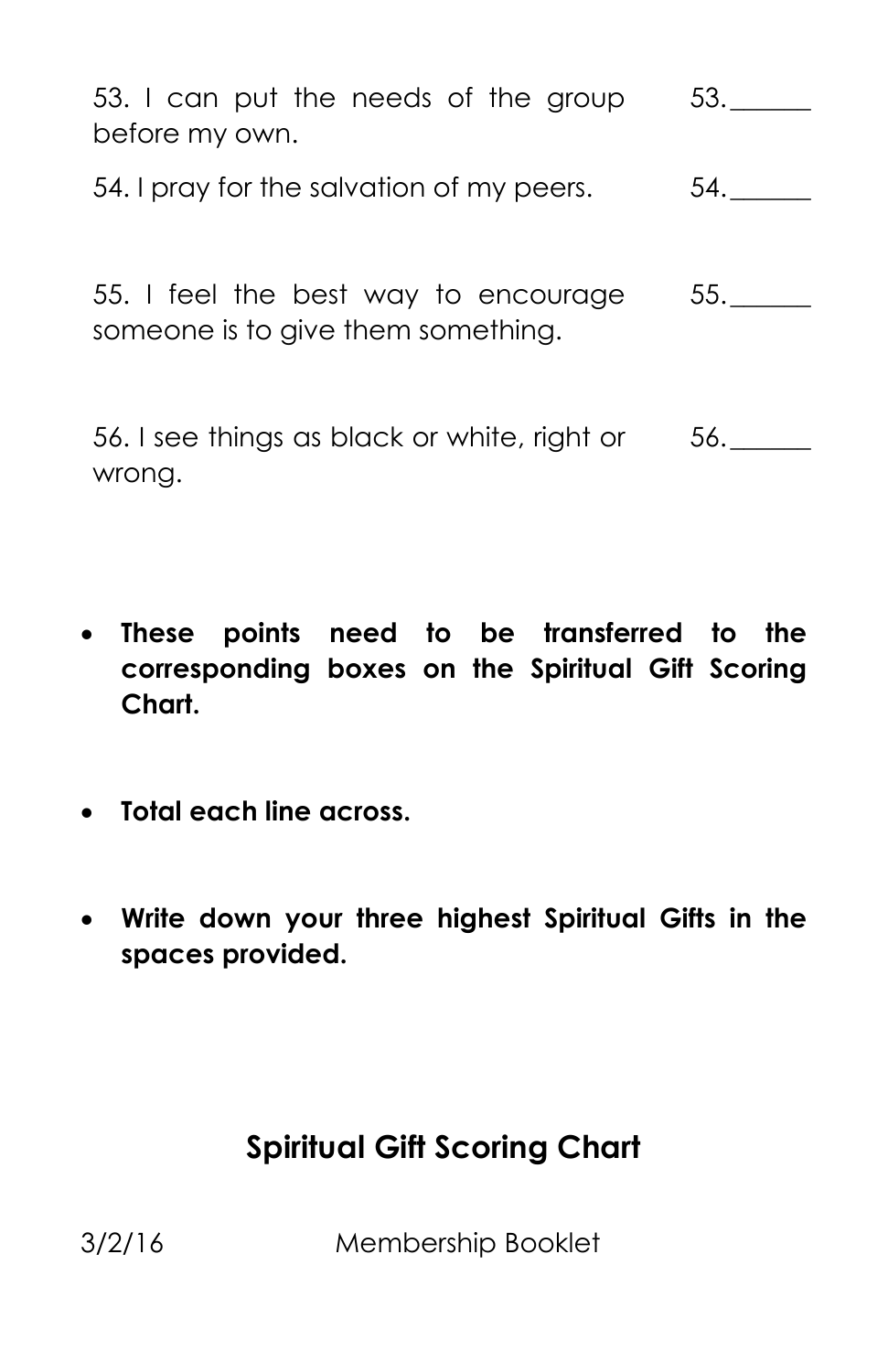| $\mathbf{1}$            | 9  | 17 | 25 | 33 | 41 | 49 | <b>Encourager</b> |
|-------------------------|----|----|----|----|----|----|-------------------|
| $\overline{\mathbf{2}}$ | 10 | 18 | 26 | 34 | 42 | 50 | Mercy             |
| 3                       | 11 | 19 | 27 | 35 | 43 | 51 | <b>Service</b>    |
| 4                       | 12 | 20 | 28 | 36 | 44 | 52 | <b>Teaching</b>   |
| 5                       | 13 | 21 | 29 | 37 | 45 | 53 | Leadership        |
| 6                       | 14 | 22 | 30 | 38 | 46 | 54 | Evangelism        |
| 7                       | 15 | 23 | 31 | 39 | 47 | 55 | Giving            |
| 8                       | 16 | 24 | 32 | 40 | 48 | 56 | Prophecy          |
|                         |    |    |    |    |    |    |                   |

#### **What are your three highest scoring gifts?**

**\_\_\_\_\_\_\_\_\_\_\_\_\_\_\_ \_\_\_\_\_\_\_\_\_\_\_\_\_\_\_ \_\_\_\_\_\_\_\_\_\_\_\_\_\_\_**

#### **Encouragement**

3/2/16 Membership Booklet *The special ability to come to the aid of those in need*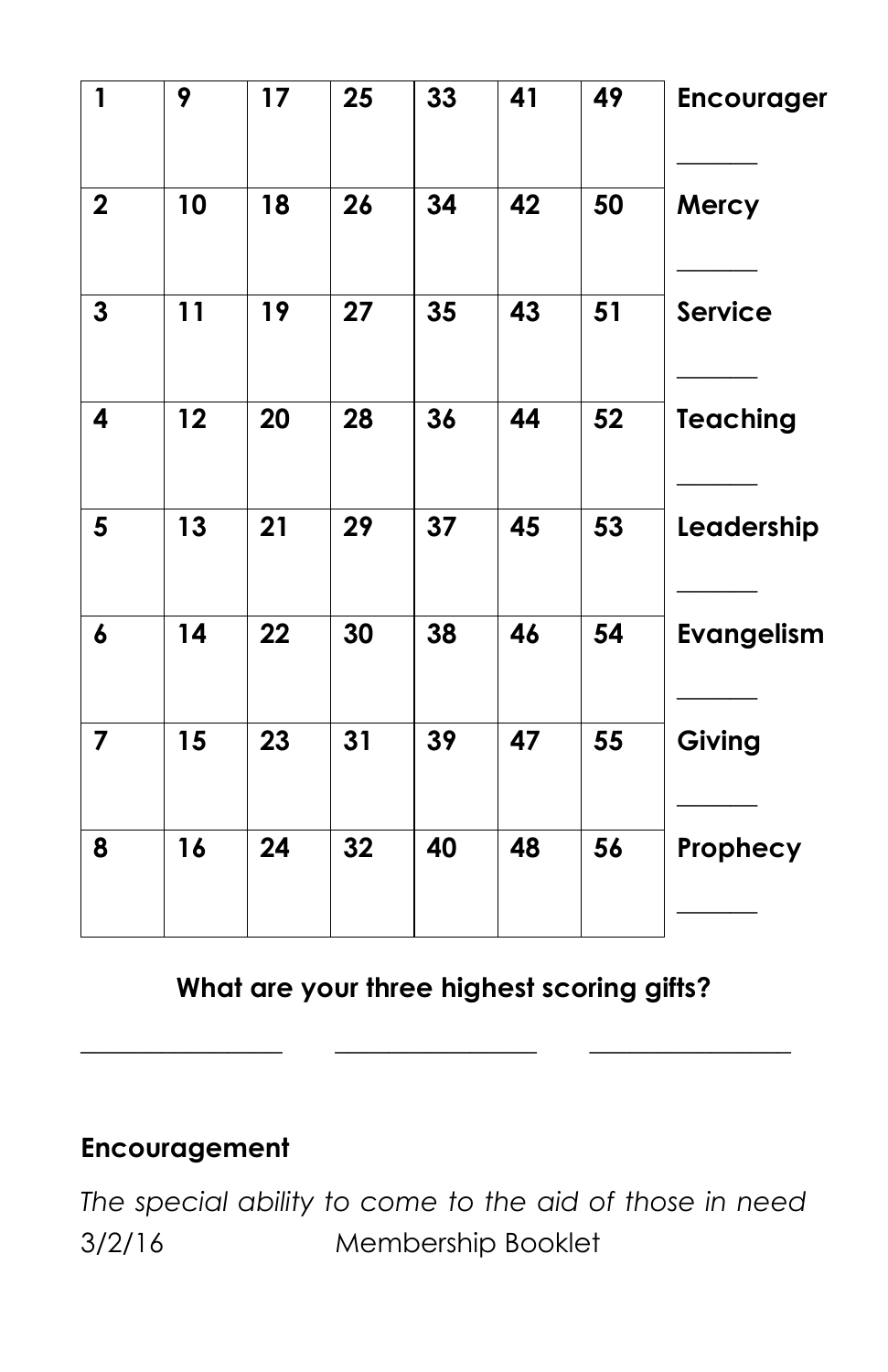*of support, a challenge, or earnest advice.*

Example: Barnabas – Acts 4:36, 9:26-27

Possible ministries: counseling, working with students or seniors, writing postcards, ministering to the poor or imprisoned.

#### **Mercy**

*The special ability to have compassion for and to give aid to those who are hurting.*

Example: The Good Samaritan – Luke 10:30-37

Possible ministries: visiting shut-ins or the sick, comforting the bereaved, adopting a child, supporting abused persons, volunteering at a mission or a hospital.

#### **Service**

*The special ability to give assistance in a way that relieves other Christians.*

Example: Rebekah – Gen. 24:15-20

Possible ministries: assisting in church programs, helping in church kitchen, fundraising, building construction and repair, assisting in nursery.

#### **Teaching**

*The special ability to provide a detailed understanding of Biblical truths.*

Example: Paul – Acts 9:22

3/2/16 Membership Booklet Possible ministries: teaching Sunday School, teaching special classes or certain age groups, teaching new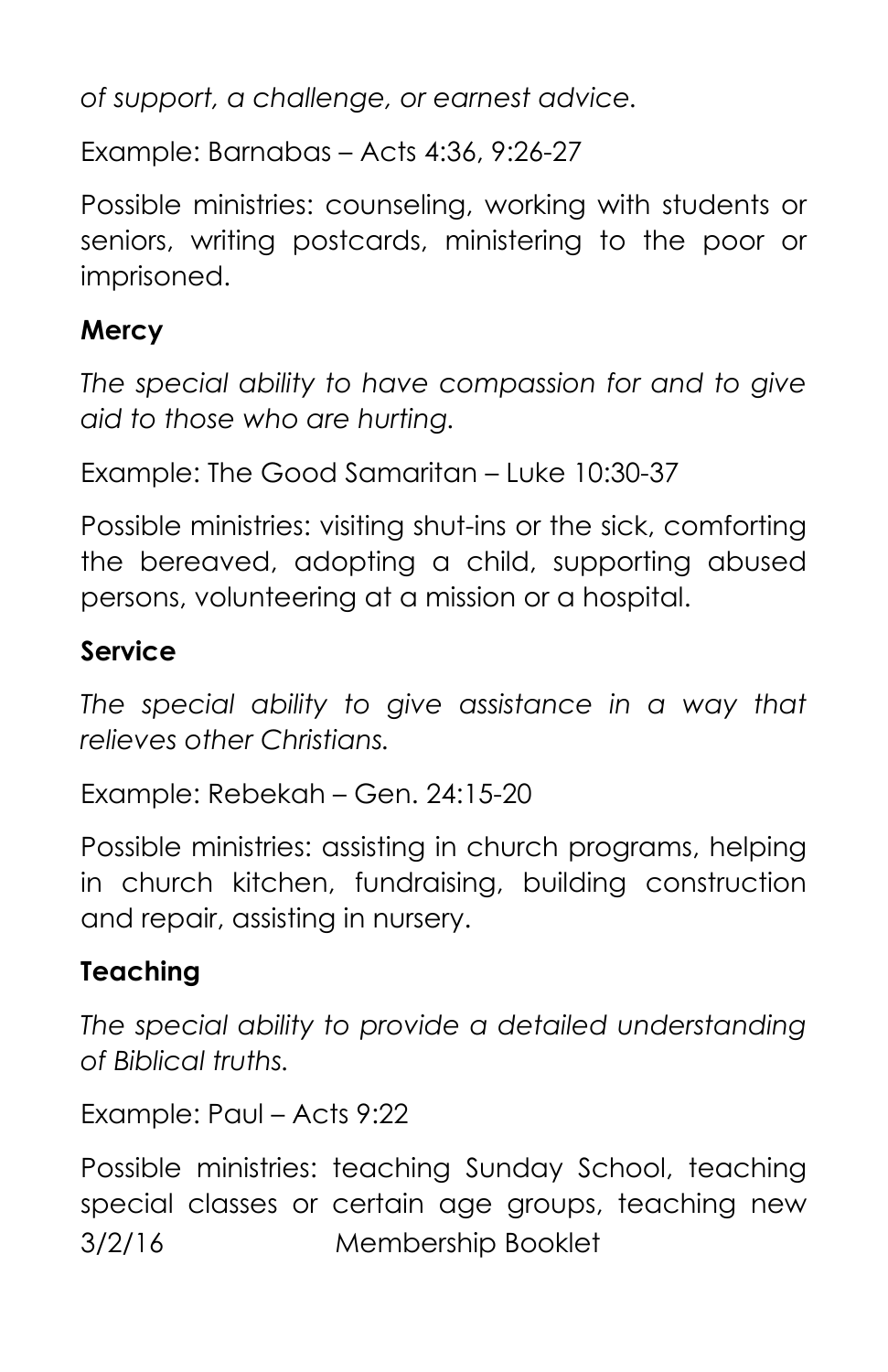Christians, teaching literacy or special skills.

#### **Leadership**

*The special ability to set goals for the good of the group and to work towards that goal in a timely manner.*

Example: Nehemiah – Nehemiah 3:1-32, 4:13-14

Possible ministries: leading a church program or Sunday School class, starting a new church program or Sunday School class, chairing a committee.

#### **Evangelism**

*The special ability to lead people to a relationship with Christ.*

Example: Philip – Acts 21:8

Possible ministries: telling others about Christ, making new friends, visiting guests, distributing Bibles, helping with outreach events, training others in evangelism, developing new opportunities for witness.

#### **Giving**

*The special ability to manage money and resources so that much can be invested in the Lord's work.*

Example: Zacchaeus – Luke 19:1-8

Possible ministries: donating, heading up stewardship campaigns, fundraising, helping the financially distressed, giving financial counseling.

#### **Prophecy**